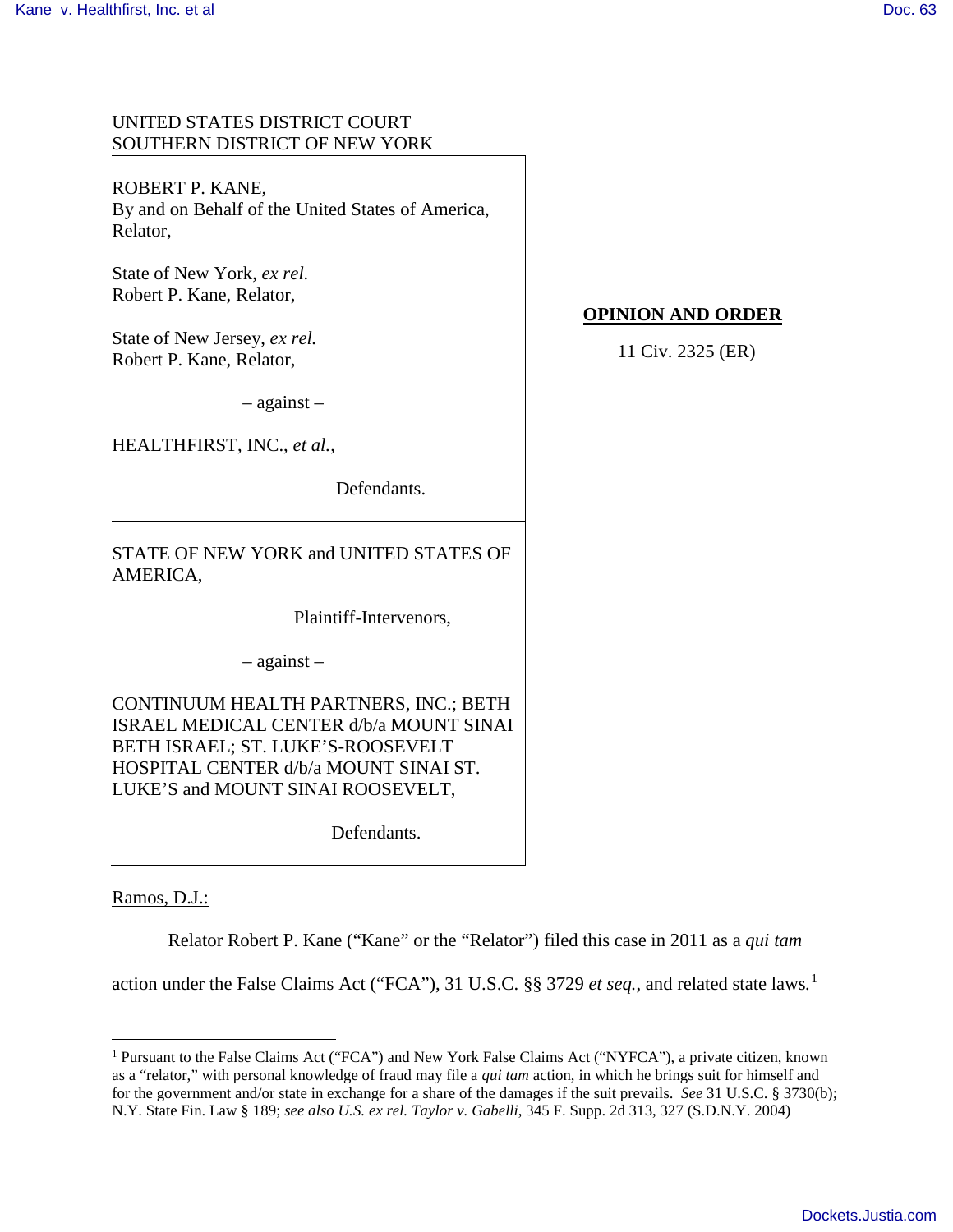In 2014, after investigating Kane's allegations, the United States Government (the "United States" or "Government") and the State of New York ("New York") elected to intervene as plaintiffs against three of the defendants named in Kane's Complaint. Presently before the Court are those defendants' motions to dismiss the United States' and New York's Complaints-in-Intervention, Docs. 20, 21, pursuant to Rules 9(b) and 12(b)(6) of the Federal Rules of Civil Procedure. Docs. 54, 52. For the following reasons, both motions are DENIED.

# **I. BACKGROUND**

-

# **A. Factual Background**[2](#page-1-0)

This action stems from a software glitch on the part of Healthfirst, Inc. ("Healthfirst"), a private, non-profit insurance program, which caused three New York City hospitals to submit improper claims seeking reimbursement from Medicaid<sup>[3](#page-1-1)</sup> for services rendered to beneficiaries of a managed care program administered by Healthfirst. Gov't Compl. (Doc. 20) ¶¶ 3-4, 20, 31-32. The hospitals—Beth Israel Medical Center d/b/a Mount Sinai Beth Israel ("Beth Israel"), St. Luke's-Roosevelt Hospital Center d/b/a Mount Sinai St. Luke's and Mount Sinai Roosevelt

<sup>(</sup>quoting *United States ex rel. Lamers v. City of Green Bay*, 168 F.3d 1013, 1016 (7th Cir. 1999)). Once a *qui tam* action has been initiated, it is the Government's prerogative either to intervene in and prosecute the case or to decline to intervene, thereby permitting the relator to proceed alone. *See id.*

<span id="page-1-0"></span><sup>&</sup>lt;sup>2</sup> The "Facts" sections of the Complaints filed by the United States and New York are virtually, if not completely, identical, although their paragraph numbering does not perfectly overlap. *See* Gov't Compl. (Doc. 20) ¶¶ 16-39; New York Compl. (Doc. 21)  $\llbracket \cdot \rrbracket$  19-42. For clarity, the Court includes citations only to the United States' Complaint.

<span id="page-1-1"></span><sup>3</sup> In 1965, pursuant to Title XIX of the Social Security Act, 42 U.S.C. § 1396 *et seq.*, Medicaid was established as a joint federal and state program to provide financial assistance for medical care to individuals with low incomes. Gov't Compl. ¶ 16. "Under Medicaid, each state establishes its own eligibility standards, benefit packages, payment rates and program administration in accordance with certain federal statutory and regulatory requirements. The state pays the health care providers for services rendered to Medicaid recipients, with the state obtaining the federal share of the Medicaid payment from accounts that draw on the United States Treasury." *Id.* (quoting 42 C.F.R. §§ 430.0– 30). New York's Medicaid system, which is administered by the State Department of Health ("DOH"), was created by the State Legislature in 1966. *Id.* ¶ 17 (citing N.Y. Pub. Health Law § 201(1)(v)).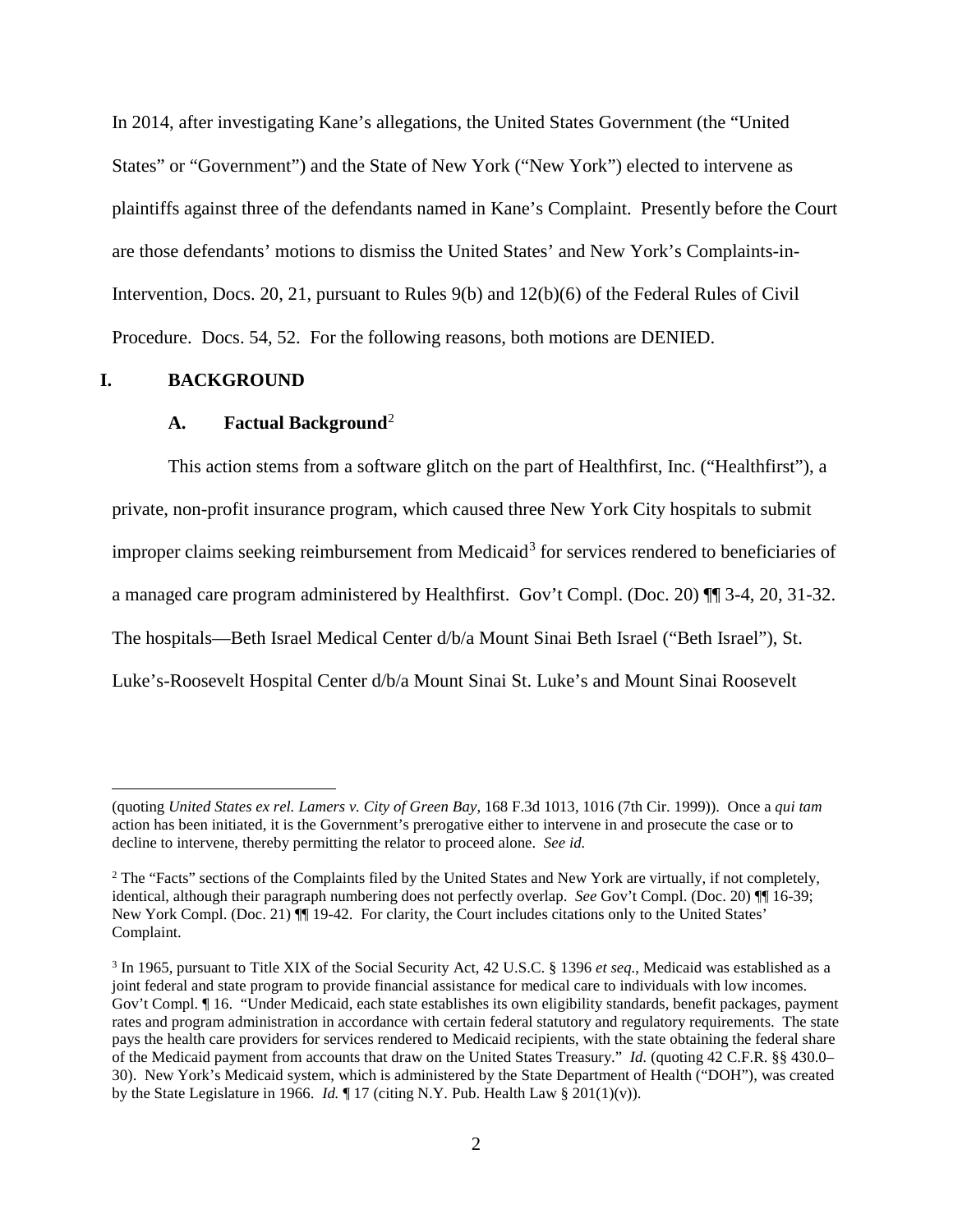("SLR"), and Long Island College Hospital ("LICH" and, collectively, the "Hospitals")<sup>[4](#page-2-0)</sup>—all belonged to a network of non-profit hospitals operated and coordinated by Continuum Health Partners, Inc. ("Continuum"). *Id.*  $\P 3.5$  $\P 3.5$  All three Hospitals were also members of the Healthfirst hospital network and provided care to numerous patients enrolled in Healthfirst's Medicaid managed-care plan. *Id.* ¶ 5.

 Pursuant to a contract entered into by Healthfirst and the New York State Department of Health ("DOH") on October 1, 2005, Healthfirst provides certain "Covered Services," including hospital and physician services, to its Medicaid-eligible enrollees in exchange for a monthly payment from DOH. *Id.*  $\P$  21.<sup>[6](#page-2-2)</sup> Healthfirst's reimbursement for the Covered Services is limited to that monthly fee; it may *not* otherwise bill DOH on a "fee-for service" or other basis. *Id.* All doctors, hospitals, and providers that participate in the Healthfirst network must agree that the payment they receive from Healthfirst for Covered Services rendered to Healthfirst's Medicaid enrollees will constitute payment in full for those services, except for co-payments that may be

 $\overline{a}$ 

<span id="page-2-0"></span><sup>4</sup> LICH, although named as a defendant in Kane's initial Complaint, is not named in the Intervenor-Complaints filed by the Government and New York. *See* Docs. 20, 21. Moreover, on July 15, 2014, Kane filed a Notice of Voluntary Dismissal pursuant to Rule 41(a) of the Federal Rules of Civil Procedure, dismissing LICH and the other hospitals—besides Beth Israel and SLR—from the action. *See* Doc. 33.

<span id="page-2-1"></span> $5$  Continuum is a not-for-profit corporation that, at all relevant times, was a member of various not-for-profit hospitals, including the Hospitals named in this action. Gov't Compl. ¶ 13. In September 2013, Continuum and the Mount Sinai Hospital System merged certain aspects of the two hospital systems, bringing Beth Israel and SLR under the auspices of the newly created Mount Sinai Hospitals Group, Inc. ("Mount Sinai Hospitals Group") the sole member of each. *Id.* 

<span id="page-2-2"></span><sup>6</sup> Pursuant to the Social Security Act, states may use managed-care organizations ("MCOs") to deliver Medicaid benefits and may require that individuals enroll with an MCO as a condition of receiving those benefits. *Id.* ¶ 18 (citing 42 U.S.C. § 1396u–2(a)(1)(A)). New York established a "managed care program," known as the Medicaid Managed Care ("MMC") Program, in Article 5 Title 11 of its Social Services Law. *Id.* (citing N.Y. Soc. Serv. Law § 364–j). Additionally, pursuant to Article 44 of the New York Public Health Law, DOH is authorized to certify Health Maintenance Organizations ("HMOs") to operate as MCOs within the State, with their operation and structure governed by State law. *Id.* ¶¶ 18-19 (citing N.Y. Pub. Health Law. § 4400 *et seq.*; N.Y. Comp. Codes R. & Regs. tit. 10, pt. 98). The DOH also authorizes Prepaid Health Services Plans ("PHSPs"), special-purpose New York HMOs in which a "substantial portion" of enrollees must be beneficiaries of government healthcare programs like Medicaid. *Id.* ¶ 19 (citing N.Y. Comp. Codes R. & Regs. tit. 10, pt. 98-1.1, 9.8-1.2(ff); N.Y. Pub. Health Law  $§$  4403-a(1)).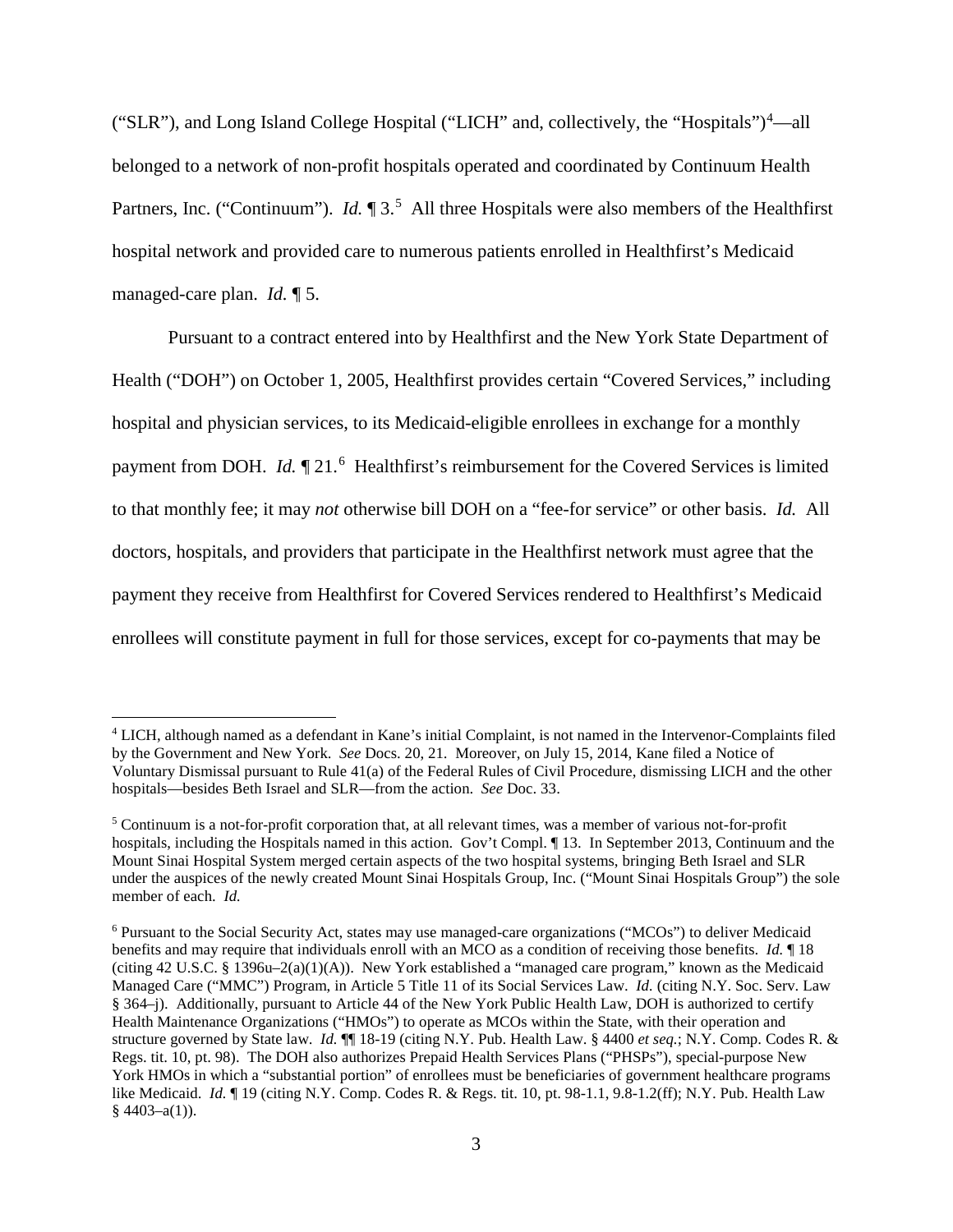collected from enrollees where applicable. *Id.* Healthfirst contracts with such providers ("Participating Providers") and pays them for the Covered Services they render to Healthfirst's Medicaid-eligible enrollees; in turn, Healthfirst is compensated through DOH's monthly payments. *Id.*

The error giving rise to the instant controversy relates to electronic remittances, issued by Healthfirst to its Participating Providers, which indicated the amount of any payment due for services rendered by the provider. *Id.* 1 30. These remittance statements also contained "codes" that signaled whether a provider could seek additional payment from secondary payors in addition to Healthfirst, such as Medicaid, other insurance carriers, or patients themselves. *Id.* The remittances submitted by Healthfirst for Covered Services rendered to its Medicaid-eligible enrollees should have contained codes informing providers that they could *not* seek secondary payment for such services, with the limited exception of co-payments from certain patients. *Id.*

Beginning in 2009, however, due to a software glitch, Healthfirst's remittances to Participating Providers erroneously indicated that they *could* seek additional payment for Covered Services from secondary payors. *Id.* ¶ 31. Consequently, electronic billing programs used by numerous Participating Providers automatically generated and submitted bills to secondary payors, including Medicaid. *Id.* Starting in or around January 2009, Continuum submitted claims to DOH on behalf of the Hospitals seeking additional payment for Covered Services rendered to Healthfirst enrollees, and DOH mistakenly paid the Hospitals for many of those improper claims. *Id.* ¶ 32.

In September 2010, auditors from the New York State Comptroller's office (the "Comptroller") approached Continuum with questions regarding the incorrect billing. *Id.* ¶ 33. Eventually, discussions among the Comptroller, Continuum, and the software vendor revealed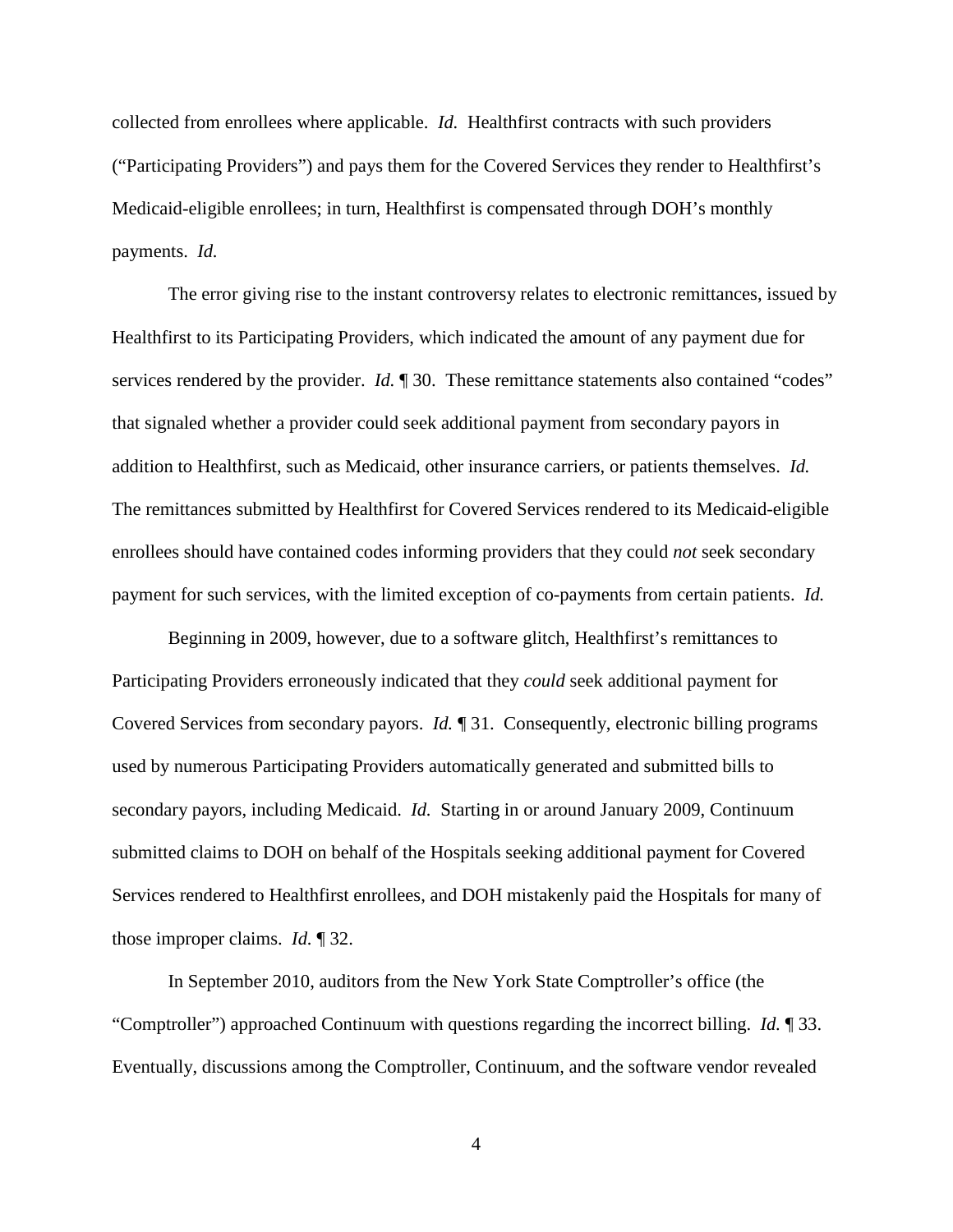that the problem occurred when the codes used in Healthfirst's billing software were "translated" to codes used in Continuum's billing software. *Id.* On December 13, 2010, approximately two years after the problem first arose, the vendor provided a corrective software patch designed to prevent Continuum and other providers from improperly billing secondary payors like Medicaid for services provided to Healthfirst enrollees, along with an explanatory memorandum. *Id.* After the problem was discovered, Continuum tasked its employee, Relator Kane, with ascertaining which claims had been improperly billed to Medicaid. *Id.* ¶ 34. In late 2010 and early 2011, Kane and other Continuum employees reviewed Continuum's billing data in an effort to comprehensively "identify" all claims potentially affected by the software glitch. *Id.* In January 2011, the Comptroller alerted Continuum to several additional claims for which Continuum had billed Medicaid as a secondary payor. *Id.*

On February 4, 2011, approximately five months after the Comptroller first informed Continuum about the glitch, Kane sent an email to several members of Continuum's management, attaching a spreadsheet that contained more than 900 Beth Israel, SLR, and LICH claims—totaling over \$1 million—that Kane had identified as containing the erroneous billing code. *Id.* ¶ 35*.* His email indicated that further analysis would be needed to confirm his findings and stated that the spreadsheet gave "some insight to the magnitude of the issue." *Id.*, Ex. B. There is no dispute that Kane's spreadsheet was overly inclusive, in that approximately half of the claims listed therein were never actually overpaid; nor is there any dispute that the spreadsheet correctly included "the vast majority of the claims that had been erroneously billed."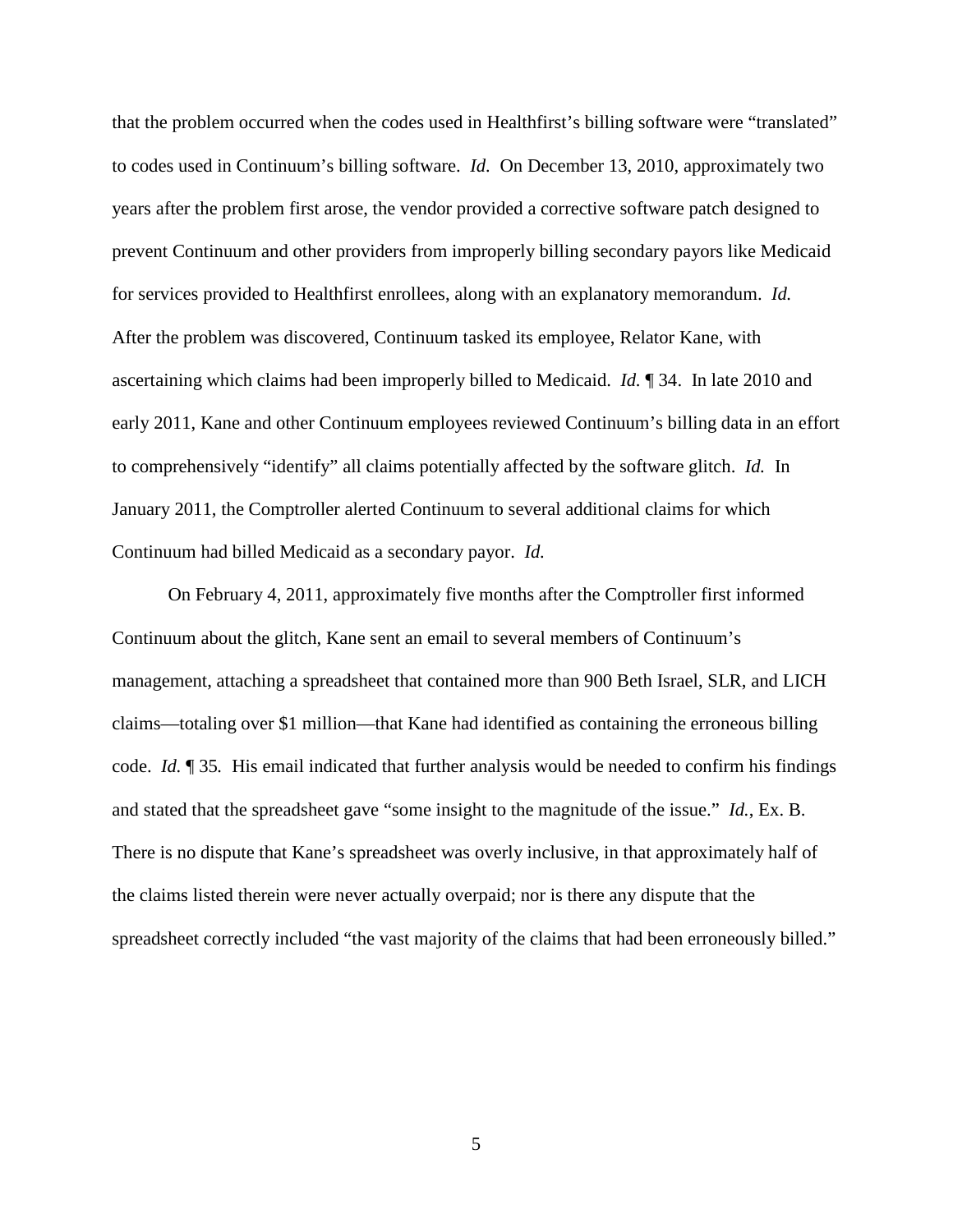Id. ¶ 35.<sup>[7](#page-5-0)</sup> On February 8, 2011, four days after sending his email and spreadsheet, Kane was terminated. *Id.* ¶ 36.[8](#page-5-1)

According to the United States and New York, Continuum "did nothing further" with Kane's analysis or the universe of claims he identified. *Id.* In February 2011, Continuum reimbursed DOH for only five improperly submitted claims. *Id.* Meanwhile, the Comptroller conducted further analysis and identified several additional tranches of wrongful claims, which it brought to Continuum's attention starting in March 2011 and continuing through February 2012. *Id.* 137. The United States and New York allege that although Continuum began to reimburse DOH for improperly billed claims in April 2011, it did not conclude until March 2013, "fraudulently delaying its repayments for up to two years after Continuum knew of the extent of the overpayments." *Id.* ¶ 38. In addition, it was not until the Government issued a Civil Investigative Demand ("CID") in June 2012, seeking additional information about the overpayments, that Continuum finally reimbursed DOH for more than 300 of the affected claims. *Id.* They further allege that "Continuum never brought Kane's analysis to the attention of the Comptroller despite many communications with the Comptroller concerning additional claims to be repaid." *Id.* 

By "intentionally or recklessly" failing to take necessary steps to timely identify claims affected by the Healthfirst software glitch or timely reimburse DOH for the overbilling, the United States and New York allege, Defendants violated the False Claims Act and its New York corollary. *Id.* at ¶ 39.

 $\overline{a}$ 

<span id="page-5-0"></span><sup>7</sup> *But see* Defs.' Mem. Law Supp. Mot. to Dismiss at 14 n. 7 (comparing Kane's spreadsheet with the Government's Complaint, and finding that Kane omitted \$21,000 in overpayments from his spreadsheet).

<span id="page-5-1"></span><sup>8</sup> Kane's termination is the basis for his allegation that Continuum retaliated against him in violation of 31 U.S.C. § 3730(h) by terminating him as a result of his initiation of this action. *See* Amended Compl. ¶¶ 88-94 (Doc. 26). His retaliation claim is not addressed by the instant motions to dismiss.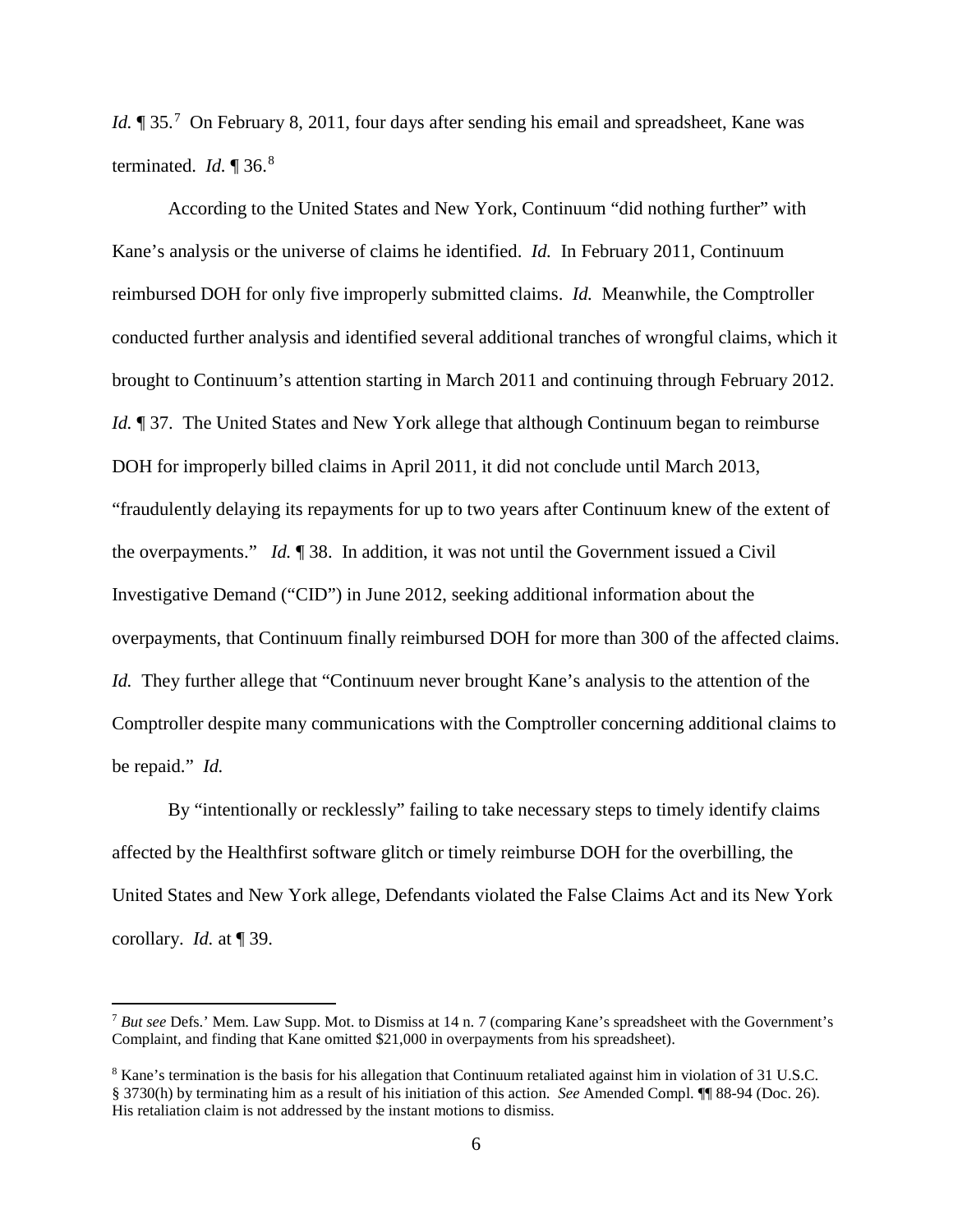#### **B. Procedural Background**

 $\overline{a}$ 

Kane filed this action on April 5, 2011, for himself and on behalf of the United States, the State of New York, and the State of New Jersey, asserting claims under the FCA, the New York State False Claims Act ("NYFCA"), State Fin. Law §§ 187 *et seq.*, and the New Jersey False Claims Act ("NJFCA"), N.J. Stat. Ann. § 2A:32C-1, et seq. Compl. (Doc. 22).<sup>[9](#page-6-0)</sup> He named as defendants numerous hospitals and health care organizations that provide government subsidized health care services in New York and New Jersey and had accidentally billed Medicaid for Covered Services and then failed to timely report and return payments submitted by Medicaid in response to those bills. *Id.* Kane filed an Amended Complaint on May 15, 2014. Amended Compl. ¶¶ 1-2 (Doc. 26).

Meanwhile, in June 2012, the Government issued a CID to Continuum in connection with its investigation of Kane's allegations, requesting information about the claims submitted for Covered Services rendered to Healthfirst Medicaid enrollees. New York Compl. (Doc. 21) ¶ 8. At the end of this investigation, the United States Attorney's Office for the Southern District of New York, on behalf of the United States Department of Health and Human Services ("HHS"), and the State of New York, acting through its State Office of the Attorney General, Medicaid Fraud Control Unit, elected to intervene as plaintiffs against three defendants: Continuum, Beth Israel, and SLR (collectively, "Defendants"). *See* Gov't's Notice of Election to Intervene in Part (Doc. 25); New York's Notice of Election to Intervene in Part (Doc. 27).<sup>[10](#page-6-1)</sup> Both the United States and New York filed Complaints-in-Intervention on June 27, 2014. Docs. 20, 21.

<span id="page-6-0"></span><sup>9</sup> As is required in a *qui tam* action, Kane's Complaint and Amended Complaint were filed under seal, Docs. 1, 14, and were unsealed on June 27, 2014 as Docs. 22 and 26 when the Intervenor-Plaintiffs filed their complaints.

<span id="page-6-1"></span><sup>&</sup>lt;sup>10</sup> Although Kane filed suit on behalf of the State of New Jersey as well as the United States and New York, New Jersey declined to intervene in this action. *See* State's Notice of Election to Decline Intervention (Doc. 36).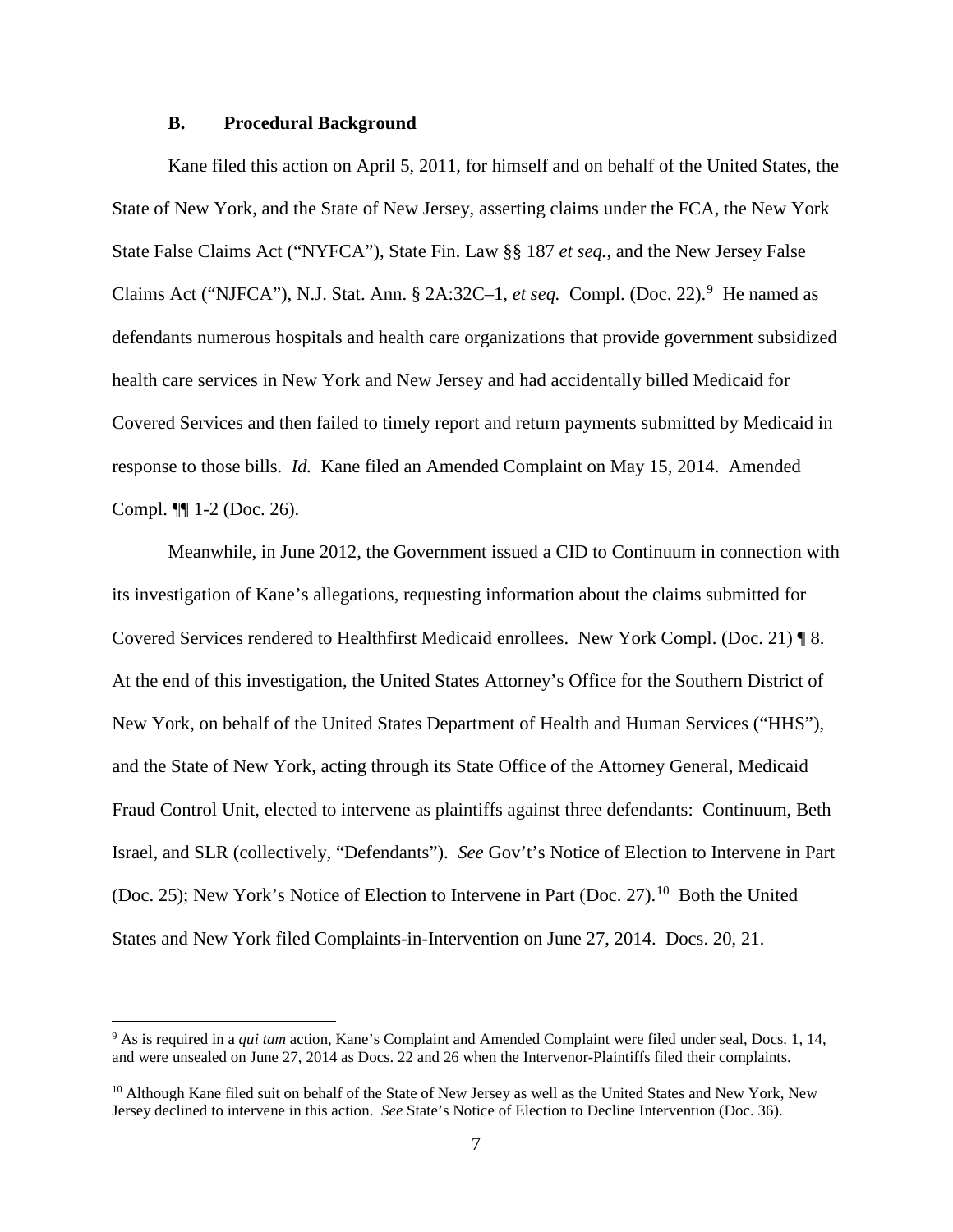The United States asserts that Defendants violated the FCA's "reverse false claims" provision, 31 U.S.C. § 3729(a)(1)(G). *See* Gov't's Compl. ¶ 28. New York asserts that Defendants violated State Financial Law § 189(1)(h), a similar "reverse false claims" provision contained in the NYFCA. *See* Doc. 21 ¶ 31. Both attached two exhibits to their Complaints: (1) a list of the erroneous claims submitted by Beth Israel, SLR, and LICH as a result of the software glitch, and their subsequent histories;<sup>[11](#page-7-0)</sup> and (2) Kane's February 4, 2011 email and approximately 900-claim spreadsheet of potential overpayments. Docs. 20, 21. The United States seeks treble damages, plus an \$11,000 penalty for each improperly retained overpayment. Gov't's Compl. at 12. New York also seeks treble damages, along with a \$12,000 penalty for each overpayment. On September 22, 2014, Defendants filed motions to dismiss both Intervenor-Complaints. Docs. 52, 54.

#### **C. Statutory Framework**

<u>.</u>

**1. The False Claims Act and the Fraud Enforcement and Recovery Act** Congress enacted the FCA, also known as the "Informer's Act" or the "Lincoln Law," in 1863 in order "to combat rampant fraud in Civil War defense contracts." S. Rep. No. 345, 99th Cong., 2d Sess. (1863), *reprinted in* 1986 U.S.C.A.A.N. 5266); *see also U.S. ex rel. Taylor v. Gabelli*, 345 F. Supp. 2d 313, 327 & n. 72 (S.D.N.Y. 2004) (quoting *Mikes v. Straus*, 274 F.3d 687, 692 (2d Cir. 2001); *U.S. ex rel. Graber v. City of New York*, 8 F. Supp. 2d 343, 352 (S.D.N.Y. 1998)). "The Supreme Court has given the statute an expansive reading, observing that it covers all fraudulent attempts to cause the Government to pay out sums of money." *U.S. ex rel. Bahrani v. Conagra, Inc.*, 465 F.3d 1189, 1194 (10th Cir. 2006) (internal quotation marks

<span id="page-7-0"></span> $11$  This spreadsheet captures numerous pieces of information for each alleged overpayment, such as the claim number, hospital name, date of service, date of billing, amount billed, primary payor, secondary payor, amount repaid, and date repaid.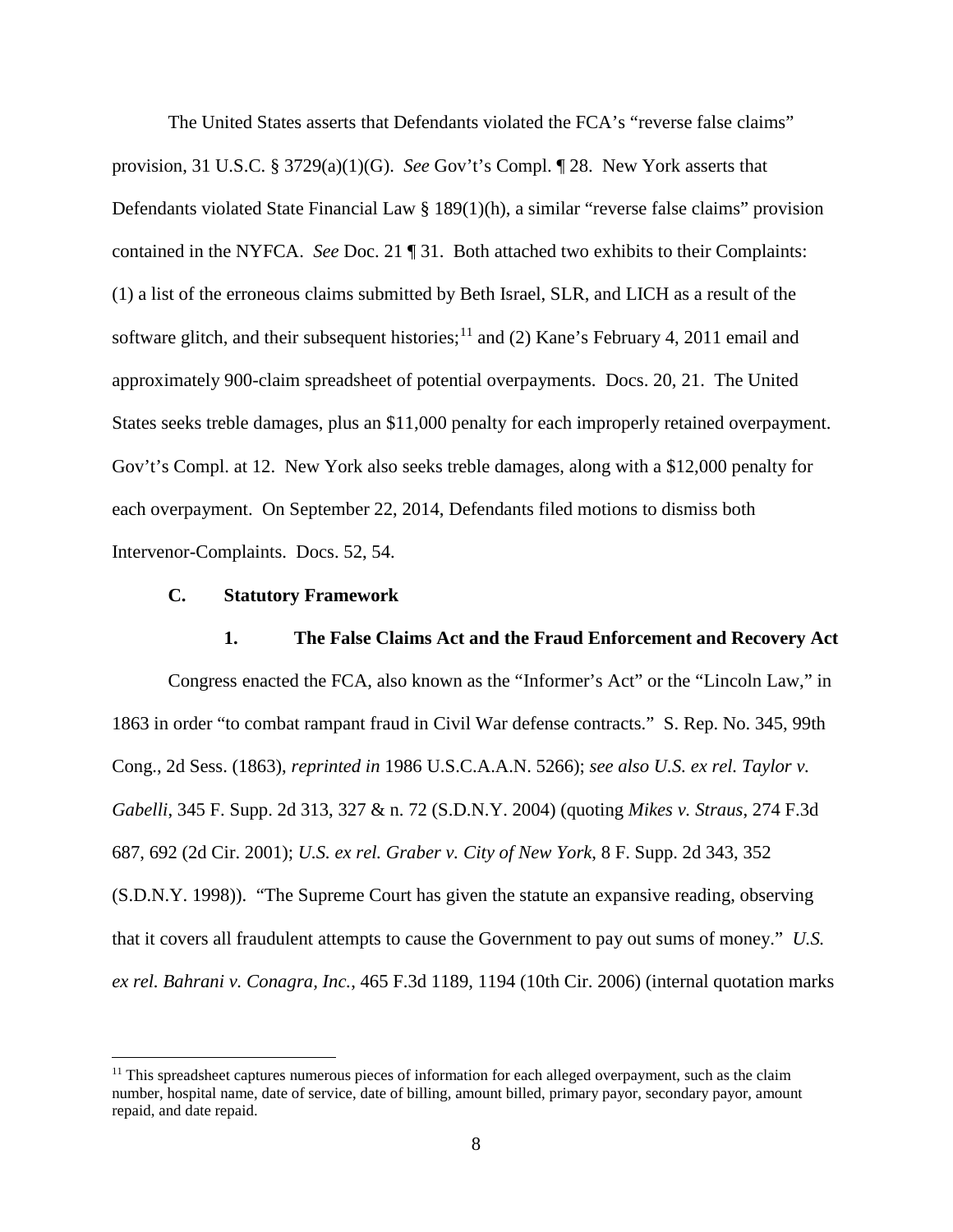omitted) (quoting *United States v. Neifert–White Co.,* 390 U.S. 228, 232-33 (1968); *Am. Textile Mfrs. Inst., Inc. v. The Limited, Inc.*, 190 F.3d 729, 733 ("*ATMI*") (6th Cir. 1999)).

More than a century after the FCA was initially signed into law, Congress determined that the "growing pervasiveness of fraud necessitate[d] modernization of the Government's primary litigative tool for combatting fraud." S. Rep. No. 99–345, at 2 (1986), *reprinted in* 1986 U.S.C.C.A.N. 5266. In 1986, Congress amended the FCA "to enhance the Government's ability to recover losses sustained as a result of fraud against the Government." *Id*. The so-called "reverse false claims" provision at issue in this litigation was added at that time. *Id.* at 5280. As enacted, the reverse false claims provision imposed liability on any person who "knowingly makes, uses, or causes to be made or used, a false record or statement to conceal, avoid, or decrease an obligation to pay or transmit money or property to the Government." 31 U.S.C. § 3729(a)(7). It is described as the "reverse false claims" provision "because the financial obligation that is the subject of the fraud flows in the opposite of the usual direction." *Bahrani*, 465 F.3d at 1195 (quoting *United States ex rel. Huangyan Imp. & Exp. Corp. v. Nature's Farm Prods., Inc.,* 370 F. Supp. 2d 993, 998 (N.D. Cal. 2005)).

The 1986 amendments also raised the fixed statutory penalty for FCA violations, which had not been altered since the Act's initial passage, such that a party found to have violated the Act, including the reverse false claims provision, is liable to the United States Government for a civil penalty of not less than \$5,000 and not more than \$10,000, to be adjusted for inflation.<sup>[12](#page-8-0)</sup> In so doing, Congress "reaffirm[ed] the apparent belief of the act's initial drafters that defrauding

 $\overline{a}$ 

<span id="page-8-0"></span><sup>&</sup>lt;sup>12</sup> The FCA as enacted in 1863 set a fixed statutory penalty of \$2,000 per false claim. S. Rep. 99-345, 17, 1986 U.S.C.C.A.N. 5266, 5282. The 1986 amendments included a penalty range of \$5,000 to \$10,000 for each false claim, including reverse false claims, to be adjusted by the Federal Civil Penalties Inflation Adjustment Act of 1990. S. Rep. 111-10, 22, 2009 U.S.C.C.A.N. 430, 444. Today, due to inflation, the available penalty is a range of \$5,500 to \$11,000. Gov't Compl. ¶ 28.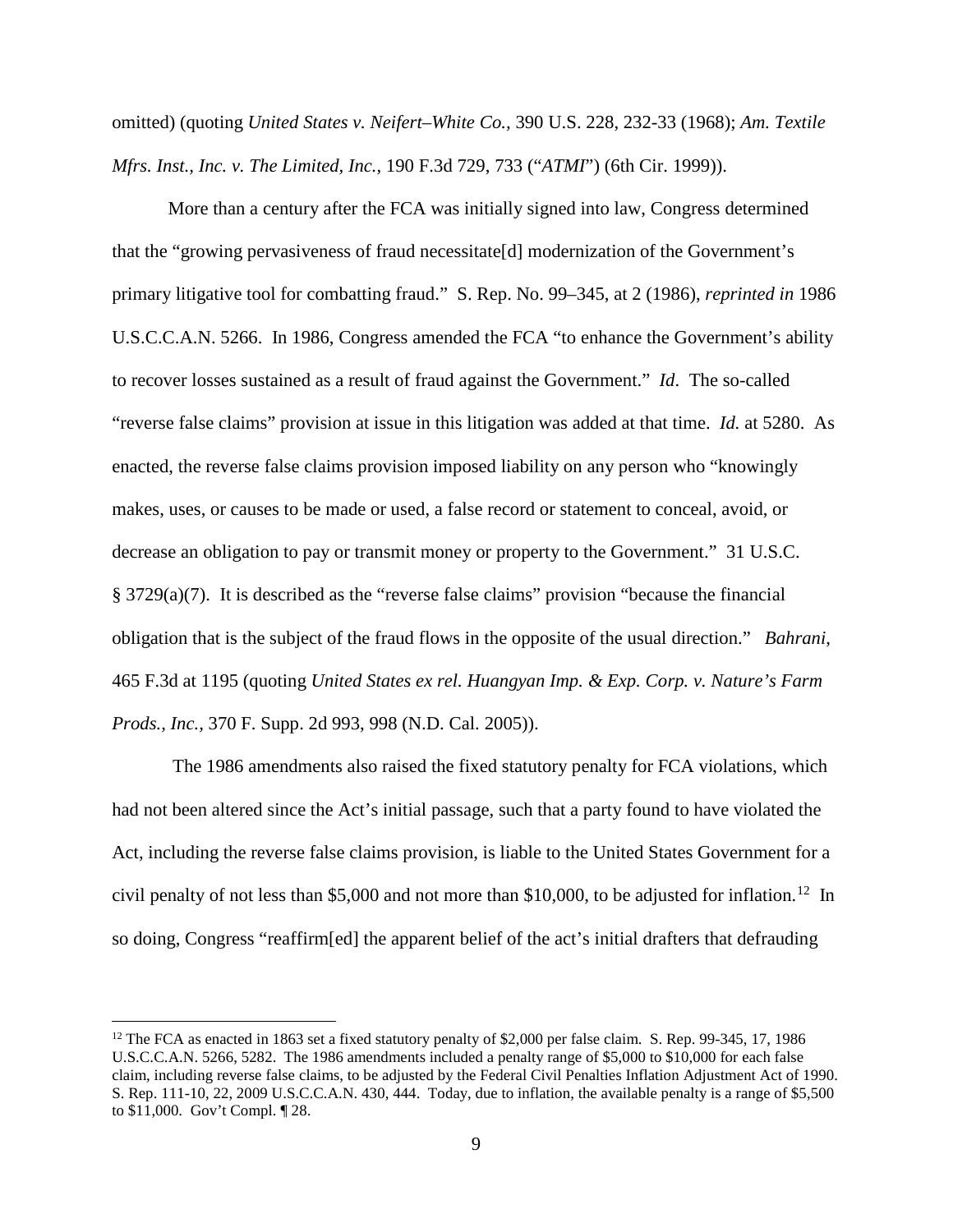the Government is serious enough to warrant an automatic forfeiture rather than leaving fine determinations with district courts, possibly resulting in discretionary nominal payments." S. Rep. No. 99–345, at 17 (1986), *reprinted in* 1986 U.S.C.C.A.N. 5266, 5282. Additionally, the 1986 amendments increased the Government's recoverable damages in FCA cases from double to treble. *Id.* Finally, among the other 1986 changes was the adoption of a provision granting "Civil Investigative Demand" or CID authority to the Civil Division of the United States Department of Justice. *Id.* at 5280.

Twenty-three years later, in 2009, Congress passed the Fraud Enforcement and Recovery Act ("FERA"), which further amended the FCA and its reverse false claims provision. Pub. Law 111-21, 123 Stat. 1617, 1621-25 (2009). Prior to the 2009 amendments, the reverse false claims provision left a "loophole" that excused from liability the concealment, avoidance, or decreasing of an obligation to return to the Government "money or property that is knowingly retained by a person even though they have no right to it." S. Rep. 111-10, 13-14, 2009 U.S.C.C.A.N. 430, 441. As amended by the FERA, the reverse false claims provision now imposes liability for any person who "knowingly makes, uses, or causes to be made or used, a false record or statement material to an obligation to pay or transmit money or property to the Government, or knowingly conceals or *knowingly and improperly avoids or decreases an obligation* to pay or transmit money or property to the Government." 31 U.S.C. § 3729(a)(1)(G) (emphasis added). As defined in the FCA, the terms "knowing" and "knowingly" encompass "actual knowledge," as well as situations in which a person "acts in deliberate ignorance" or "reckless disregard" of the truth or falsity of information. *Id.* § 3729(b)(1)(A). This knowledge standard expressly requires no proof of specific intent to defraud. *Id.* § 3729(b)(1)(B).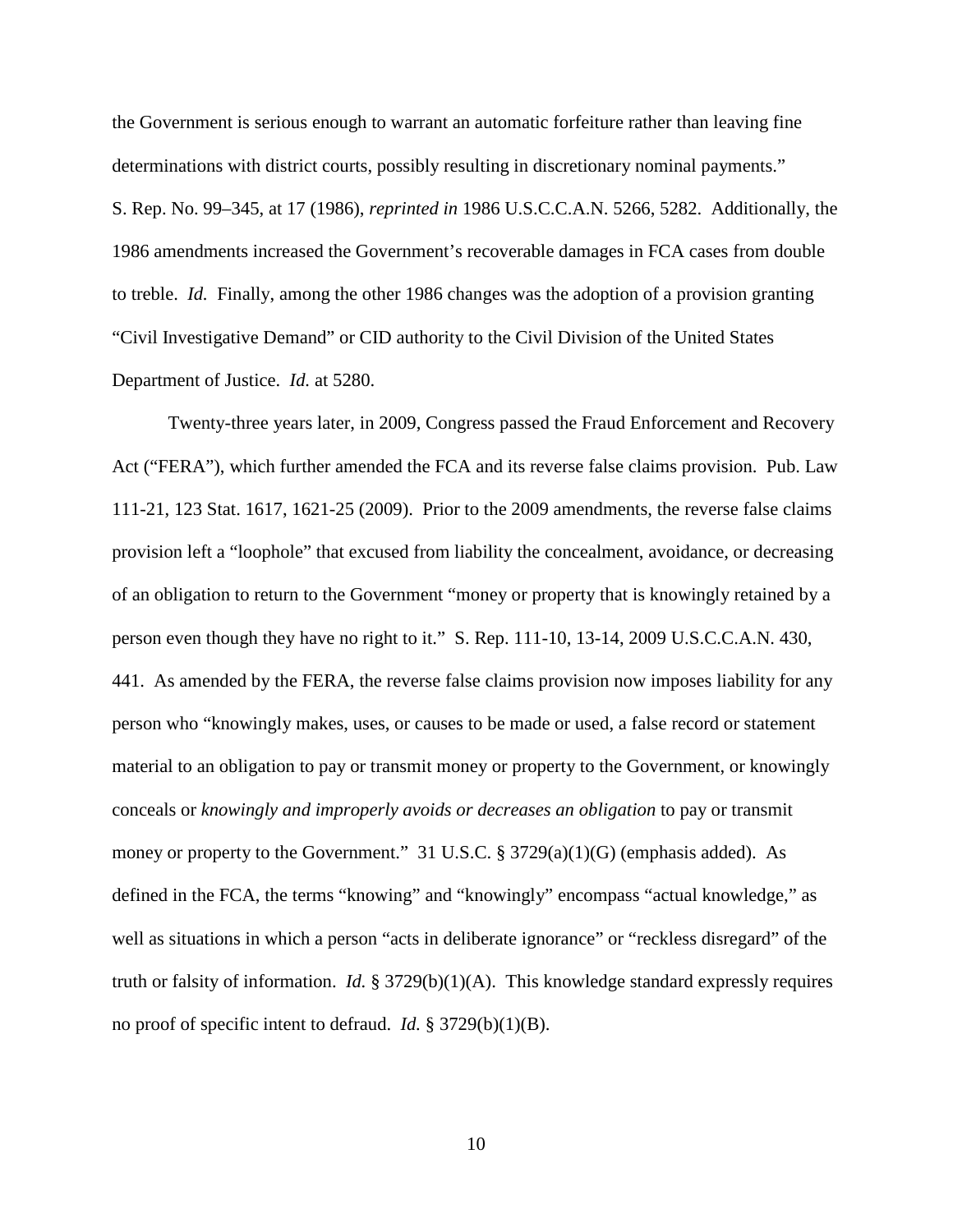In addition, the FERA aimed to address a "confusion" that had arisen among several courts that had "developed conflicting definitions of the term 'obligation,'" which previously was not defined in the FCA. *See* S. Rep. 111-10, 14, 2009 U.S.C.C.A.N. 430, 441 (citing *ATMI*, 190 F.3d 729, 736 (6th Cir. 1999); *U.S. ex rel. S. Prawer & Co. v. Verrill & Dana*, 946 F. Supp. 87, 95 (D. Me. 1996)); *see also U.S. ex rel. Dunleavy v. Cnty. of Delaware*, No. 94 Civ. 7000 (TNO), 1998 WL 151030, at \*3 n. 8 (E.D. Pa. Mar. 31, 1998) ("The parties argue extensively over how broadly to interpret the term 'obligation' in § 3729(a)(7) and there [have] been considerable differences of opinion in the lower courts."). In direct response to those conflicting court decisions, the FERA amended the FCA by defining an "obligation" as "an *established duty, whether or not fixed, arising from* an express or implied contractual, grantor-grantee, or licensorlicensee relationship, from a fee-based or similar relationship, from statute or regulation, or from *the retention of an overpayment*." 31 U.S.C. § 3729(b)(3) (emphasis added); *U.S. ex rel. Stone v. OmniCare, Inc.*, No. 09 Civ. 4319 (JBZ), 2011 WL 2669659, at \*3 (N.D. Ill. July 7, 2011).

#### **2. The Patient Protection and Affordable Care Act**

In 2010, less than a year after the FERA was signed into law, Congress passed the Patient Protection and Affordable Care Act of 2010 ("ACA"), a broad healthcare reform statute that, as relevant to these proceedings, included a provision prohibiting retention of Government overpayments in the healthcare context. *See* Pub. L. 111–148, 124 Stat. 119; *Stone*, 2011 WL 2669659, at \*3. Specifically, the ACA requires a person who receives an overpayment of Medicare or Medicaid funds to "report and return" the overpayment to HHS, the State, or another party if appropriate.  $42 \text{ U.S.C.}$  § 1320a-7k(d)(1). The statute sets a deadline for such reporting and returning: An overpayment must be reported and returned within sixty days of the "date on which the overpayment was *identified*" (the "sixty-day rule" or "report and return"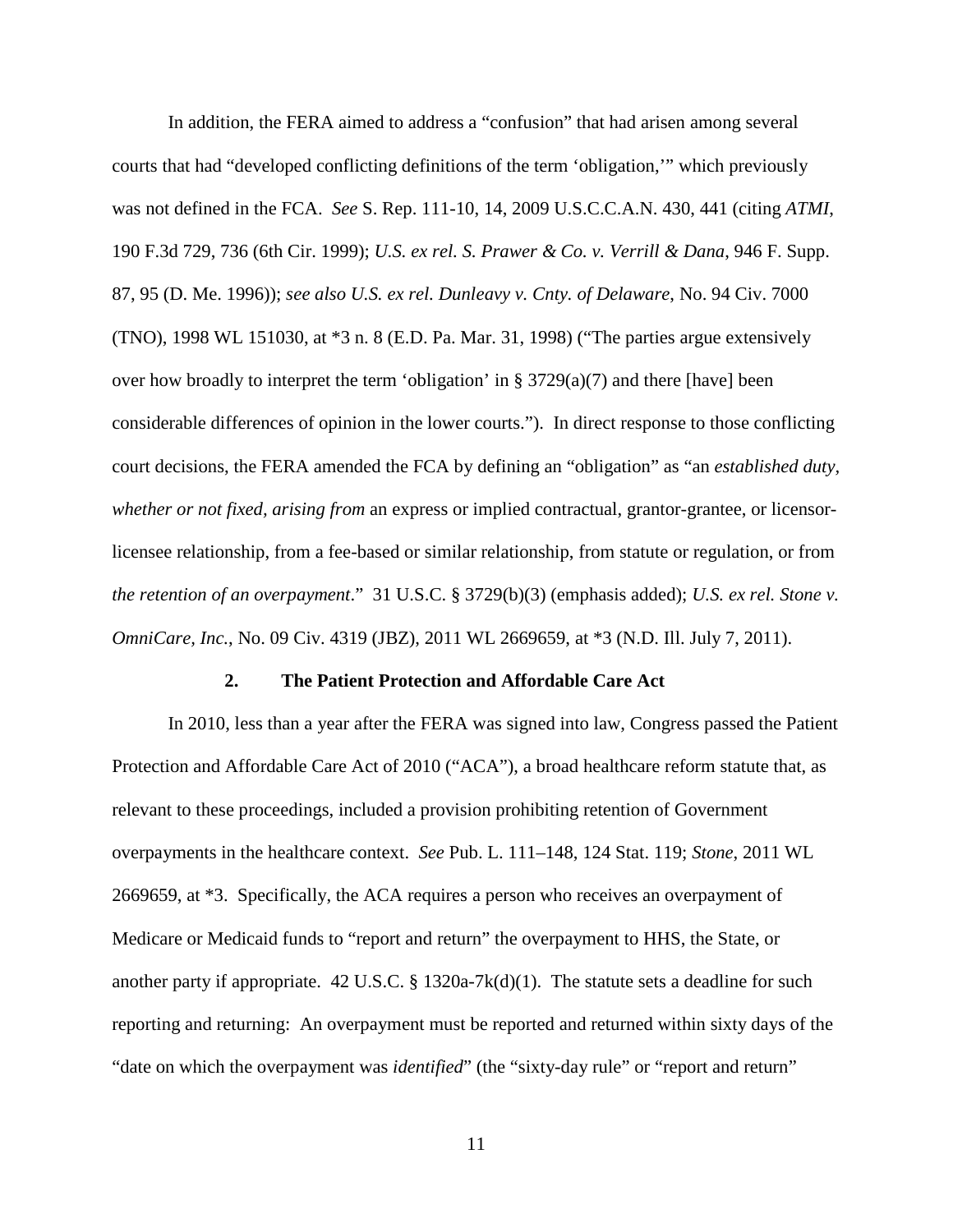provision), and any overpayment retained beyond that point constitutes an "obligation" carrying liability under the FCA. *Id.* §§ 1320a-7k(d)(2)-(3) (emphasis added). More simply stated, the ACA provides that any person who has received an overpayment from Medicare or Medicaid and knowingly fails to report and return it within sixty days after the date on which it was identified has violated the FCA. *Id.* § 1320a-7k(d).

The report and return provision does not actually deploy the terms "knowing" or "knowingly," but the provision contains its own succinct "Definitions" section, which states that provides that "knowing" and "knowingly" should "have the meaning given those terms in [the FCA]." *Id.* § 1320a-7k(d)(4)(A). However, Congress did *not* define the pivotal word "identified," which triggers the sixty-day report and return clock, in the text of the ACA. Its meaning governs the outcome of the motions before the Court.

#### **3. The New York False Claims Act**

The NYFCA, "closely modeled on the federal FCA," was enacted on April 1, 2007. 2007 N.Y. Sess. Laws, Ch. 58, S. 2108-c, § 93(5) (Apr. 9, 2007); *U.S. ex rel. Bilotta v. Novartis Pharm. Corp.*, 50 F. Supp. 3d 497, 509 (S.D.N.Y. 2014). It has a similar penalty scheme as well: Under the NYFCA, the State of New York is entitled to recover three times the amount of each improper claim and, for each claim or overpayment, a civil penalty of not less than \$6,000 and not more than \$12,000. State Fin. Law § 188(3). When interpreting the NYFCA, New York courts rely on federal FCA precedent. *Bilotta*, 50 F. Supp. 3d at 509 (quoting *United States ex rel. Corp. Compliance Assocs. v. New York Soc. for the Relief of the Ruptured and Crippled, Maintaining the Hosp. for Special Surgery*, No. 07 Civ. 292 (PKC), 2014 WL 3905742, at \*11 (S.D.N.Y. Aug. 7, 2014)).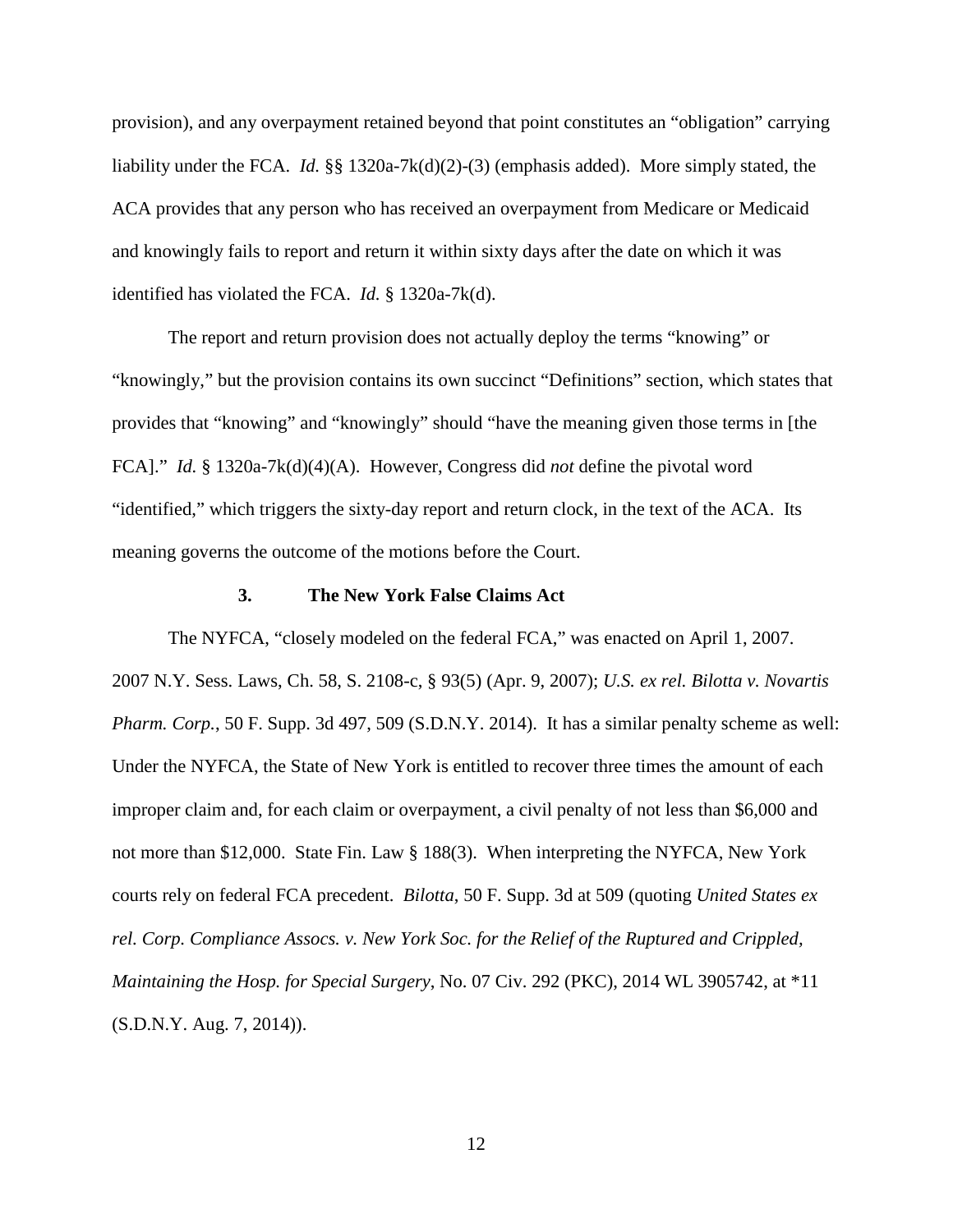Section 189(1)(h) of the NYFCA, which New York contends Defendants violated,

provides that a person violates the NYFCA if he or she "knowingly conceals or knowingly and improperly avoids or decreases an obligation to pay or transmit money or property to the state or a local government, or conspires to do the same[.]" *New York Soc.*, 2014 WL 3905742, at \*11. It is identical to the second clause of the FCA's reverse false claims provision, 31 U.S.C. § 3729(a)(1)(G), but applies to obligations to pay the State government or a local government rather than the federal government. Like the FCA, the NYFCA defines an "obligation" to include "retention of an overpayment," State Fin. Law § 188(4), and defines "knowing" to include reckless disregard or deliberate ignorance to the truth or falsity of information. *Id.*  $§$ § 188(3)(a)(ii)-(iii).

The reverse false claims provision,  $\S$  189(1)(h), was not included in the statute as initially enacted in 2007. *See* State Fin. Law § 189 (2007). Rather, the New York State Legislature amended the NYFCA in March 2013 to include it, thereby incorporating into the Act those provisions of the federal FCA implemented by the FERA. *See* 2013 N.Y. Sess. Laws, Ch. 56, S. 2606, § 8 (Mar. 28, 2013).

#### **II. LEGAL STANDARDS**

#### **A. Rule 12(b)(6) Motions to Dismiss: General Legal Standard**

When ruling on a motion to dismiss pursuant to Rule 12(b)(6), the Court must accept all factual allegations in the complaint as true and draw all reasonable inferences in the plaintiff's favor. *Koch v. Christie's Intern, PLC*, 699 F.3d 141, 145 (2d Cir. 2012); *see also, e.g.*, *Ruotolo v. City of New York*, 514 F.3d 184, 188 (2d Cir. 2008). However, the Court is not required to credit "mere conclusory statements" or "threadbare recitals of the elements of a cause of action." *Ashcroft v. Iqbal*, 556 U.S. 662, 678 (2009) (citing *Bell Atl. Corp. v. Twombly*, 550 U.S. 544, 555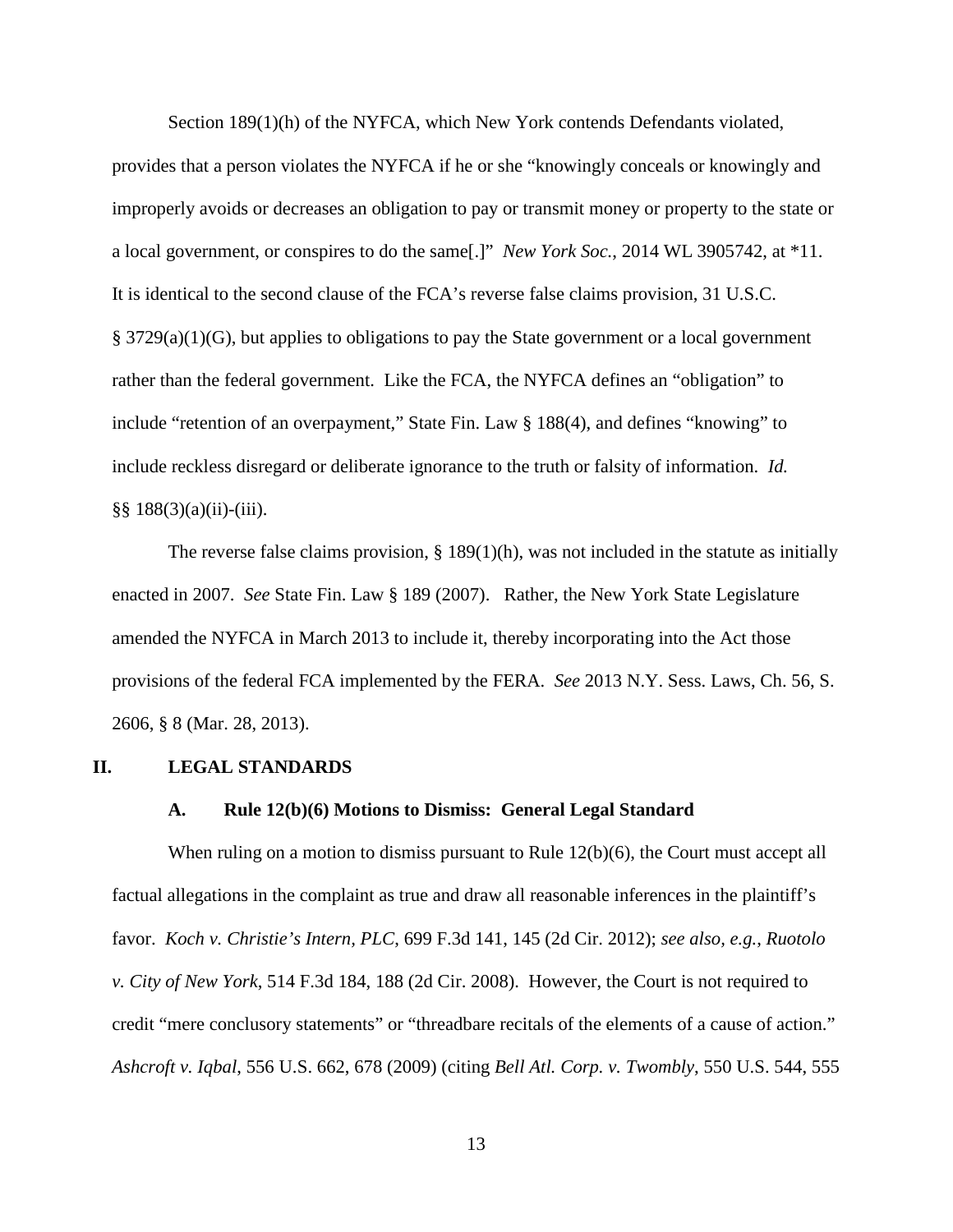(2007)); *see also id.* at 681 (citing *Twombly*, 550 U.S. at 551). "To survive a motion to dismiss, a complaint must contain sufficient factual matter . . . to 'state a claim to relief that is plausible on its face.'" *Id.* at 678 (quoting *Twombly*, 550 U.S. at 570). A claim is facially plausible "when the plaintiff pleads factual content that allows the court to draw the reasonable inference that the defendant is liable for the misconduct alleged." *Id.* (citing *Twombly*, 550 U.S. at 556). More specifically, the plaintiff must allege sufficient facts to show "more than a sheer possibility that a defendant has acted unlawfully." *Id.* If the plaintiff has not "nudged [his] claims across the line from conceivable to plausible, [the] complaint must be dismissed." *Twombly*, 550 U.S. at 570.

#### **B. Heightened Pleading Standard under Rule 9(b)**

Where a plaintiff brings a cause of action that sounds in fraud, the complaint must satisfy the heightened pleading requirements of Rule 9(b) by stating the circumstances constituting fraud with particularity. *U.S. ex rel. Kester v. Novartis Pharm. Corp.*, 23 F. Supp. 3d 242, 251 (S.D.N.Y. 2014) (citing *Rombach v. Chang,* 355 F.3d 164, 170-71 (2d Cir. 2004)). These requirements apply whenever a plaintiff alleges fraudulent conduct, regardless of whether fraudulent intent is an element of a claim. *See Rombach*, 355 F.3d at 170 ("By its terms, Rule 9(b) applies to 'all averments of fraud.'") (quoting Fed. R. Civ. P. 9(b)). Claims brought under the FCA, a "self-evident[ly] . . . anti-fraud statute," and NYFCA "fall within the express scope of Rule 9(b)." *Wood ex rel. U.S. v. Applied Research Associates, Inc.*, 328 F. App'x 744, 747 (2d Cir. 2009) (citing *Gold v. Morrison–Knudsen Co.,* 68 F.3d 1475, 1476-77 (2d Cir. 1995); *U.S. ex rel. Mooney v. Americare, Inc.*, No. 06 Civ. 1806 (FB) (VVP), 2013 WL 1346022, at \*2 (E.D.N.Y. Apr. 3, 2013) (noting that claims under the FCA and NYFCA must comply with Rule 9(b)'s heightened pleading standards).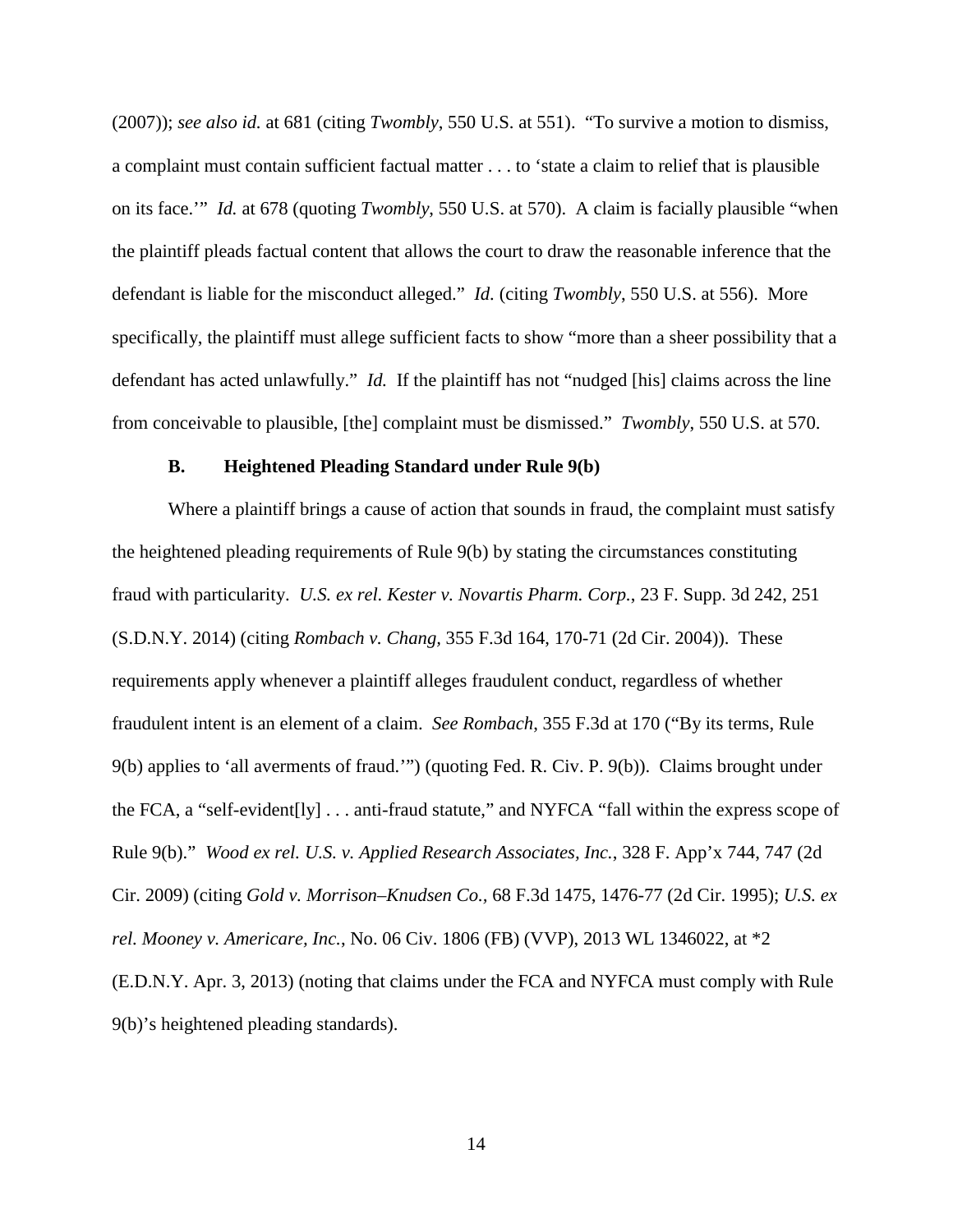Where Rule 9(b) applies, a complaint must: "(1) specify the statements that the plaintiff contends were fraudulent, (2) identify the speaker, (3) state where and when the statements were made, and (4) explain why the statements were fraudulent." *Rombach*, 355 F.3d at 170 (quoting *Mills v. Polar Molecular Corp.,* 12 F.3d 1170, 1175 (2d Cir. 1993)). "In other words, Rule 9(b) requires that a plaintiff set forth the who, what, when, where and how of the alleged fraud." *Kester*, 23 F. Supp. 3d at 251-52 (quoting *U.S. ex rel. Polansky v. Pfizer, Inc.,* No. 04 Civ. 704, 2009 WL 1456582, at \*4 (E.D.N.Y. May 22, 2009)). Conditions of a person's mind—such as malice, intent or knowledge—may be alleged generally, however. *See Kalnit v. Eichler*, 264 F.3d 131, 138 (2d Cir. 2001) (citing Fed. R. Civ. P. 9(b)).

Rule 9(b)'s particularity requirement serves several aims: "to provide a defendant with fair notice of a plaintiff's claims, to safeguard a defendant's reputation from improvident charges of wrongdoing, . . . to protect a defendant against the institution of a strike suit," and to "discourage[] the filing of complaints as a pretext for discovery of unknown wrongs." *Kester*, 23 F. Supp. 3d at 252 (citing *Rombach,* 355 F.3d at 171; *Madonna v. U.S.*, 878 F.2d 62, 66 (2d Cir. 1989)). With these purposes in mind, courts in the Southern District and elsewhere have held in the FCA context that while "there is no mandatory checklist of identifying information that a plaintiff must provide, the complaint must include sufficient details about the false claims such that the defendant can reasonably identify [the] particular false claims for payment that are at issue." *Id.* at 256 (internal quotation marks and citation omitted). However, "where the alleged fraudulent scheme is extensive and involves 'numerous transactions that occurred over a long period of time, courts have found it impractical to require the plaintiff to plead the specifics with respect to each and every instance of fraudulent conduct.'" *Id.* at 258 (quoting *In re Cardiac Devices Qui Tam Litig.*, 221 F.R.D. 318, 333 (D. Conn. 2004)). Ultimately, whether a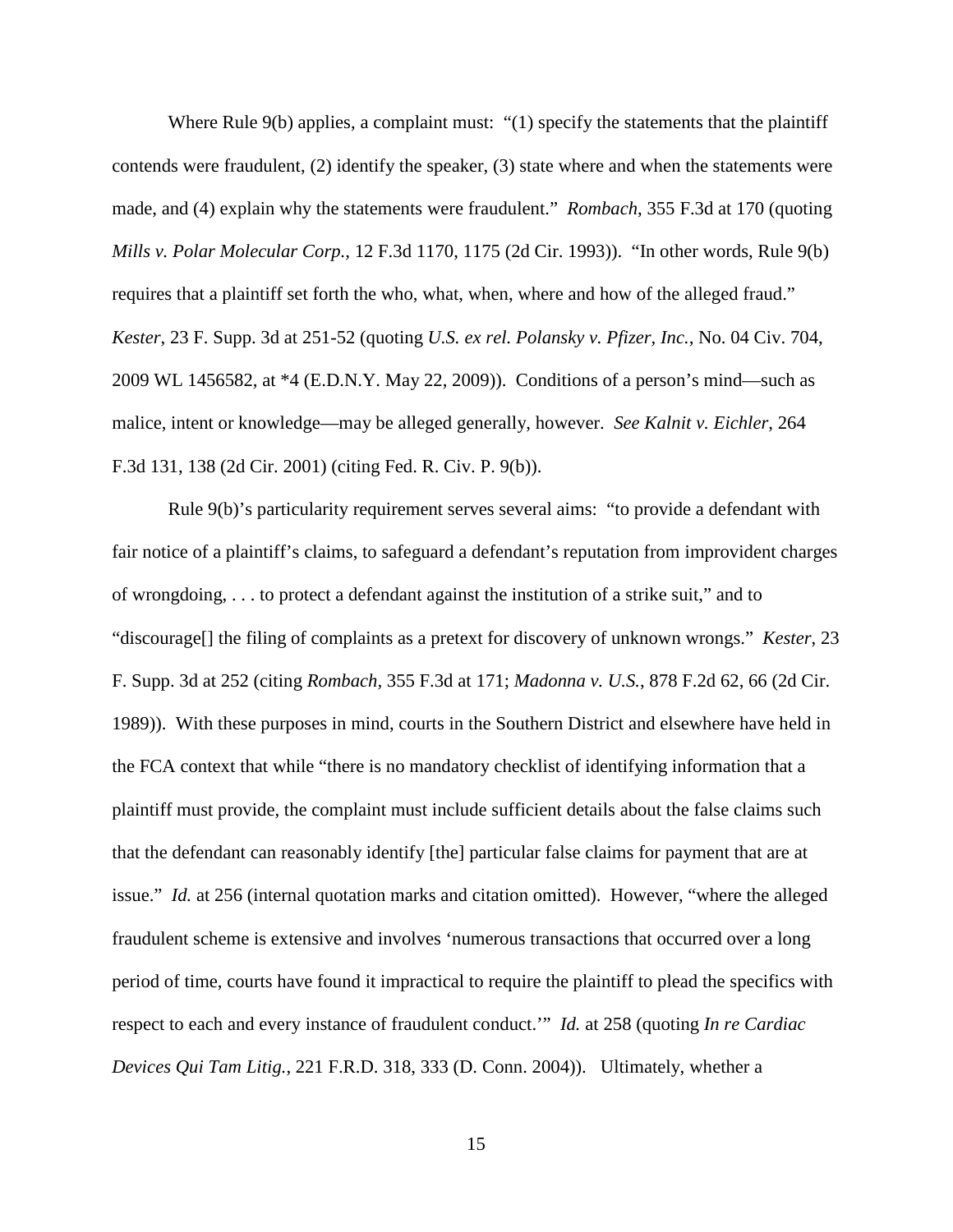complaint satisfies Rule 9(b) is "a fact-specific inquiry" that depends upon "the nature of the case, the complexity or simplicity of the transaction or occurrence, the relationship of the parties and the determination of how much circumstantial detail is necessary to give notice to the adverse party and enable him to prepare a responsive pleading." *Bilotta*, 50 F. Supp. 3d at 508 (S.D.N.Y. 2014) (quoting *Kester*, 23 F. Supp. 3d at 258) (internal quotation marks omitted).

#### **III. DISCUSSION**

 $\overline{a}$ 

#### **A. The United States' Complaint**

Defendants argue that the United States' Complaint-in-Intervention is insufficient to meet the high bar set by Rule 9(b) because it fails to allege: (1) that Defendants had an "obligation," (2) that Defendants knowingly concealed or knowingly and improperly avoided or decreased an obligation, and (3) that Defendants had an obligation to pay or transmit money to the federal "Government." The Court rejects each of these propositions.

### **1.** *The United States Properly Pleads an "Obligation"*

Kane's February 4, 2011 email and spreadsheet, which he sent to Continuum managers, isolated approximately 900 claims that he recognized as containing the erroneous billing code and, therefore, as being potential overpayments. Approximately half of the items listed did, in fact, constitute overpayments. The Government argues that Kane's email and spreadsheet properly "identified" overpayments within the meaning of the ACA, and that these overpayments matured into "obligations" in violation of the FCA when they were not reported and returned by Defendants within sixty days. *See* Gov't's Opp'n to Mot. to Dismiss (Doc. 59) at 4, 14-17.[13](#page-15-0)

<span id="page-15-0"></span><sup>&</sup>lt;sup>13</sup> The Government also argues that the FCA on its own, apart from the ACA, captures the conduct at issue: "While [the ACA] provided a bright line for healthcare providers for when overpayments must be returned and when FCA liability could be triggered, the ACA did not purport to narrow the reverse false claims provision of the FCA, which has wide application to all types of overpayments, *i.e.*, not simply Medicare and Medicaid funds 'knowingly retained." Gov't's Opp'n to Mot. to Dismiss (Doc. 59) at 4. Because the Court finds that the Government properly pleads an obligation based on the ACA's framework for Medicaid overpayments, it need not address the argument that it is possible, on these facts, to find a violation of the FCA without finding a violation of the ACA.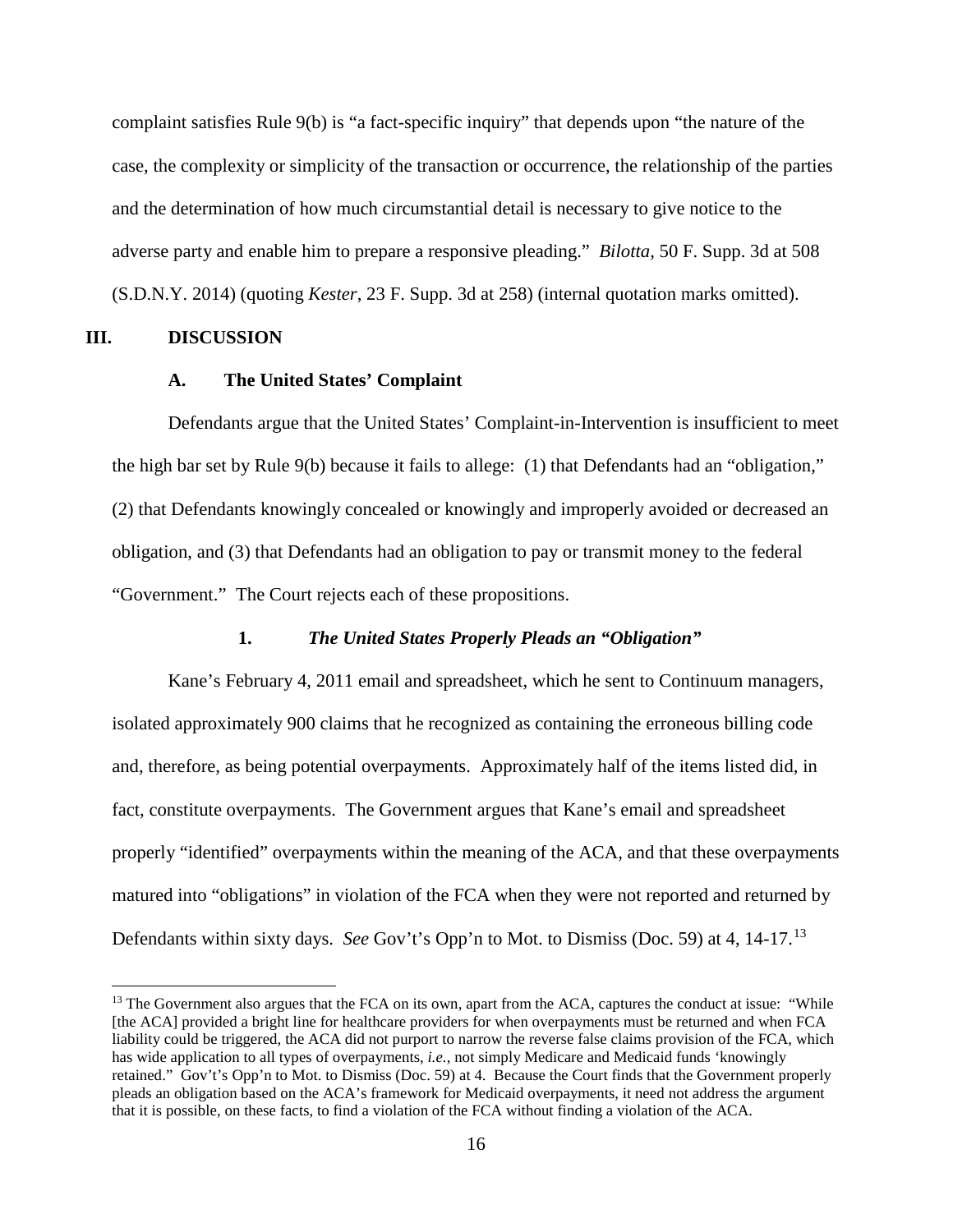Defendants, on the other hand, argue that Kane's email only provided notice of *potential*  overpayments and did not identify actual overpayments so as to trigger the ACA's sixty-day report and return clock. *See* Defs.' Mem. Law. Supp. Mot. to Dismiss Gov't Compl. (Doc. 55) at 9-14 (citing Gov't's Compl. ¶¶ 7, 35).

In essence, Defendants urge the Court to adopt a definition of "identified" that means "classified with certainty," whereas the Government urges a definition of "identified" that would be satisfied where, as here, a person is put on notice that a certain claim may have been overpaid. The Government's proposal—that "an entity 'has *identified* an overpayment' when it 'has determined, or should have determined through the exercise of reasonable diligence, that [it] has received an overpayment' to 'identify," Gov'ts Opp'n to Mot. to Dismiss at 5—treats "identified" as synonymous with "known" as it is defined in the FCA. Congress did not define the term "identified" in the ACA, and no other court has weighed in on its meaning or on the application of the ACA sixty-day rule. This case thus presents a novel question of statutory interpretation.

#### **a. Plain Meaning**

When faced with a question of statutory interpretation, a court's starting point "is the statute's plain meaning, if it has one." *United States v. Dauray,* 215 F.3d 257, 260 (2d Cir. 2000) (internal citation omitted); *see also Barnhart v. Sigmon Coal Co.*, 534 U.S. 438, 450 (2002) ("The first step is to determine whether the language at issue has a plain and unambiguous meaning with regard to the particular dispute in the case.") (internal quotation marks and citations omitted). Congress having provided no definition for the term "identified," the Court must consider its "ordinary, common-sense meaning." *Dauray*, 215 F.3d at 260 (citing *Harris v. Sullivan*, 968 F.2d 263, 265 (2d Cir. 1992)).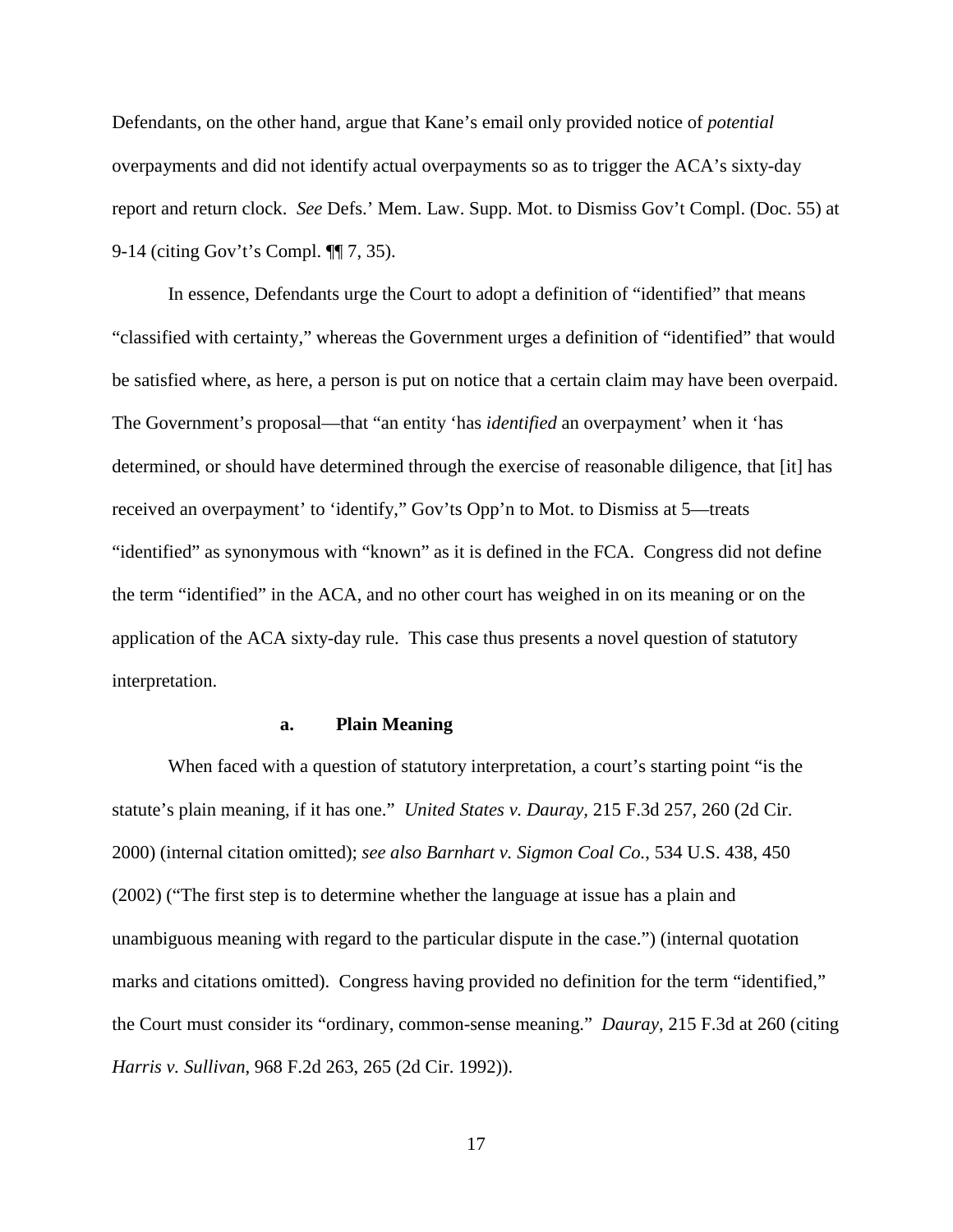Dictionary definitions of the word "identify"<sup>[14](#page-17-0)</sup> do not resolve the question, suggesting instead that it is susceptible to more than one meaning. One prevalent definition is the definition pressed by Defendants: "to prove the identity of." Black's Law Dictionary 813 (9th ed. 2009); *see also* Merriam*-*Webster.com, http://www.merriam-webster.com/dictionary/identify (last visited July 28, 2015) (defining "identify" as "to know and say who someone is or what something is," "to find out who someone is or what something is," and "to show who someone is or what something is); Oxford Dictionaries,

http://www.oxforddictionaries.com/us/definition/american\_english/identify (last visited July 28, 2015) (offering, among other definitions, "to establish or indicate who or what (someone or something) is"). Another, albeit less prominent, dictionary definition for the word "identify" is to "recognize or distinguish (especially something considered worthy of attention)." *Id*. In keeping with this alternate definition, the Collins dictionary includes among a list of synonyms, "recognize," "name," "pinpoint," "point out," and "spot." Collins Dictionary, http://www.collinsdictionary.com/dictionary/english/identify?showCookiePolicy=true (last visited July 28, 2015). Similarly, the Oxford Dictionaries lists as synonyms: "single out," "pick out," "spot," "point out," "pinpoint," "put a name to," "name," and "distinguish."<sup>[15](#page-17-1)</sup>

<u>.</u>

<span id="page-17-0"></span><sup>&</sup>lt;sup>14</sup> Neither party proffers a dictionary definition for the word "identify," although both rely on dictionaries elsewhere in their memoranda of law. Additionally, the dictionaries consulted by the Court provide definitions for "identify" but not for "identified." Moreover, the potential futility of relying on dictionary definitions to ascertain the meaning of the word "identified" in this case is underscored by a comparison of the definitions provided for "knowing" and "knowingly" in the FCA as compared with available dictionary definitions of those words. In the FCA, knowing and knowingly are legislatively defined as encompassing both "actual knowledge" and situations in which someone "acts in deliberate ignorance" or "reckless disregard of the truth or falsity of information. 31 U.S.C. § 3729(b)(1)(A). By so defining these words, Congress has greatly expanded common dictionary definitions of those terms. For example, the Oxford Dictionaries includes, as a definition of "to know," to "be absolutely certain or sure about something." Oxford Dictionaries,

http://www.oxforddictionaries.com/us/definition/american\_english/know (last visited July 13, 2015).

<span id="page-17-1"></span><sup>&</sup>lt;sup>15</sup> Another common definition interprets "identify" as meaning as "to associate with." Oxford (including as definitions: to "associate . . . closely with," "regard . . . as having strong links with," "equate . . . with," or to "regard oneself as sharing the same characteristics or thinking as someone else").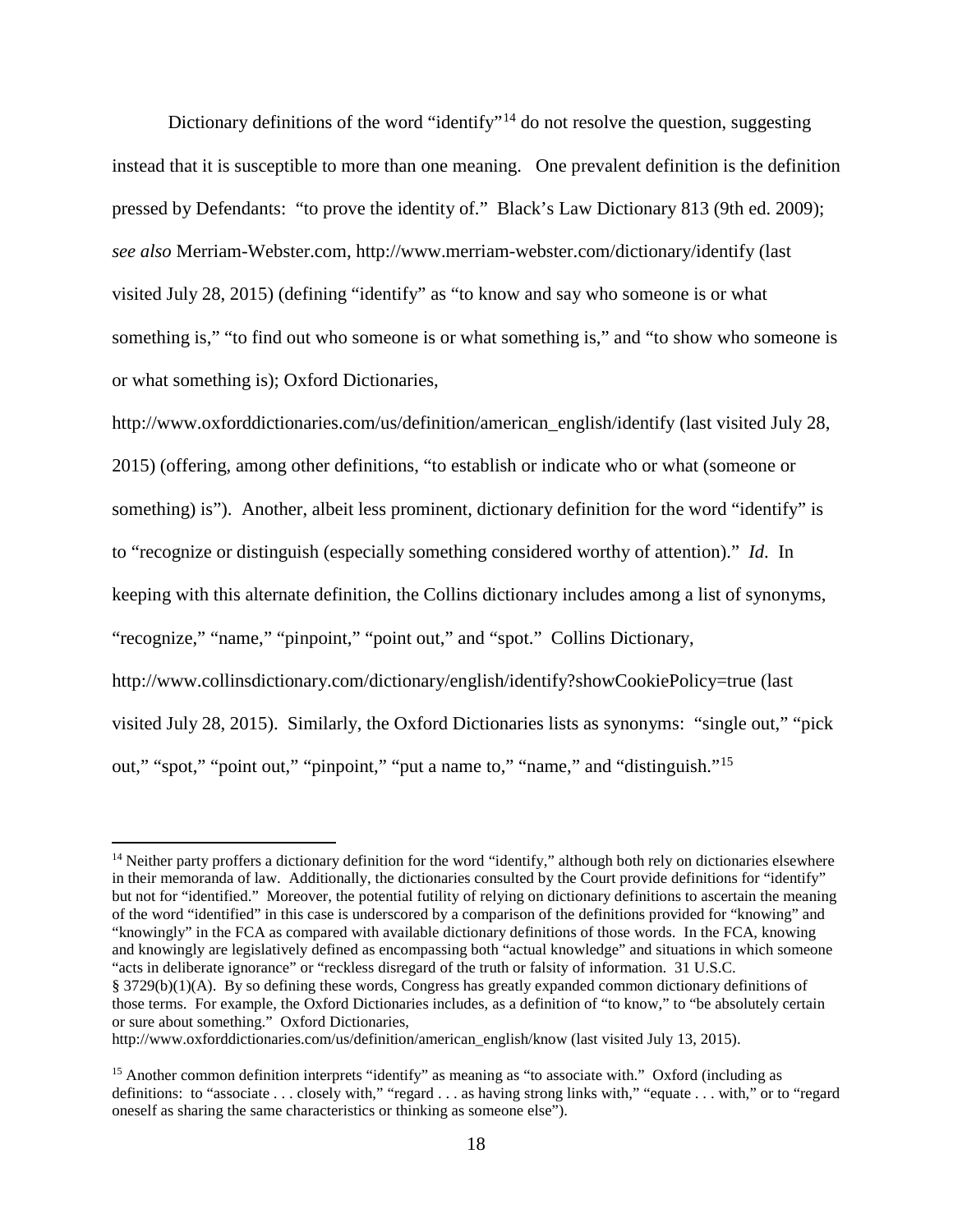Here, while Kane did not purport to conclusively prove the identity of any overpayments—and hundreds of the claims he listed had not actually been overpaid—he did "recognize" nearly five hundred claims<sup>[16](#page-18-0)</sup> that did in fact turn out to have been overpaid as worthy of attention. Given the susceptibility of these facts to multiple dictionary definitions, dictionaries alone cannot decisively resolve the dispute, and the term "identified" has no "plain meaning" as it is used in the  $ACA$ .<sup>[17](#page-18-1)</sup>

#### **b. Canons of Statutory Interpretation**

Where, as here, "the plain meaning of a statute is susceptible to two or more reasonable meanings, i.e., if it is ambiguous, . . . a court may resort to the canons of statutory construction." *Natural Res. Def. Council, Inc. v. Muszynski*, 268 F.3d 91, 98 (2d Cir. 2001) (citing *Dauray*, 215 F.3d at 262). In particular, the Supreme Court and Second Circuit Court of Appeals have held that a term's meaning may be discerned by "looking to the statutory scheme as a whole and placing the particular provision within the context of that statute." *Nwozuzu v. Holder*, 726 F.3d 323, 327 (2d Cir. 2013) (quoting *Saks v. Franklin Covey Co.*, 316 F.3d 337, 345 (2d Cir. 2003)); *Time Warner Cable, Inc. v. DIRECTV, Inc.,* 497 F.3d 144, 157 (2d Cir. 2007) ("[F]undamental to any task of interpretation is the principle that text must yield to context.")*.* In this case, four canons of constructions prove helpful: (1) a court may consult legislative history when

 $\overline{a}$ 

<span id="page-18-0"></span><sup>16</sup> *See* Defs.' Mem. L. Supp. Mot. to Dismiss at 13 ("As it turns out, only 465 of the 900 claims were paid, for a total payment of \$871,000.") (citing Gov't's Compl., Ex. A); Gov't's Opp'n to Mot. to Dismiss (Doc. 59) at 6 ("Continuum, despite becoming aware of the error and despite having generated a list of approximately 900 claims that had been affected by this error – approximately half of which resulted in a Medicaid overpayment – failed to return most of these overpayments for up to two years.").

<span id="page-18-1"></span><sup>&</sup>lt;sup>17</sup> Nor is the plain meaning of "identify" evident from its use elsewhere in the ACA. *See, e.g.*, 124 Stat 119, Sec. 3012 ("consistent with the national priorities identified under . . ."); Sec. 931 ("quality measures identified through the Medicaid Quality Measurement Program . . ."); Sec. 3014 ("priority areas identified by the Secretary"). These other uses of the word "identified" in the ACA do not suggest that "identified" carries a particular meaning in the report and returning provision. In addition, "[i]t is not unusual for the same word to be used with different meanings in the same act, and there is no rule of statutory construction which precludes the courts from giving to the word the meaning which the Legislature intended it should have in each instance." *Atl. Cleaners & Dyers v. United States*, 286 U.S. 427, 433-34, (1932) (citation omitted).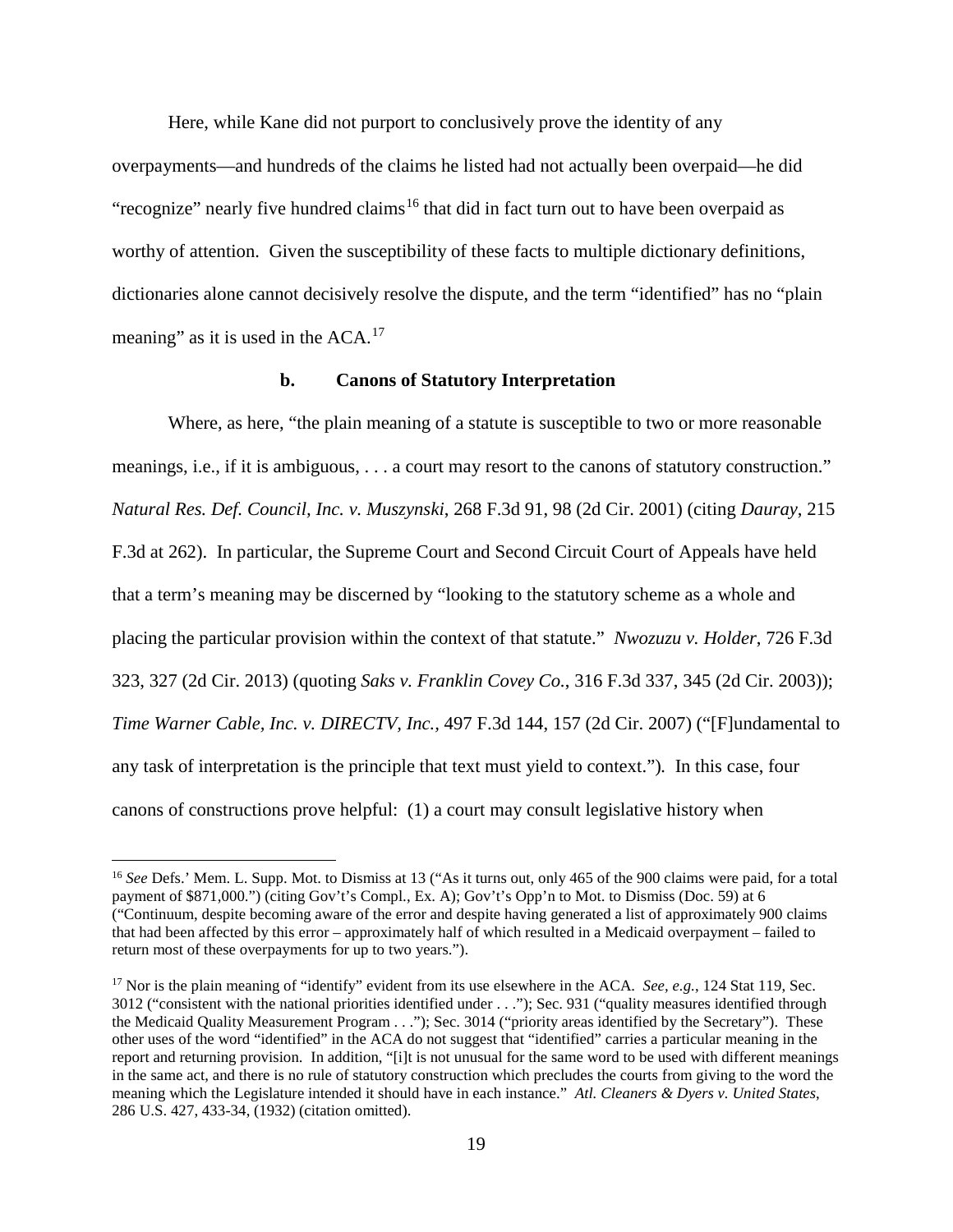interpreting an ambiguous statute; (2) ambiguous statutes should be interpreted in the manner best-suited to carry out their statutory purposes; (3) statutes must be interpreted in a way that avoids absurd results; and (4) agency interpretations of ambiguous statutes may be entitled to some deference.

## **i. Legislative History**

"If the meaning of a statute is ambiguous, the court may resort to legislative history to determine the statute's meaning." *Puello v. Bureau of Citizenship & Immigration Servs.*, 511 F.3d 324, 327 (2d Cir. 2007) (citations omitted); *see also Concrete Pipe & Prods. of Cal., Inc. v. Constr. Laborers Pension Trust for S. Cal.,* 508 U.S. 602, 627 (1993) (the court interpreting an unclear statute may consult legislative history to discern "the legislative purpose as revealed by the history of the statute"). In so doing, however, the court "must 'construct an interpretation that comports with [the statute's] primary purpose and does not lead to anomalous or unreasonable results.'" *Puello*, 511 F.3d at 327 (quoting *Connecticut ex rel. Blumenthal v. United States Dep't of the Interior*, 228 F.3d 82, 89 (2d Cir. 2000)). Here, even as the Court consults legislative history, it is mindful that this history will not necessarily "settle the dispute." *United States v. Dicristina*, 886 F. Supp. 2d 164, 223 (E.D.N.Y. 2012) *rev'd on other grounds*, 726 F.3d 92 (2d Cir. 2013). Rather, "[a]s is often the case '[i]n any major piece of legislation, the legislative history is extensive, and there is something for everybody.'" *Id.* (quoting Antonin Scalia, *A Matter of Interpretation: Federal Courts and the Law* 36 (Amy Gutmann, ed. 1997)). In this case, both Defendants and the Government proffer elements of the legislative history to support their interpretations of the statutory scheme.

Defendants argue that the legislative history of the ACA provides a clear answer. They observe that the initial health reform bill introduced by the House of Representatives in 2009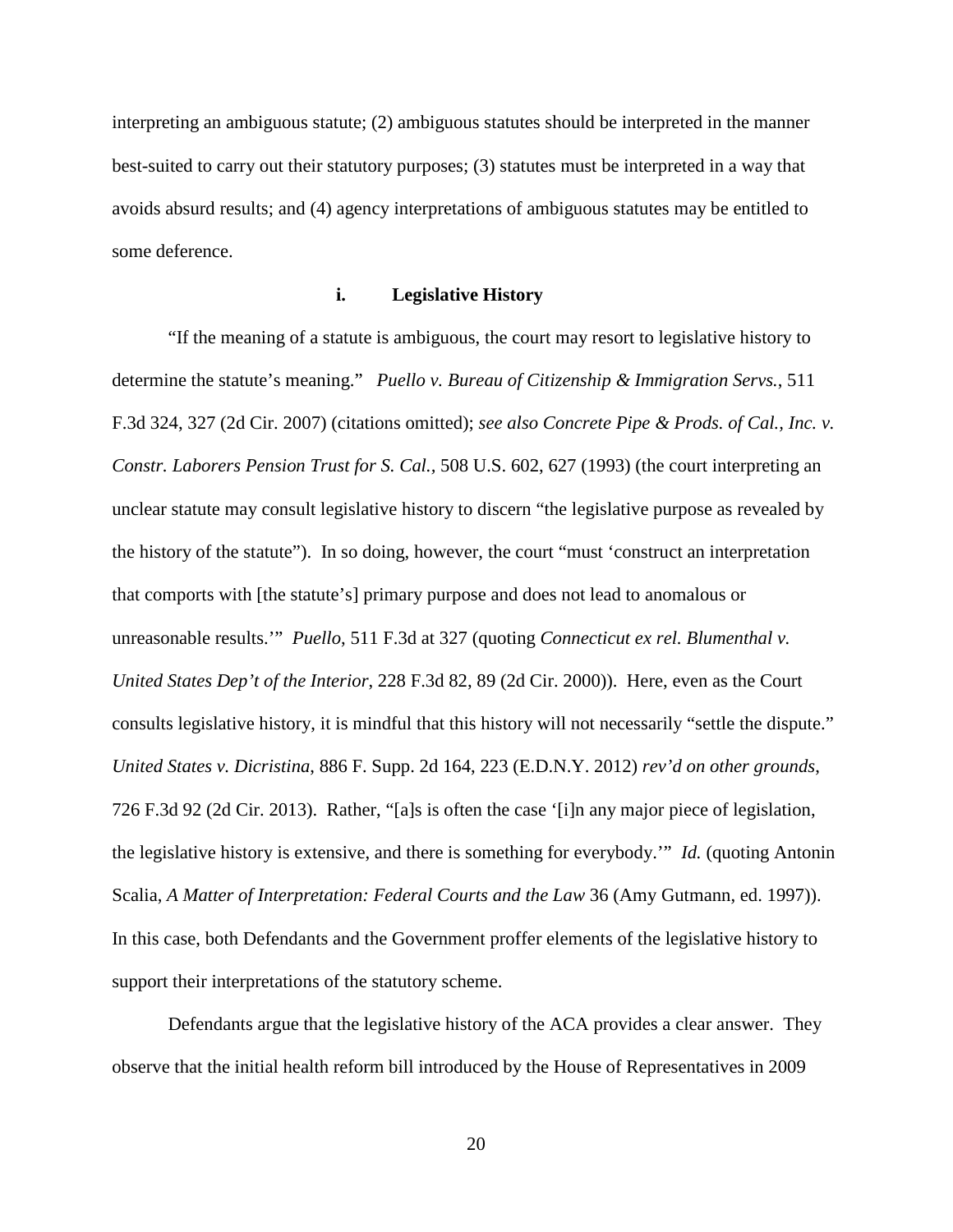included a provision that was similar to the "report and return" provision ultimately enacted with the ACA, but which stated that "known," rather than "identified," overpayments had to be reported and returned within sixty days. Defs.' Mem. Law. Supp. Mot. to Dismiss Gov't Compl. at 9 (citing H.R. 3200, 111th Cong. § 1641 (as introduced by the House, July 14, 2009)). The bill specified that "known" overpayments retained beyond the sixty-day deadline would constitute "obligations" under the FCA, and that the term "knows" would carry the same meaning as the terms "knowing" and "knowingly" in the FCA. *Id.* As referenced above, the FCA's knowledge standard encapsulates recklessness and deliberate ignorance. *See* 31 U.S.C. § 3729(b)(1). Unambiguously, the House bill would have imposed liability in circumstances like those before the Court, where a person recklessly fails to uncover or remains deliberately ignorant of an overpayment.

Defendants suggest that Congress's decision to adopt the Senate version of the bill which included the ACA's current sixty-day rule, using the word "identified" instead of "known"—rather than the House version reveals its intention to impose a higher standard than the FCA's knowledge standard. Defs.' Mem. Law. Supp. Mot. to Dismiss Gov't Compl. at 9-10 (citing Public L. 111-148 § 6402(a) enacting H.R. 3590, 111th Cong.). They claim that Congress deliberately used "identified" in order to exempt from FCA liability those healthcare providers who recklessly fail to uncover or remain deliberately ignorant of an overpayment. *Id.* (citing 31 U.S.C. § 3729(b)(1)).

Defendants cite *I.N.S. v. Cardoza-Fonseca* for the proposition that a term should not be interpreted to carry the same meaning as a word that, during the legislative process, was rejected in favor of the ambiguous term. 480 U.S. 421, 442-43 (1987) ("Few principles of statutory construction are more compelling than the proposition that Congress does not intend *sub silentio*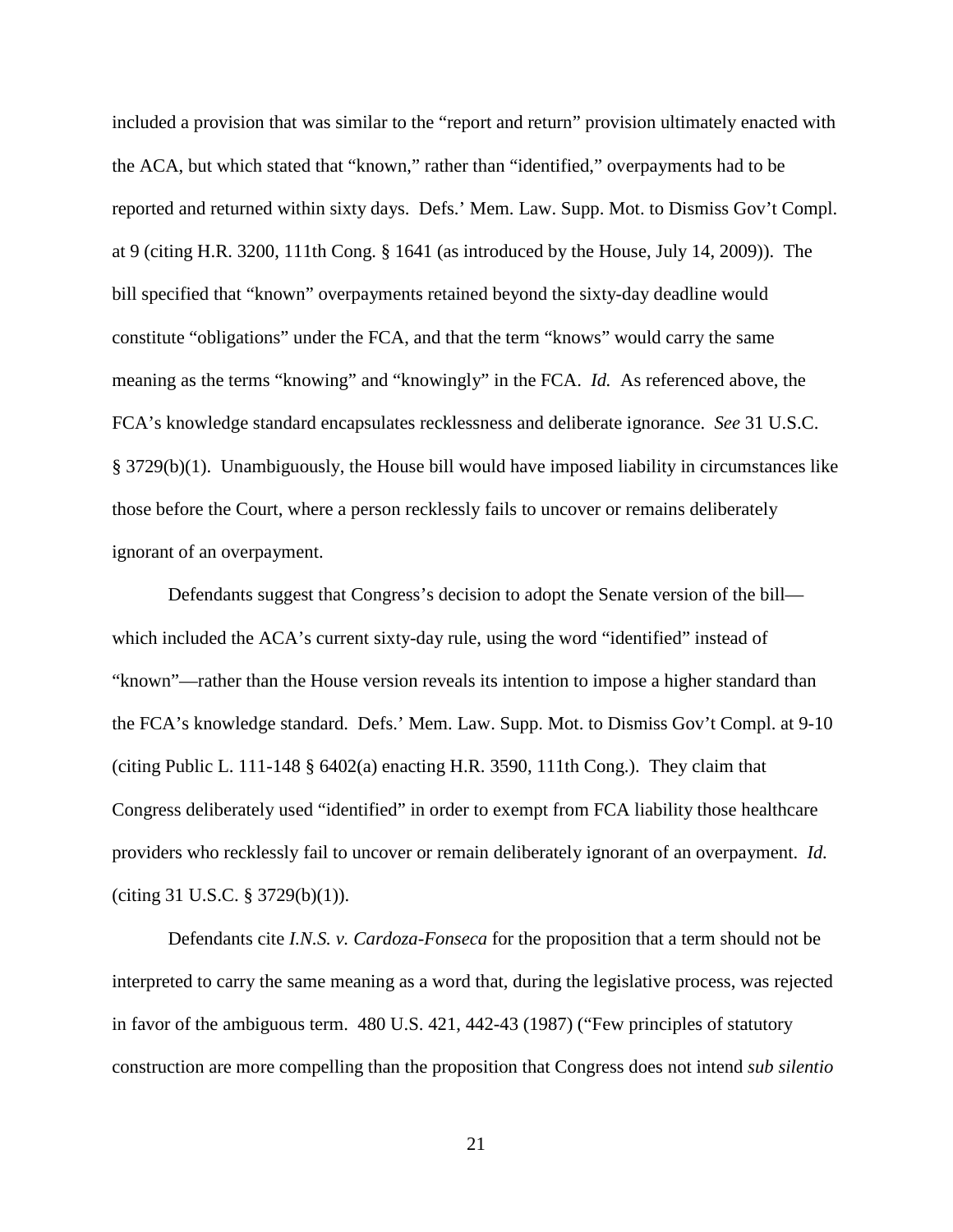to enact statutory language that it has earlier discarded in favor of other language."). While the facts of that case are readily distinguishable,<sup>[18](#page-21-0)</sup> Congress's choice to use "identified" as opposed to "known," a term that it expressly defined elsewhere in the ACA report and return provision but did not use in describing the commencement of the sixty-day clock, cannot be dismissed as insignificant. *See Barnhart*, 534 U.S. at 452-53 (observing the "general principle of statutory construction that when Congress includes particular language in one section of a statute but omits it in another section of the same Act, it is generally presumed that Congress acts intentionally and purposely in the disparate inclusion or exclusion") (internal quotation marks and citations omitted).

However, from this conclusion does not necessarily follow that Congress intended for "identified" to impose a higher burden on the Government than "known," as Defendants suggest. While Congress's inclusion of a definition for "knowing" and "knowingly" within the report and return provision might be offered as proof that Congress understood the meaning of those words and yet deliberately did not use them, it is equally plausible that Congress included the definitions of "knowing" and "knowingly" within the ACA's report and return provision in order to indicate that the FCA's knowledge standard should apply to the determination of when an

 $\overline{a}$ 

<span id="page-21-0"></span><sup>18</sup> In *Cardoza-Fonseca*, the Court examined two different provisions in the Immigration and Nationality Act ("INA"), both of which provided avenues for an otherwise deportable alien to seek relief based on possible persecution if deported. One provision, § 243(h), requires the Attorney General to withhold deportation when an alien demonstrates that his "life or freedom would be threatened" on account of one of several factors if he is deported. Section 208(a) of the Act offers a second, broader form of relief, authorizing the Attorney General, in his discretion, to grant asylum to an alien who is unable or unwilling to return to his home country due to "persecution or a well-founded fear of persecution." *I.N.S. v. Cardoza-Fonseca*, 480 U.S. 421, 423 (1987). The Court reviewed an Immigration Judge's use of the same standard in evaluating an individual's applications for withholding of deportation under both provisions and found that Congress had intended to create two different standards via the two separate provisions. *Id.* at 425. In the portion of the Court's opinion quoted by Defendant, the Court discussed the fact that Congress had enacted the House rather than the Senate version of the Refugee Act of 1980, which added § 208(a) to the INA. *Id.* at 432-33. The Senate version included language, absent from the House version, stating that a refugee would be ineligible for asylum unless "his deportation would be prohibited by § 243(h)." In other words, the Senate version would have explicitly imposed the same standard on asylum applications under both provisions.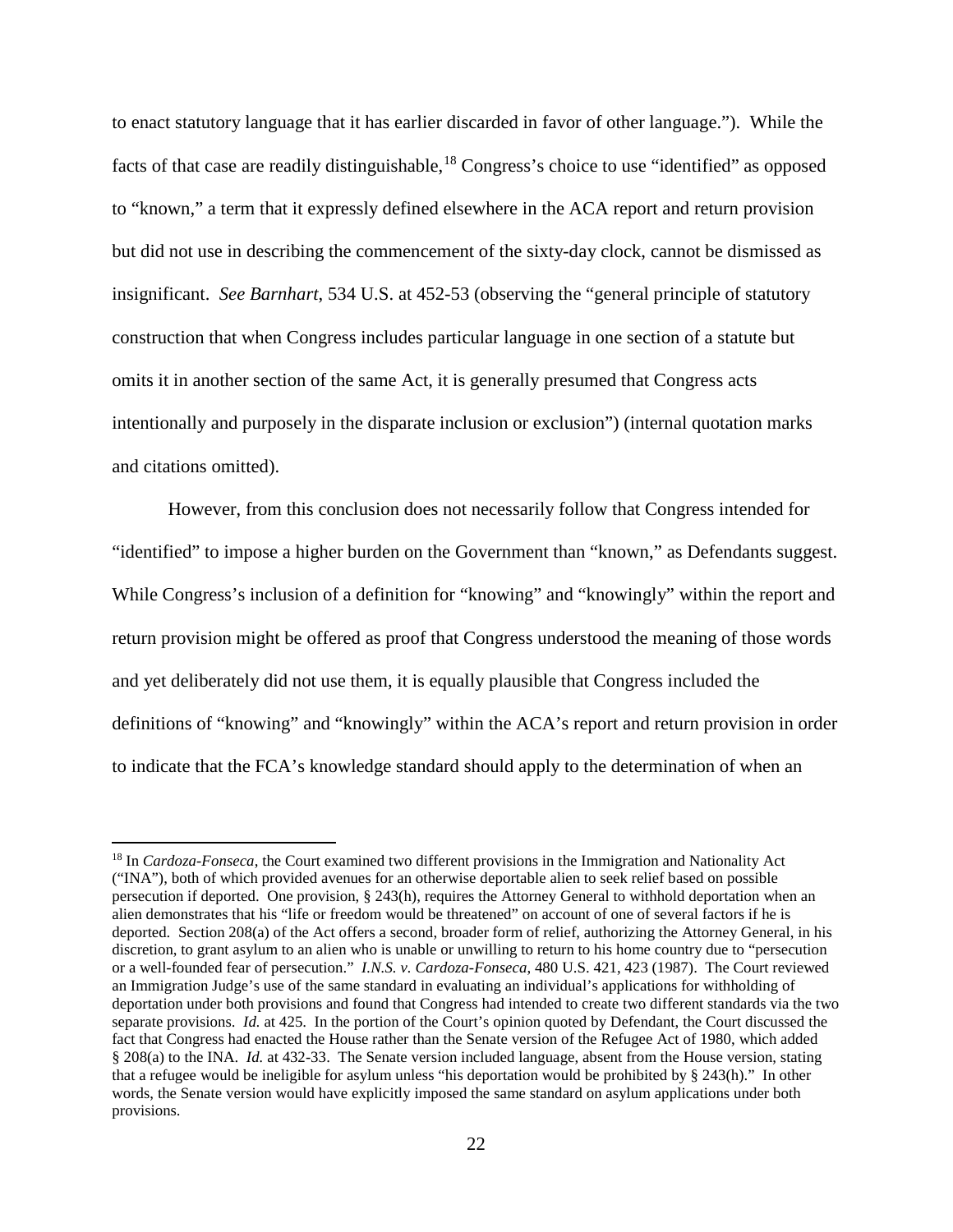overpayment is deemed "identified." Moreover, while it is possible, as Defendants assert, that Congress intended for "identified" to mean "conclusively proven to be an overpayment," it is more plausible—in light of its legislative aims, analyzed below—that Congress intended for "identified" to carry a slightly different meaning from "known" that comports with the second dictionary definition of "identify" noted above, i.e. "pointed out" or "recognized (as)." This is particularly so where, as here, the legislative record is silent as to why Congress chose one word over another that in many contexts might be used synonymously.

To define "identified" such that the sixty day clock begins ticking when a provider is put on notice of a potential overpayment, rather than the moment when an overpayment is conclusively ascertained, is compatible with the legislative history of the FCA and the FERA highlighted by the Government. As described above, Congress amended the FCA in 2009 by including in the FERA a definition of "obligation," in relevant part, as "an established duty, *whether or not fixed*, arising . . . from the retention of an overpayment." 31 U.S.C. § 3729(b)(3). A Senate Judiciary Committee report on that bill observed that this definition reflected the Committee's long-held view that an "obligation" under the FCA "arises across the spectrum of possibilities from the fixed amount debt obligation where all particulars are defined to the instance where there is a relationship between the Government and a person that 'results in a duty to pay the Government money, whether or not the amount owed is yet fixed.'" S. Rep. No. 111-10, at 14 (2009), *reprinted at* 2009 U.S.C.C.A.N. 430, 441. The Committee, in its report, endorsed a case from the Tenth Circuit Court of Appeals, *U.S. ex rel. Bahrani v. Conagra, Inc.*, 465 F.3d 1189 (10th Cir. 2006), for its interpretation of an FCA "obligation." *See* S. Rep. 111- 10 at 14, n. 14. In *Bahrani*, the court held that "there are instances in which a party is required to pay money to the government, but, at the time the obligation arises, the sum has not been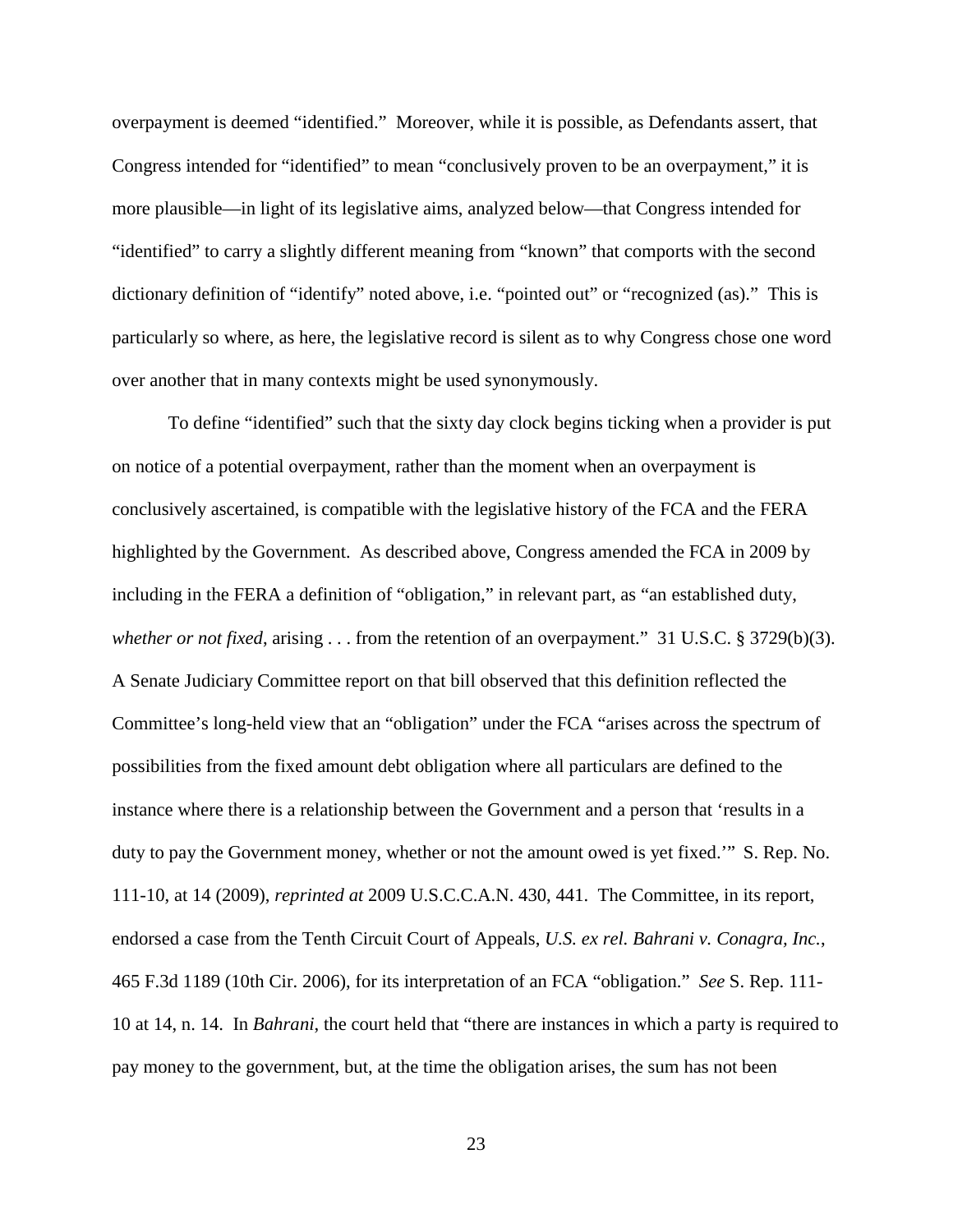precisely determined," *Bahrani*, 465 F.3d at 1201, and noted that "to require a fixed monetary obligation as a prerequisite for a reverse false claims action would be inconsistent with the broad remedial purpose of the False Claims Act." *Id.* at 1202 (citing *Neifert–White,* 390 U.S. at 233).

This legislative history indicates that Congress intended for FCA liability to attach in circumstances where, as here, there is an established duty to pay money to the government, even if the precise amount due has yet to be determined. Here, after the Comptroller alerted Defendants to the software glitch and approached them with specific wrongful claims, and after Kane put Defendants on notice of a set of claims likely to contain numerous overpayments, Defendants had an established duty to report and return wrongly collected money. To allow Defendants to evade liability because Kane's email did not conclusively establish each erroneous claim and did not provide the specific amount owed to the Government would contradict Congress's intentions as expressed during the passage of the FERA.

### **ii. Avoiding Absurdity**

By the same token, in the process of statutory interpretation, "absurd results are to be avoided and internal inconsistencies in the statute must be dealt with." *Natural Res. Def. Council, Inc.*, 268 F.3d at 98 (quoting *United States v. Turkette,* 452 U.S. 576, 580 (1981); *Dauray,* 215 F.3d at 264). In this case, both Defendants and the Government maintain that absurd results would follow should the Court adopt the rule proposed by their adversaries.

Defendants argue that it would impose an unworkable burden on healthcare providers to require reporting and returning within sixty days of the identification of *potential* overpayments:

A review of the steps most health care providers would take after receiving notice of potential overpayments illustrates why requiring the reporting and returning of overpayments within 60 days of such notice imposes an enormous burden on providers that may often be impossible to meet. Faced with an internal audit that suggests that some percentage of sampled claims for certain procedures have been improperly coded, a provider would likely review the findings by retrieving and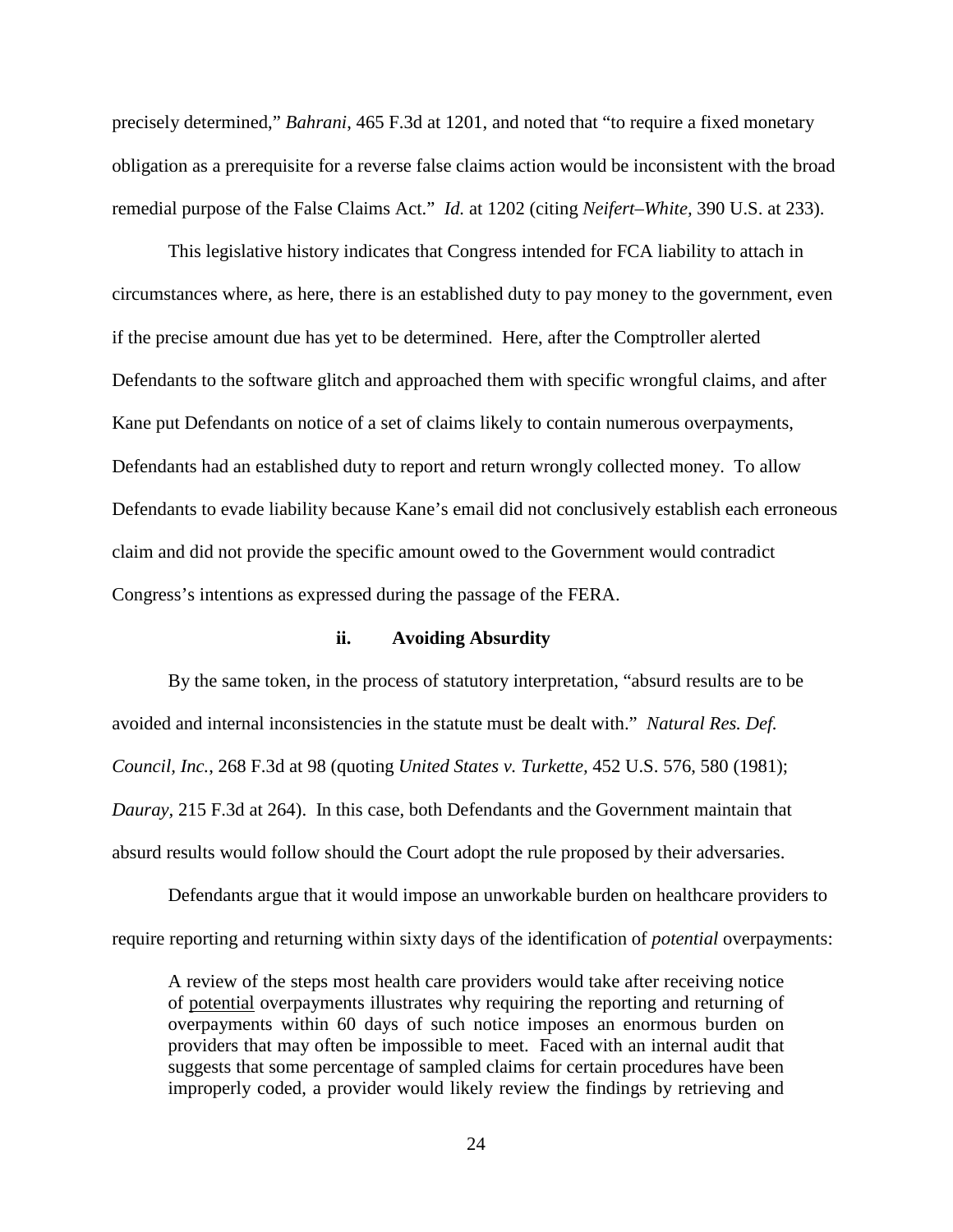reviewing the medical records involved, discussing the cases with the physicians who furnished the services, and consulting with staff with expertise in coding and, possibly, counsel. If the review confirms the audit determination, there may be a need to extend the audit to review claims outside of the audit sample or to do more sampling from different time periods or different physicians. The design of that further review will require factual investigation and legal analysis concerning a number of questions including the time period to be covered by the audit, the services to be included in the audit, and the providers to be included in the audit. Assuming that the audit identified overpayments, the provider's reimbursement staff will then have to make arrangements to return the overpayments. Doing so may require the identification of every specific claim that has been overpaid by claim number, additional governmental identifiers, date of service, patient, and amount billed and paid.

Defs.' Mem. Law. Supp. Mot. to Dismiss Gov't Compl. at 10-11 (emphasis in original) (citing

New York State Office of Medicaid Inspector General, *Self-Disclosure Submission Checklist*

(Rev. 7/14), https://www.omig.ny.gov/images/stories/self\_disclosure/self\_disclosure-

blue\_sheet\_july2014.pdf (last visited July 29, 2015)).

Even if the report and return process turns out, in many cases, to be less onerous than the process described by Defendants, it is certainly the case that the Government's interpretation of the ACA can potentially impose a demanding standard of compliance in particular cases, especially in light of the penalties and damages available under the FCA. Under the definition of "identified" proposed by the Government, an overpayment would technically qualify as an "obligation" even where a provider receives an email like Kane's, struggles to conduct an internal audit, and reports its efforts to the Government within the sixty-day window, but has yet to isolate and return all overpayments sixty-one days after being put on notice of potential overpayments. The ACA itself contains no language to temper or qualify this unforgiving rule; it nowhere requires the Government to grant more leeway or more time to a provider who fails timely to return an overpayment but acts with reasonable diligence in an attempt to do so.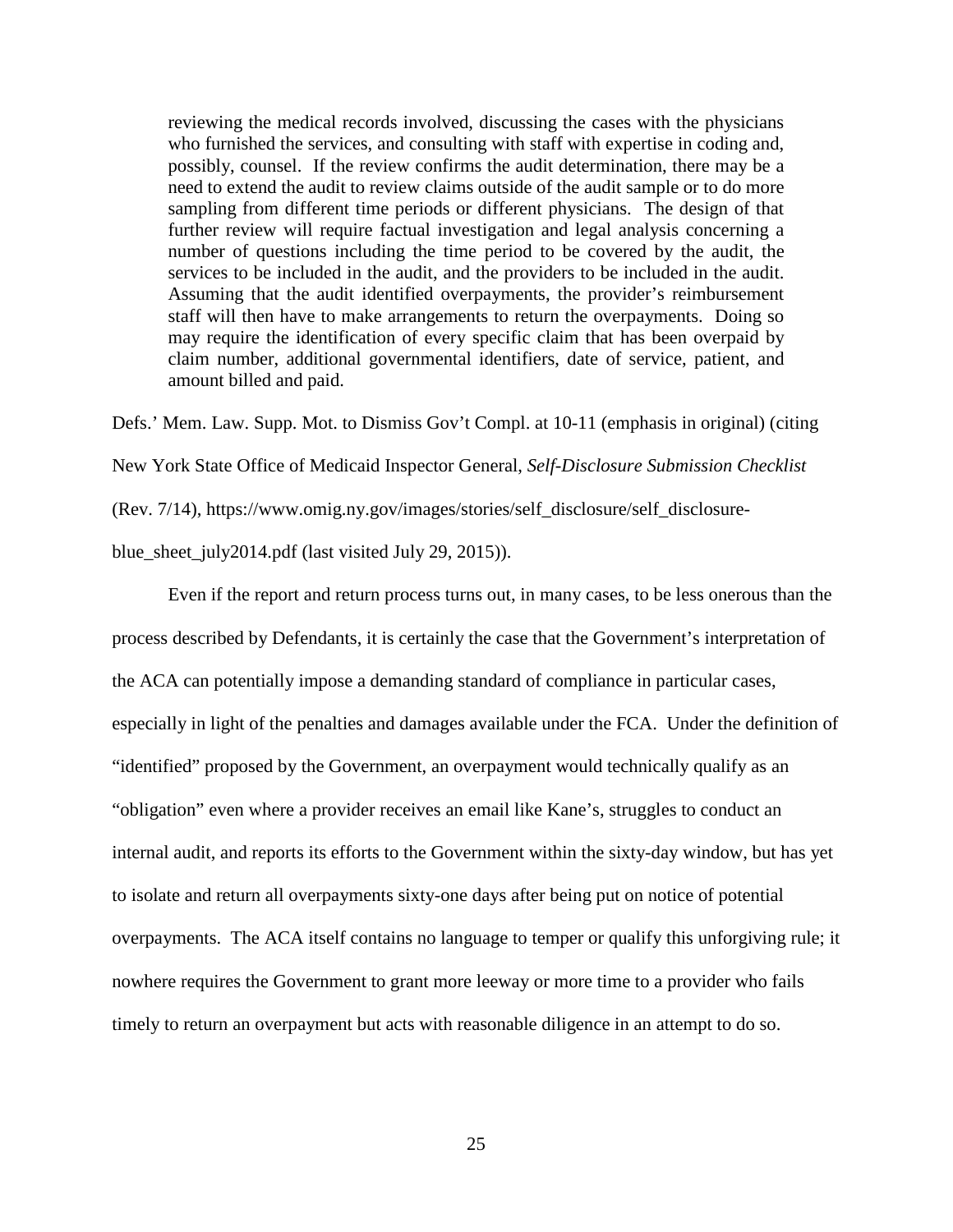However, while such claims might qualify as "obligations," the mere existence of an "obligation" does not establish a violation of the FCA. Rather, in the reverse false claims context, it is only when an obligation is *knowingly concealed* or *knowingly and improperly avoided or decreased* that a provider has violated the FCA. Therefore, prosecutorial discretion would counsel against the institution of enforcement actions aimed at well-intentioned healthcare providers working with reasonable haste to address erroneous overpayments. Such actions would be inconsistent with the spirit of the law and would be unlikely to succeed. Lawyers for the Government suggested as much during a pre-motion conference last fall: "[T]his is not a question . . . of a case where the hospital is diligently working on the claims and it's on the sixtyfirst day and they're still scrambling to go through their spreadsheets, you know, the government wouldn't be bringing that kind of a claim." Tr. 22:8-12. In that situation, the provider would not have acted with the reckless disregard, deliberate ignorance, or actual knowledge of an overpayment required to support an FCA claim.

Defendants' interpretation, meanwhile, would make it all but impossible to enforce the reverse false claims provision of the FCA in the arena of healthcare fraud. In the Government's words, "Permitting a healthcare provider that requests and receives an analysis showing over 900 likely overpayments to escape FCA liability by simply ignoring the analysis altogether and putting its head in the sand would subvert Congress's intent in amending § 3729(a)(1)(G)." Doc. 59 at 19 (citing *United States v. Lakeshore Med. Clinic, Ltd.*, No. 11 Civ. 00892, 2013 WL 1307013, at \*4 (E.D. Wis. Mar. 28, 2013)). Sure enough, the Government's Complaint in this action alleges that Defendants, upon receiving Kane's email and analysis, did nothing with the set of claims he pointed out as potentially overpaid and paid back hundreds of claims only after receiving the Government's CID. Gov't's Compl. ¶¶ 36, 38. If Kane's email did *not* "identify"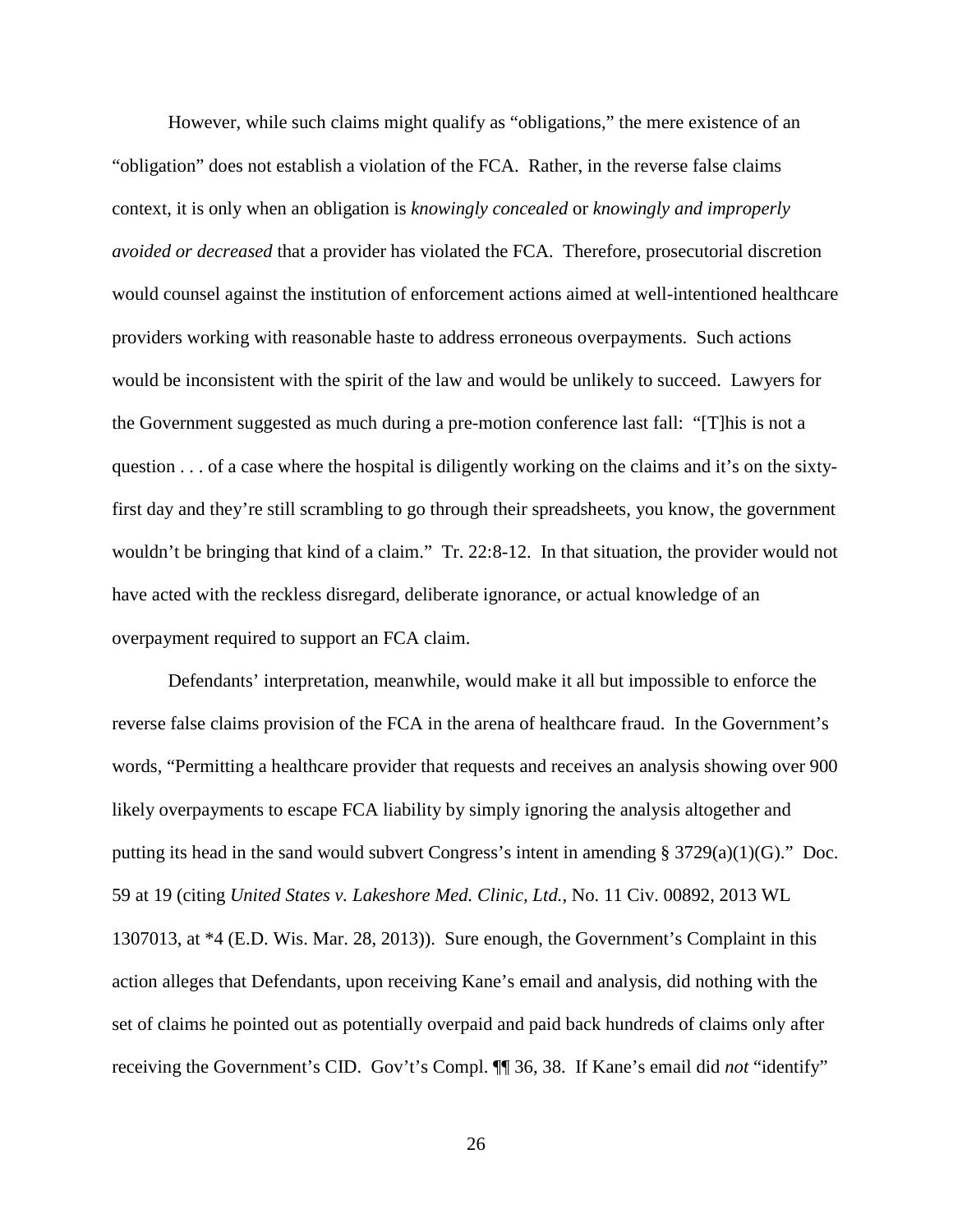overpayments within the meaning of the statute, there will be no recourse for the Government when providers behave as Continuum allegedly behaved here. It would be an absurd result to construe this robust anti-fraud scheme as permitting willful ignorance to delay the formation of an obligation to repay the government money that it is due.

In addition, to accept Defendants' conception of the statutory framework and their definition of "identify" would impose an unworkably stringent burden on plaintiffs at the prediscovery stage. While the Government has access to information regarding the date of erroneously submitted claims, the date those claims were paid by Medicaid, and the date they were repaid tardily by Defendants, it does not have access at this point to information concerning the date that *Defendants* conclusively determined that each individual claim had actually, rather than possibly, been overpaid.[19](#page-26-0) Under the Defendants' framework, their obligation to pay would not be triggered until *after* they have done the work necessary to determine conclusively the precise amount owed to the Government, thus creating a perverse incentive to delay learning the amount due and relegating the sixty-day period to merely the time within which they would have to cut the check. This is likely not what Congress intended. Therefore, while the Government's interpretation would impose a stringent—and, in certain cases, potentially unworkable—burden on providers, Defendants' interpretation would produce absurd results.

### **iii. Legislative Purpose**

In the exercise of statutory interpretation, it is a reviewing court's obligation "to give effect to congressional purpose so long as the congressional language does not itself bar that result." *Johnson v. United States,* 529 U.S. 694, 710 n. 10 (2000). The absurdity of Defendants' proposed reading is all the more striking against the backdrop of Congress's purpose in passing

<u>.</u>

<span id="page-26-0"></span> $19$  Even in Defendants' papers in support of their motions to dismiss, they do not propose an alternative point in time as the date on which the overpayments were positively identified.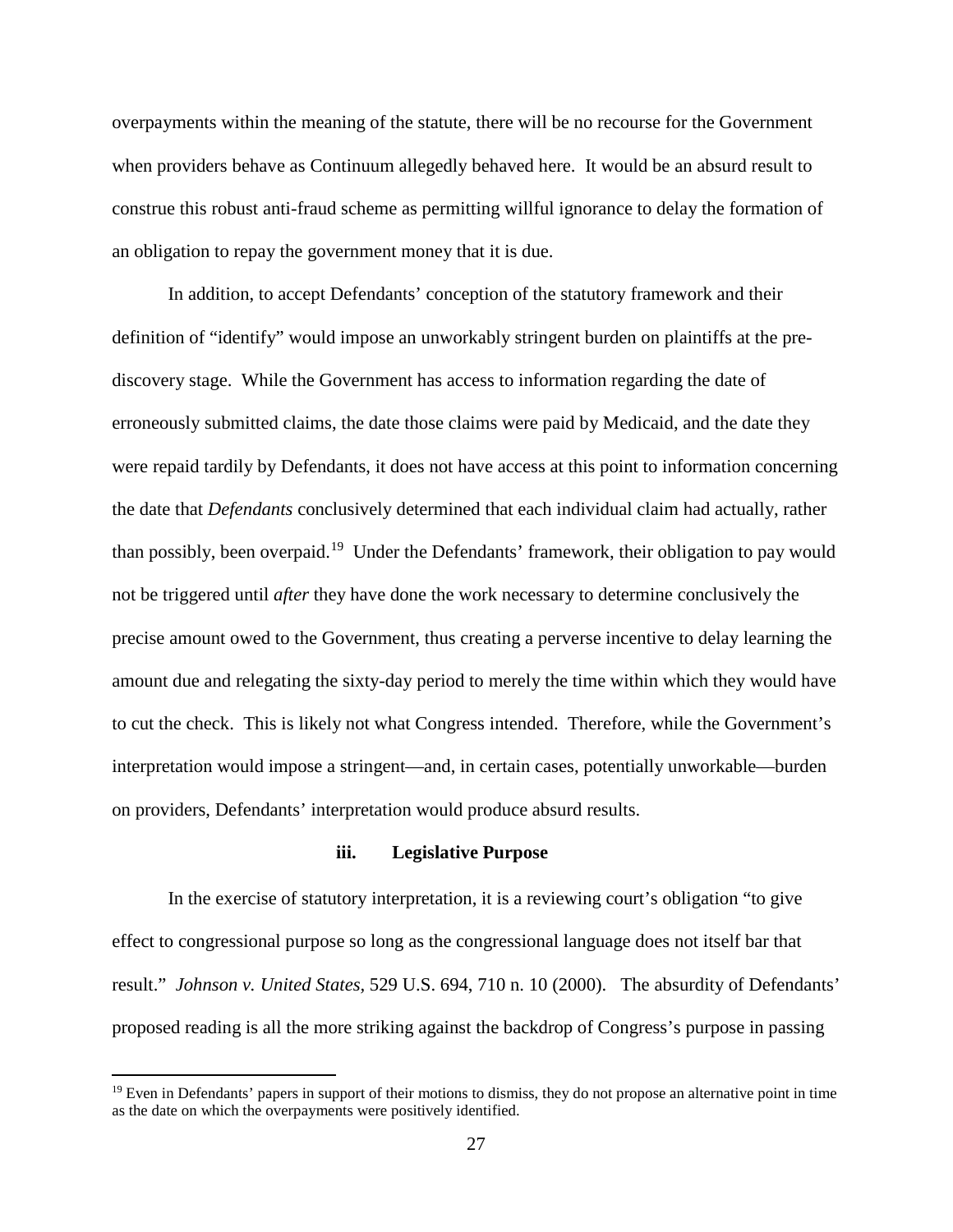the FCA, amending it through the FERA, and incorporating, in the ACA, a mandate to report and return Medicaid overpayments.

"Debates at the time [of the FCA's original passage] suggest that the Act was intended to reach all types of fraud, without qualification, that might result in financial loss to the Government." *Neifert-White Co.*, 390 U.S. at 232. The 1986 amendments to the FCA—the first since its enactment more than a century earlier—"sought to loosen restrictive judicial interpretation of the Act's liability standard and the burden of proof by defining previously undefined terms, by expanding the *qui tam* jurisdictional provisions, and by increasing civil penalties." *U.S. ex rel. Stinson, Lyons, Gerlin & Bustamante, P.A. v. Provident Life & Acc. Ins. Co.*, 721 F. Supp. 1247, 1252 (S.D. Fla. 1989) (citing 132 Cong. Rec. H6479–82 (daily ed. Sept. 9, 1986) (statements of Reps. Glickman, Fish, and Rodino)).

In 2009, with the passage of the FERA, Congress again sought to reinforce the government's ability to combat fraud using the FCA. The Senate Judiciary Committee Report on that bill referred to the FCA as "[o]ne of the most successful tools for combating waste and abuse in Government spending," and "an extraordinary civil enforcement tool." S. Rep. 111-10, 10, 2009 U.S.C.C.A.N. 430, 437. The report further noted that the FCA's effectiveness had "recently been undermined by court decisions limiting the scope of the law and allowing subcontractors and non-governmental entities to escape responsibility for proven frauds." *Id.* By introducing a definition for "obligation" and specifying that knowing retention of an overpayment carried FCA liability, the FERA aimed to "clarify and correct erroneous interpretations of the law" in judicial decisions that set inappropriately high burdens for the Government in enforcing the FCA. *Id.* at 10, 438. Each time Congress has weighed in on the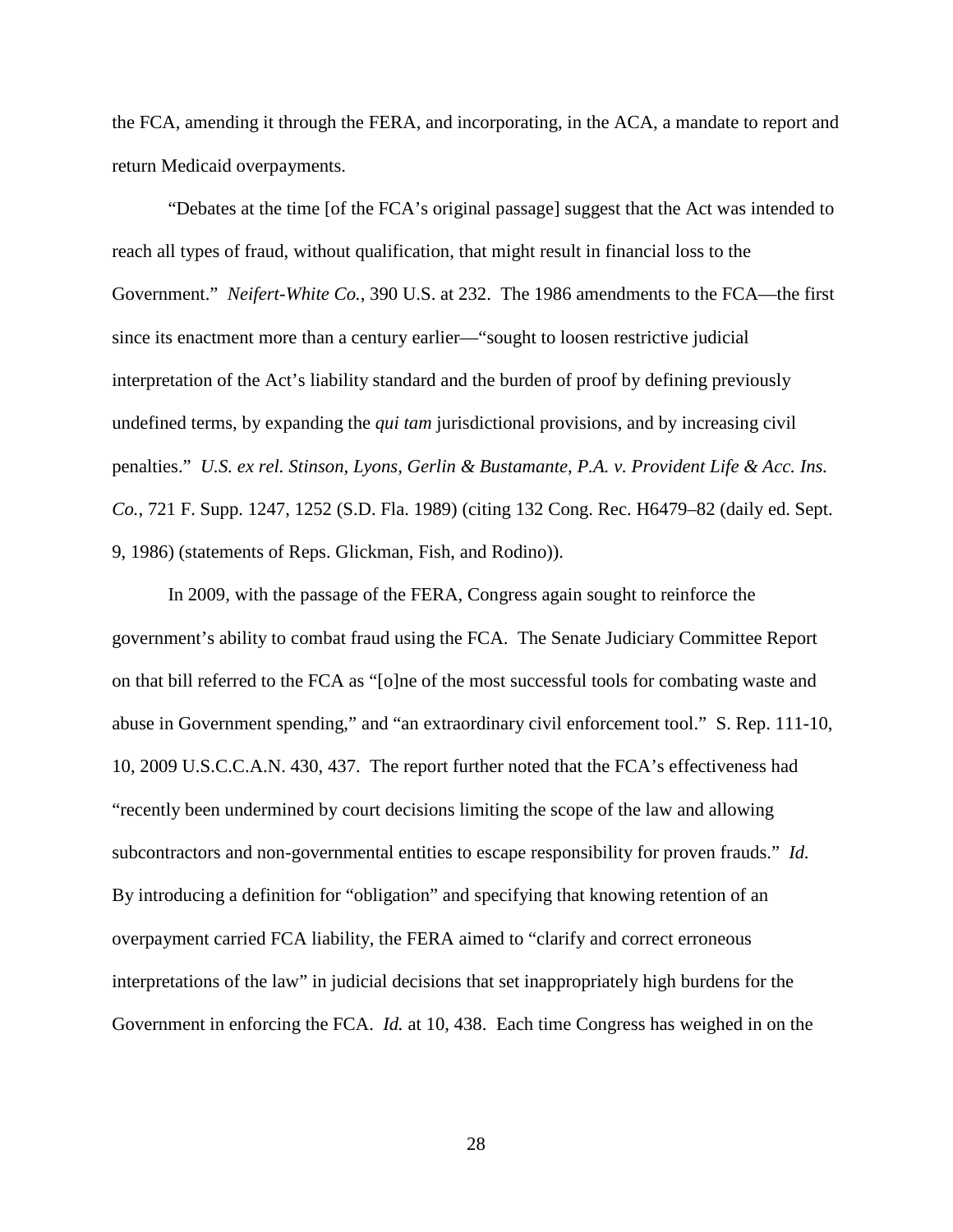purpose and power of the FCA, it has endorsed a reading of that statute as a robust, remedial measure aimed at combatting fraud against the federal government as firmly as possible.

Against that backdrop, Congress expressly created FCA liability for the retention of Medicaid overpayments in the ACA. By requiring providers to self-report overpayments and imposing a relatively short deadline for repayments, violation of which risks the severe liability of the FCA, Congress intentionally placed the onus on providers, rather than on the Government, to quickly address overpayments and return any wrongly collected money. This reading is in line with the legislative purpose of the FCA, the 1986 FCA amendments, and the FERA, which together reflect Congress's more than 150-year commitment to deterring fraud against the federal government and ensuring that Government losses due to fraud are recouped in a timely fashion. Based on this understanding of legislative purpose, Defendants' proposed reading of the ACA would frustrate Congress's intention to subject willful ignorance of Medicaid overpayments to the FCA's stringent penalty scheme.

#### **iv. Agency Deference**

As a final note, the Court considers but does not place significant weight upon the interpretation provided by the Centers for Medicare and Medicaid Services (CMS), the executive agency within HHS responsible for administering the Medicare program and administering the Medicaid program in partnership with state governments. 42 U.S.C. §§ 1395, 1396.

In appropriate cases, where "canons of statutory interpretation and resort to other interpretive aids (like legislative history) do not resolve the issue," the Court may defer to the viewpoint of the executive agency tasked with administering the statute, "particularly insofar as those views are expressed in rules and regulations that implement the statute." *Natural Res. Def. Council, Inc.*, 268 F.3d at 98; *see also United States v. Mead Corp.*, 533 U.S. 218, 227-28 (2001)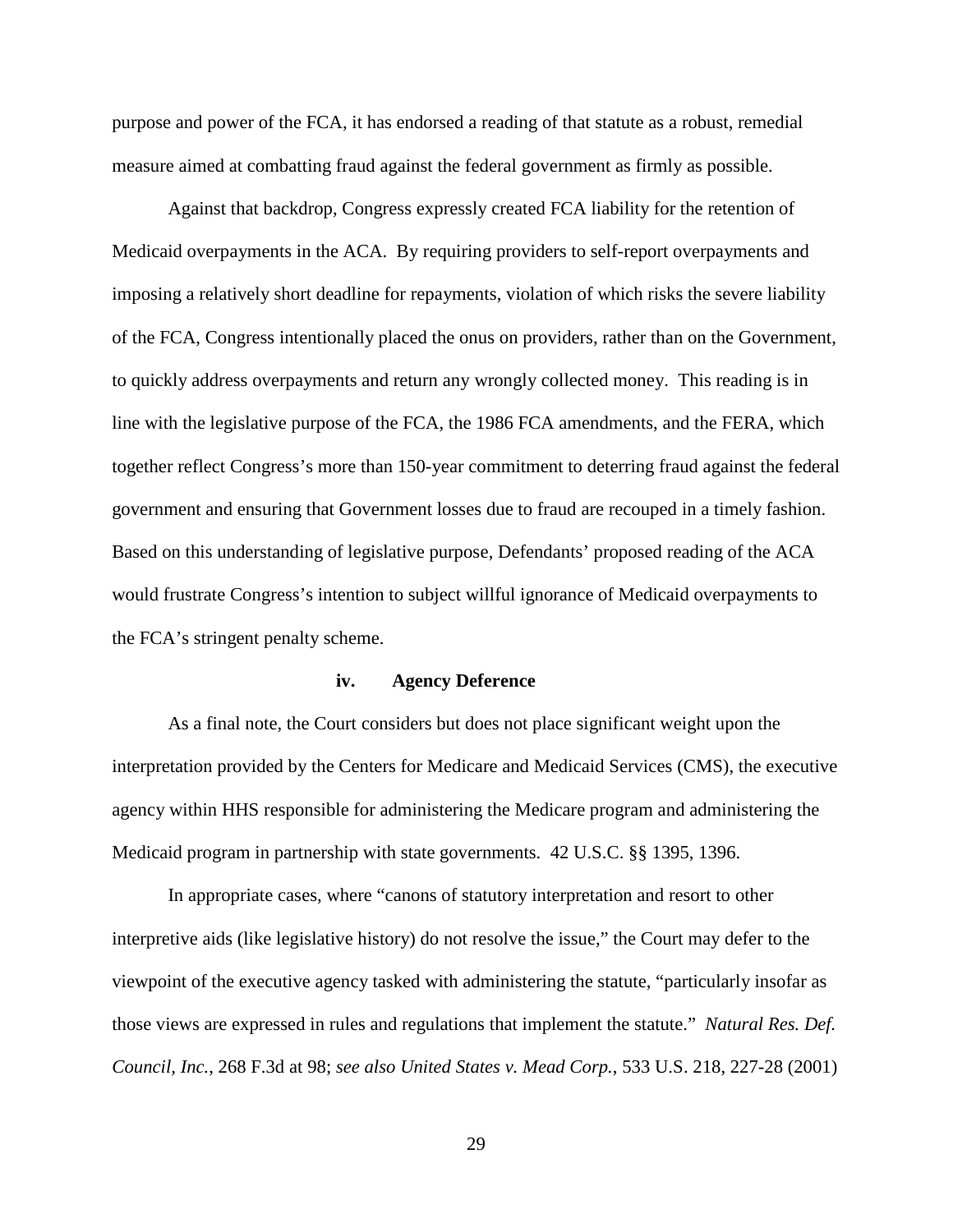("[C]onsiderable weight should be accorded to an executive department's construction of a statutory scheme it is entrusted to administer . . . .") (quoting *Chevron, U.S.A., Inc. v. Natural Res. Def. Council, Inc.*, 467 U.S. 837, 844 (1984)).

On May 23, 2014, CMS issued a final rule implementing the ACA's report and return provisions with respect to the Part C Medicare Advantage program and the Part D Prescription Drug program.<sup>[20](#page-29-0)</sup> See U.S. Dep't of Health & Human Servs., Ctrs. For Medicare & Medicaid Servs., *Medicare Program; Contract Year 2015 Policy and Technical Changes to the Medicare Advantage and the Medicare Prescription Drug Benefit Programs*, 79 Fed. Reg. 29,844 (May 23, 2014). In that final rule, CMS defined "identified overpayment" by stating that a Medicare Advantage organization or Part D sponsor "has identified an overpayment when the [entity] has determined, or should have determined through the exercise of reasonable diligence, that [it] has received an overpayment." 42 C.F.R. §§ 422.326(c), 423.360(c). In adopting the rule, CMS explained that "reasonable diligence might require an investigation conducted in good faith and in a timely manner by qualified individuals in response to credible information of a potential overpayment." 79 Fed. Reg. at 29,923-24. To those commenters who urged that "identify" be defined to require "actual knowledge," CMS responded by observing that such a rule would permit organizations to "easily avoid returning improperly received payments," thus defeating the purpose of that section of the ACA. *Id.* at 29,924.

While this rule does not technically apply in the context of Medicaid, its logic plainly does. Defendants overplay their hand by arguing that there is "no reason to assume that CMS's interpretation of the term 'identified' for the purpose of its rules relating to overpayments to

<u>.</u>

<span id="page-29-0"></span><sup>&</sup>lt;sup>20</sup> Medicare Part D is a voluntary prescription drug benefit program for Medicare enrollees enacted in 2003 when Congress passed the Medicare Prescription Drug, Improvement, and Modernization Act (""MMA"). Pub. L. No. 108-173, 117 Stat. 2066, *codified at* 42 U.S.C. § 1395-101 *et seq.*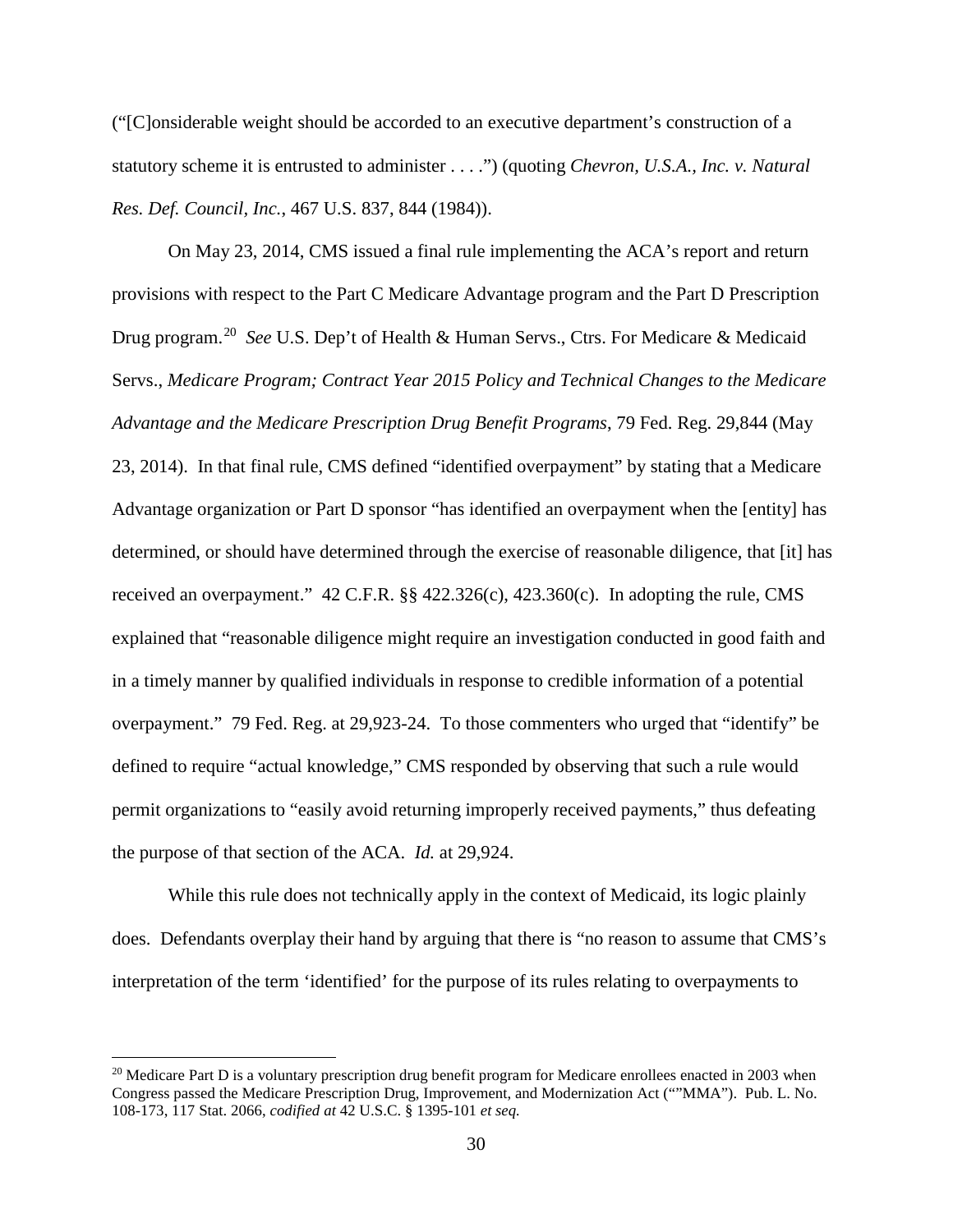[Medicare Advantage] organizations and Part D Plans, which is based solely on a policy judgment, is applicable to health care providers for whom different policy considerations may apply." Defs.' Reply Supp. Mot. to Dismiss Gov't Compl. at 6 (Doc. 61). To the contrary, the same policy considerations readily extend to the Medicaid context. Furthermore, it is hard to imagine how CMS could reasonably conclude that the word "identified" bears multiple meanings within a single provision, § 3729(a)(1)(G), without express direction from Congress.

In addition, CMS issued a proposed rule on February 16, 2012, which contemplated adopting for Medicare providers and suppliers the same definition of "identified" that was adopted for Medicare Parts C and D. Under that proposed rule, an overpayment is "identified" when a provider "has actual knowledge of the overpayment or acts in reckless disregard or deliberate ignorance of the overpayment." 77 Fed. Reg. 9179-9187 (Feb. 16, 2012). CMS expressed its belief that "Congress' use of the term 'knowing'" in the report and return provision's "Definitions" section "was intended to apply to determining when a provider or supplier has identified an overpayment." *Id.* CMS further explained that its definition would give "providers and suppliers an incentive to exercise reasonable diligence to determine whether an overpayment exists" and that, "[w]ithout such a definition, some providers and suppliers might avoid performing activities to determine whether an overpayment exists, such as selfaudits, compliance checks, and other additional research." *Id.* Under this definition, where a provider receives information concerning a "potential overpayment," the provider would have "an obligation to make a reasonable inquiry to determine whether an overpayment exists." *Id.* at 9182. Failure to do so with "all deliberate speed . . . could result in the provider knowingly retaining an overpayment because it acted in reckless disregard or deliberate ignorance of whether or not it received such an overpayment." *Id.*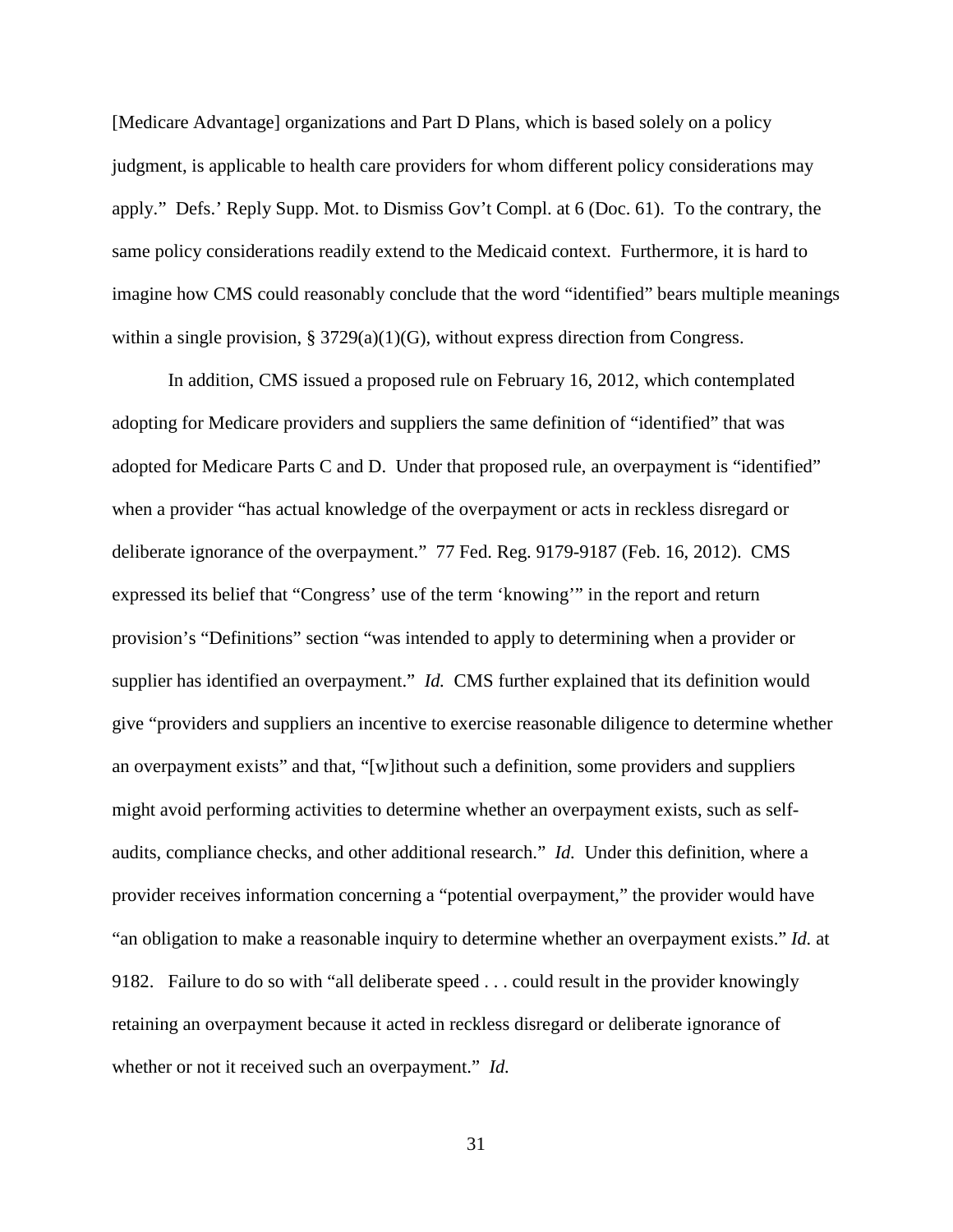But this rule has only been proposed, not adopted, $^{21}$  $^{21}$  $^{21}$  and even if adopted would apply only to Medicare—not Medicaid—providers and suppliers. *See Sweet v. Sheahan*, 235 F.3d 80, 87 (2d Cir. 2000) (noting the "established point of law that proposed regulations . . . have no legal effect"); *Id.* at 9181 (stating that the proposed rule applied only to Medicare Part A and Part B providers and suppliers, and that "[o]ther stakeholders, including . . . Medicaid MCOs [would] be addressed at a later date"). Consequently, while this proposal provides a useful interpretation of the report and return provision, it has no legal effect and is entitled to no formal deference from this Court. At this juncture, the Court merely observes that its conclusion is at least consistent with CMS's final rule for Medicare Advantage and Part D sponsors, as well as its proposed rule for Medicare Part A and B providers and suppliers, both of which construe the very provision at issue here.

# **2. The Government Properly Alleges that Defendants Knowingly Concealed or Knowingly and Improperly Avoided or Decreased an Obligation**

Defendants next argue that the Government's Complaint fails to allege that Defendants knowingly "concealed" or knowingly and improperly "avoided" or "decreased" an obligation, even if an obligation existed. Defs.' Mem. Law. Supp. Mot. to Dismiss Gov't Compl. at 14. The Court here focuses on Defendants' argument with regard to knowing and improper avoidance, which the Government has beyond doubt pleaded with sufficient particularly.

 $\overline{a}$ 

<span id="page-31-0"></span><sup>&</sup>lt;sup>21</sup> On February 17, 2015, CMS announced that it would delay for another year the adoption of any final rule concerning the 60-day clock, due to "exceptional circumstances" including more than 400 public comments, "internal stakeholder feedback," and continuing collaboration with the Department of Justice and the HHS Office of Inspector General. 77 F.R. 9179, *available at* https://federalregister.gov/a/2012-3642. Pursuant to § 1871(a)(3)(A) of the Social Security Act, the Secretary of HHS is required, in consultation with the Director of the Office of Management and Budget (OMB), to establish "a regular timeline for the publication of a final rule based on the previous publication of a proposed rule or an interim final rule." This timeline may vary depending on the complexity of the rule, the number and scope of comments received, and other factors, but may not exceed three years from the date of the proposed or interim final rule's publication, absent "exceptional circumstances." *Id.*  $§ 1871(a)(3)(B).$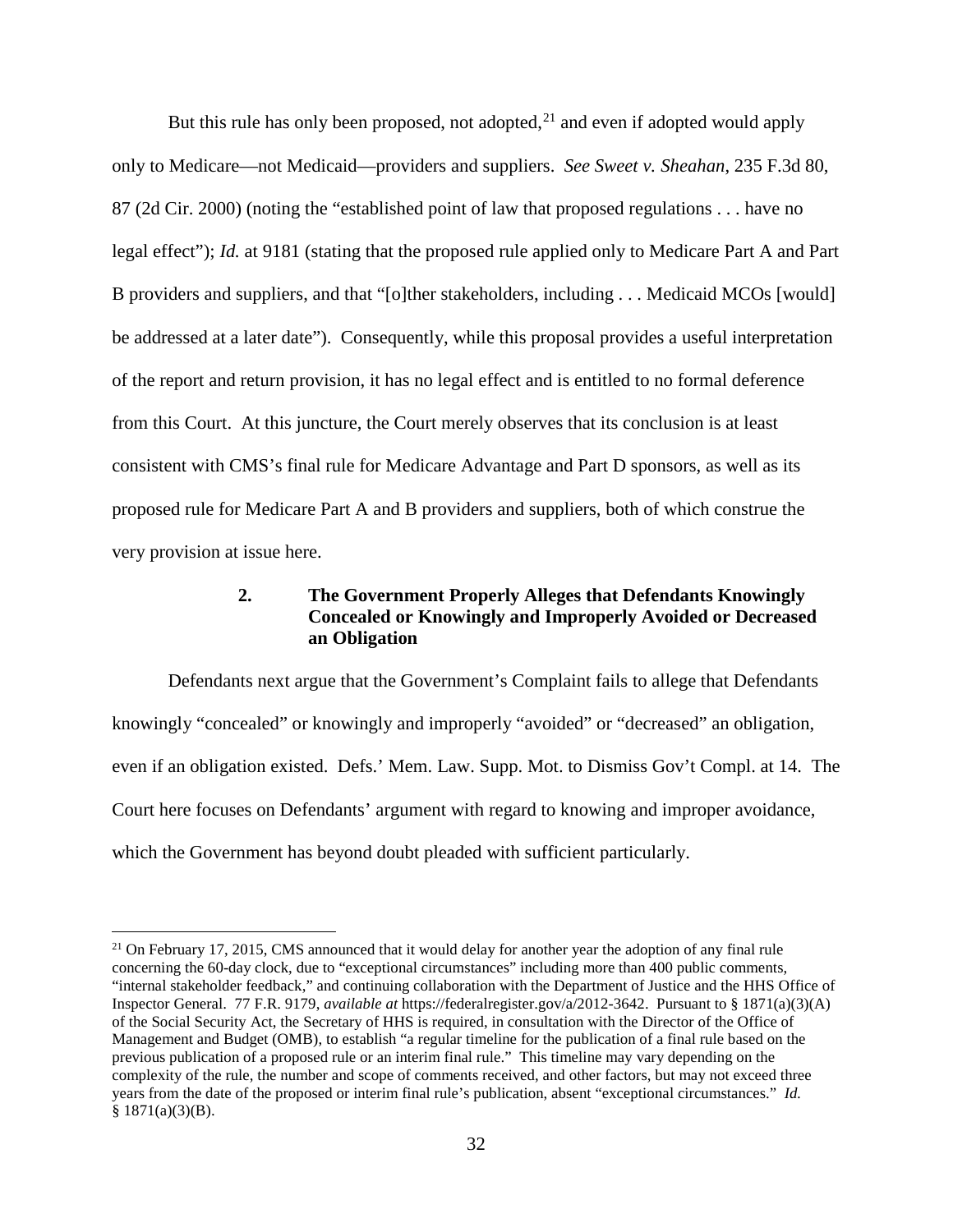## **i. Avoidance**

Defendants rely on Black's Law Dictionary, which does not define "avoid," but defines "avoidance" as including the "*act* of evading or escaping." *Id.* at 15 (citing Black's Law Dictionary 156 (9th ed. 2009) (emphasis added)). Defendants claim that avoidance cannot be pleaded with allegations of failure to act in a timely fashion and assert that the Government needed to plead that they took "active and conscious action" to establish avoidance. *Id.* However, Defendants ignore numerous other definitions for "avoid," including "to refrain from." Merriam-Webster.com, http://www.merriam-webster.com/dictionary/avoid (last visited July 28, 2015). Similarly, the Collins Dictionary includes among other synonyms for "avoid": "elude," "ignore," "keep away from," "keep aloof from," "shun," "steer clear of," and "sidestep." Collins Dictionary, http://www.collinsdictionary.com/dictionary/english/avoid (last visited July 28, 2015). The foregoing definitions support the conclusion that the plain meaning of "avoid" includes behavior where an individual is put on notice of a potential issue, is legally obligated to address it, and does nothing.

Whether or not Defendants *actually* avoided repaying an obligation is a question that may be decided on facts that emerge during discovery or trial. At a later stage in these proceedings, Defendants may introduce evidence to suggest that they took steps to investigate or address the problem brought to their attention by the Comptroller and Kane. For the purposes of Defendants' motion to dismiss, however, the Court concludes that the Government has adequately pleaded that Defendants avoided returning the overpayments. The Complaint alleges that the Healthfirst software glitch was brought to Defendants' attention by at least December 2010. Gov't's Compl. ¶ 33. Defendants tasked Kane with investigating the scope of the issue, but when he presented them with a list of potentially affected claims, he was fired, and the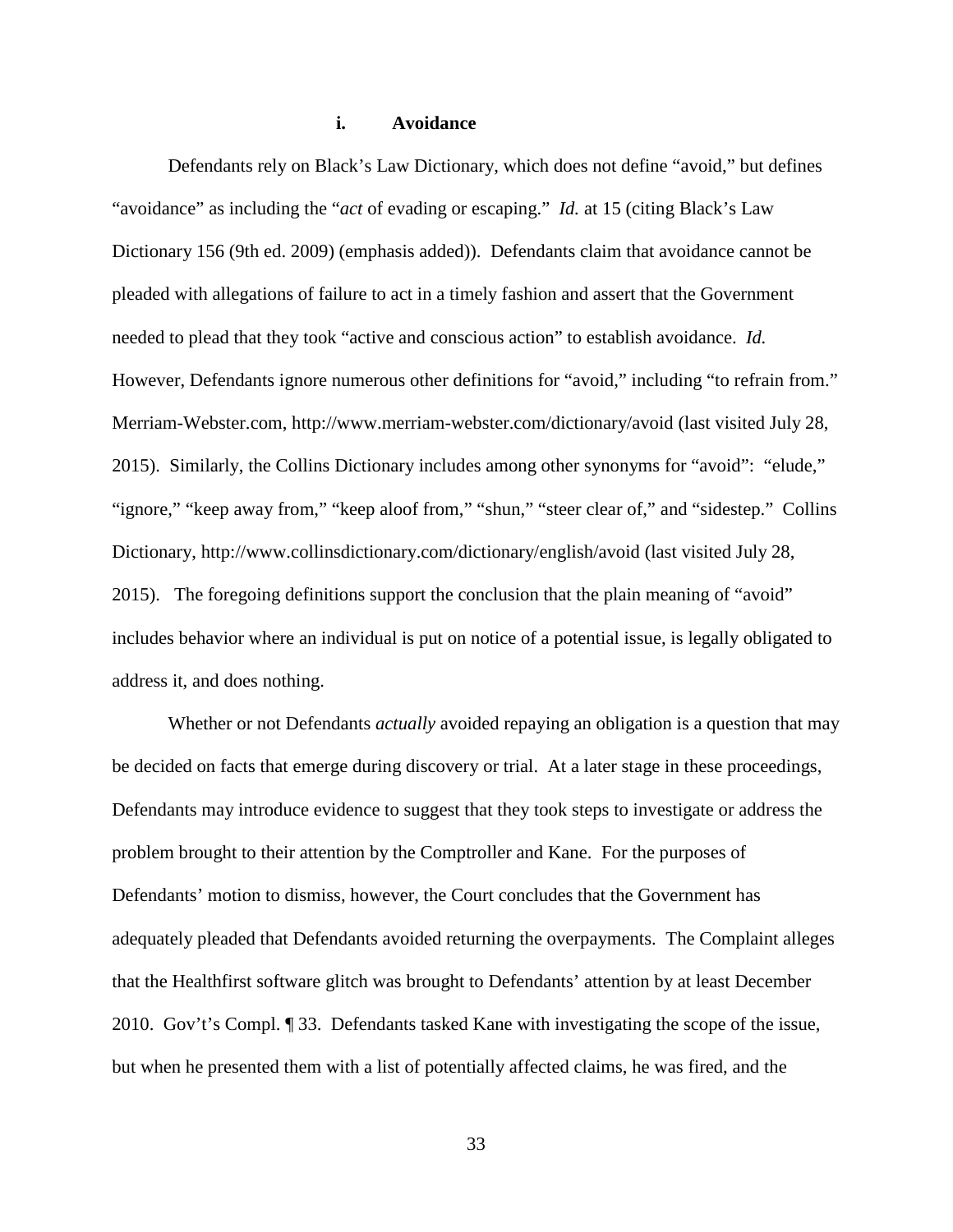Government alleges that Defendants did nothing further with his analysis. Although they repaid certain claims that were specifically brought to their attention by the Comptroller, they neglected to repay more than three hundred claims until they received the Government's CID in June 2012.

On arguably less compelling facts, in another Medicaid case, a district court in the Eastern District of Wisconsin found that a relator had stated a claim under  $\S 3729(a)(1)(G)$ where the defendant had conducted an audit, found high rates of improper "upcoding" by physicians, and failed to follow up on non-audited claims submitted by those physicians. *See Lakeshore*, 2013 WL 1307013, at \*3. The *Lakeshore* Court held, "Although [relator] does not allege that defendant knew that specific requests for reimbursement for [the] services were false, she claims that defendant ignored audits disclosing a high rate of upcoding and ultimately eliminated audits altogether." *Id.* Therefore, the Court determined that the relator had stated a plausible claim for relief under the FCA reverse false claims provision, noting that "[i]f the government overpaid . . . and defendant intentionally refused to investigate the possibility that it was overpaid, it may have unlawfully avoided an obligation to pay money to the government." *Id.* at \*4.

Most importantly, the FCA as amended by the FERA unequivocally provides that to retain—to not return—an overpayment constitutes a violation of the FCA. The ACA designates a sixty-day timeline after which retention of a Medicaid overpayment constitutes an obligation. Defendants' argument that "failure to act quickly enough" cannot constitute "avoidance" is plainly at odds with the language and intentions of the FCA, the FERA, and  $ACA$ .<sup>[22](#page-33-0)</sup>

<u>.</u>

<span id="page-33-0"></span> $^{22}$  Having found that the Complaint adequately alleges avoidance, the Court need not address whether it pleads that Defendants concealed or decreased an obligation.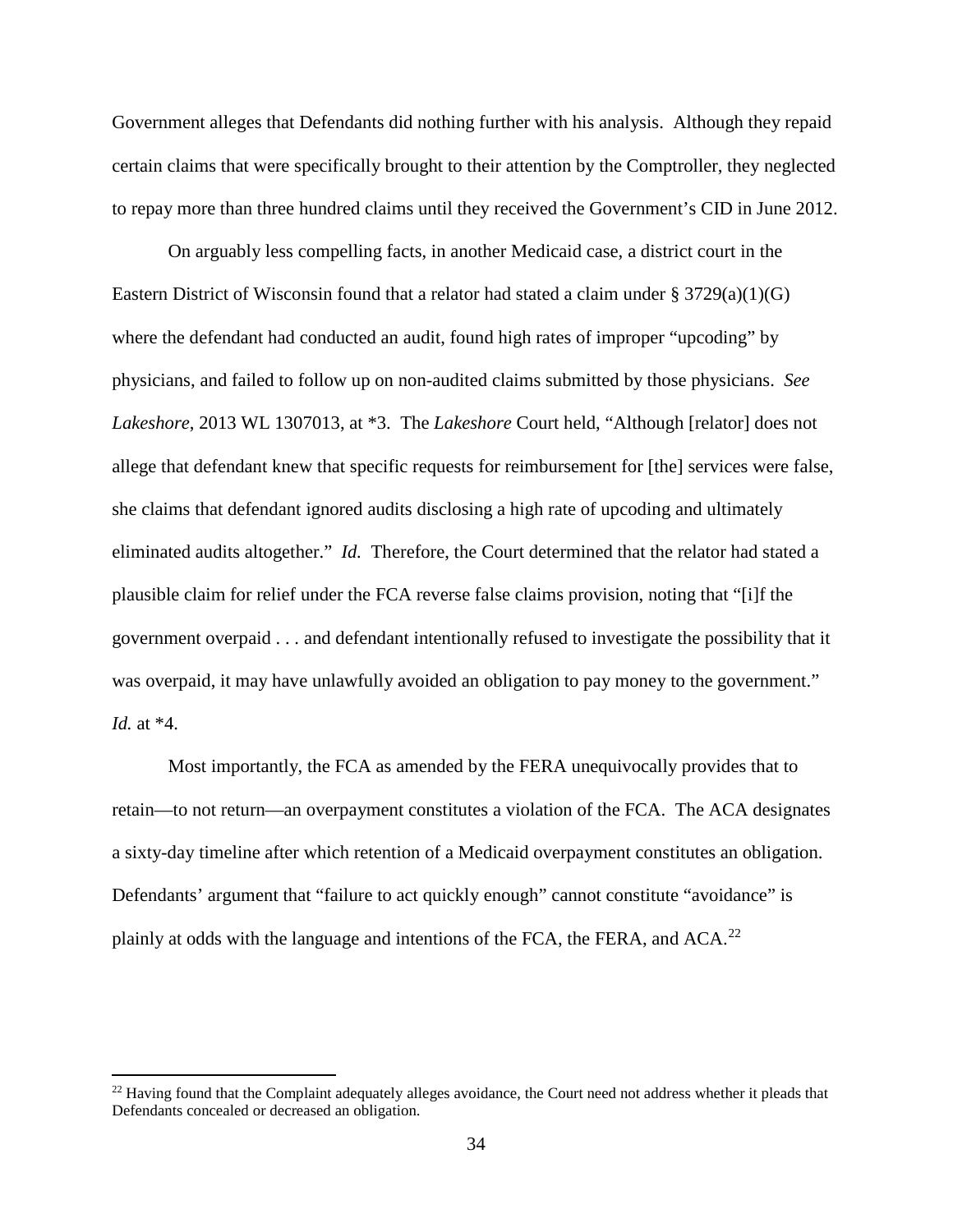#### **ii. Knowledge**

Even if it is possible to avoid an obligation by failing to act quickly enough, Defendants maintain, the Complaint fails because it does not sufficiently allege that Defendants' failure to act was "knowing." Defs.' Mem. Law. Supp. Mot. to Dismiss Gov't Compl. at 16. This argument fails for two primary reasons.

First, to satisfy Rule 9(b), conditions of a person's mind, including knowledge, may be alleged generally rather than with particularity. *See Kalnit*, 264 F.3d at 138 (citing Fed. R. Civ. P. 9(b)). Second, the FCA's knowledge standard plainly encapsulates recklessness and deliberate ignorance. *See U.S. ex rel. Hamilton v. Yavapai Cmty. Coll. Dist.*, No. 12 Civ. 08193 (PCT) (PGR), 2015 WL 1522174, at \*3 (D. Ariz. Apr. 2, 2015) (noting that while "innocent mistakes, mere negligent representations and differences in interpretations are not false certifications under the" FCA, the "'knowing' scienter needed for a violation of the FCA may be established not only though a showing of actual knowledge of the falsity of a claim, but also through a showing of deliberate indifference or reckless disregard of whether the claim is false") (citations omitted); *see also U.S. ex rel. Drakeford v. Tuomey*, No. 13-2219, 2015 WL 4036166, at \*11 (4th Cir. July 2, 2015) ("The purpose of the FCA's scienter requirement is to avoid punishing 'honest mistakes or incorrect claims submitted through mere negligence.'") (quoting *United States ex rel. Owens v. First Kuwaiti Gen. Trading & Contracting Co.,* 612 F.3d 724, 728 (4th Cir. 2010)). Here, the Government has pleaded facts that are consistent with recklessness or deliberate ignorance, not merely negligence.

Defendants argue that their "alleged failure to respond quickly enough after Kane's report identified potential overpayments is hardly indicative of a *knowing* effort to conceal, avoid or decrease an obligation," because "it is just as likely that Defendants accepted Kane's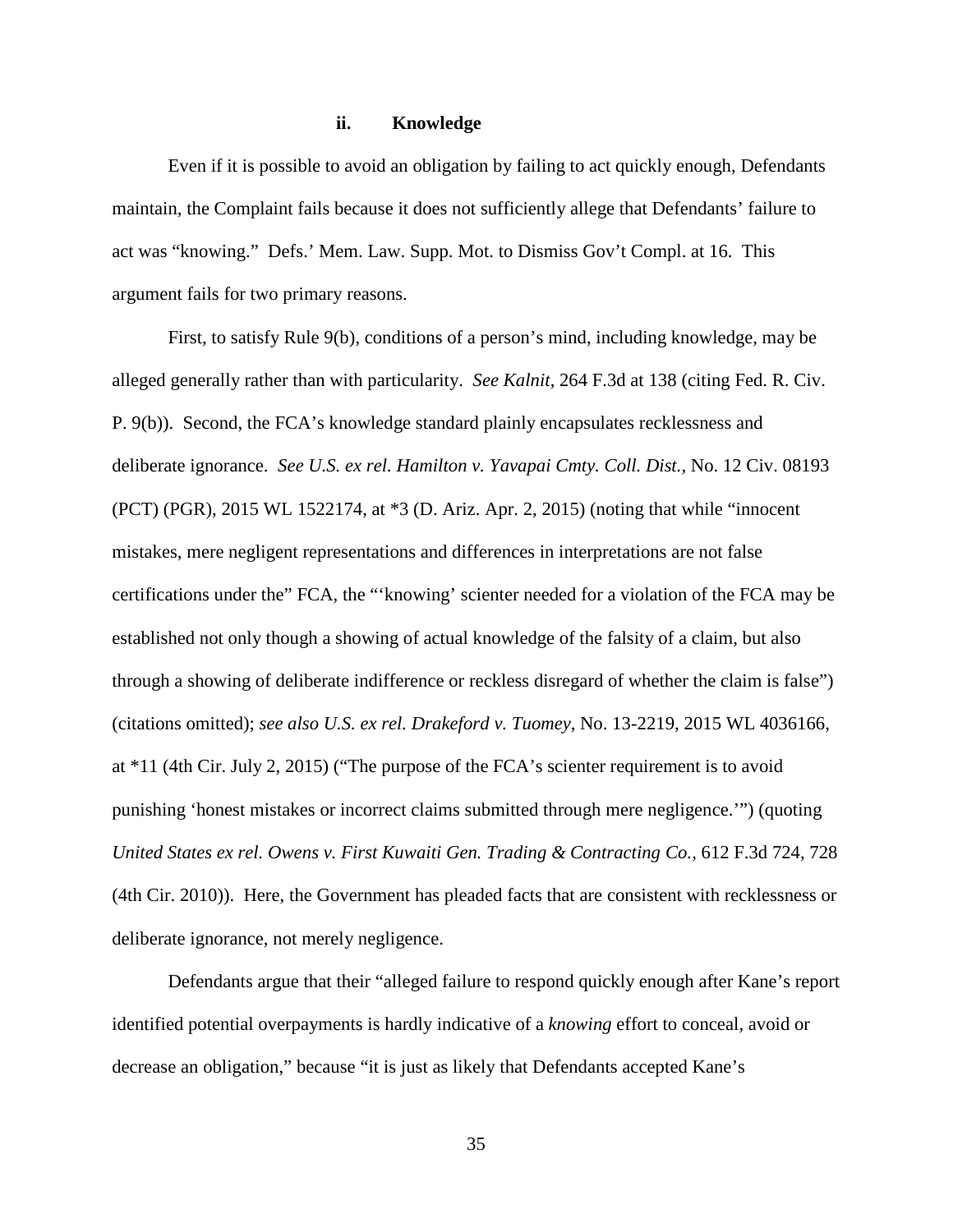characterization of the report as preliminary and incomplete, and were waiting for the new report that he indicated was required." Defs.' Mem. Law. Supp. Mot. to Dismiss Gov't Compl. at 16. But Defendants fired Kane four days after receiving his report and provide nothing to suggest that they tasked anyone else with investigating the claims he pointed out as potential overpayments. They also never brought his analysis to the attention of the Comptroller. The Court finds implausible Defendants' suggestion that they delayed their statutorily-required duty because they were waiting for a report from their terminated employee.

Based on the facts in the Complaint, the Government has complied with the FCA's knowledge requirement and Rule 9(b). *See Drakeford*, 2015 WL 4036166, at \*11 (finding "ample support" for a jury verdict as to a defendant's intent under the FCA knowledge standard, because "a reasonable jury" could have found that he "possessed the requisite scienter once it determined to disregard" warnings and "could . . . be troubled by [his] seeming inaction in the face of [those] warnings"); *cf. United States v. Raymond & Whitcomb Co.*, 53 F. Supp. 2d 436, 447 (S.D.N.Y. 1999) ("[A] failure to conduct a proper investigation before making a false statement may be sufficiently reckless to yield False Claims Act liability."<sup>[23](#page-35-0)</sup>

# **3. The Government Properly Alleges that Defendants Had an Obligation With Regard to the Federal Government**

In a final attempt to defeat the Government's Complaint, Defendants contend that the Government cannot state a claim under  $\S 3729(a)(1)(G)$  without having alleged an obligation to pay or transmit money or property to the *federal* government. To the extent that any

<u>.</u>

<span id="page-35-0"></span><sup>&</sup>lt;sup>23</sup> The Court declines to address Defendants' argument that the United States has failed to plead their "improper" avoidance of an obligation. That argument hinges on an interpretation of the ACA's report and return provision that the Court has already rejected.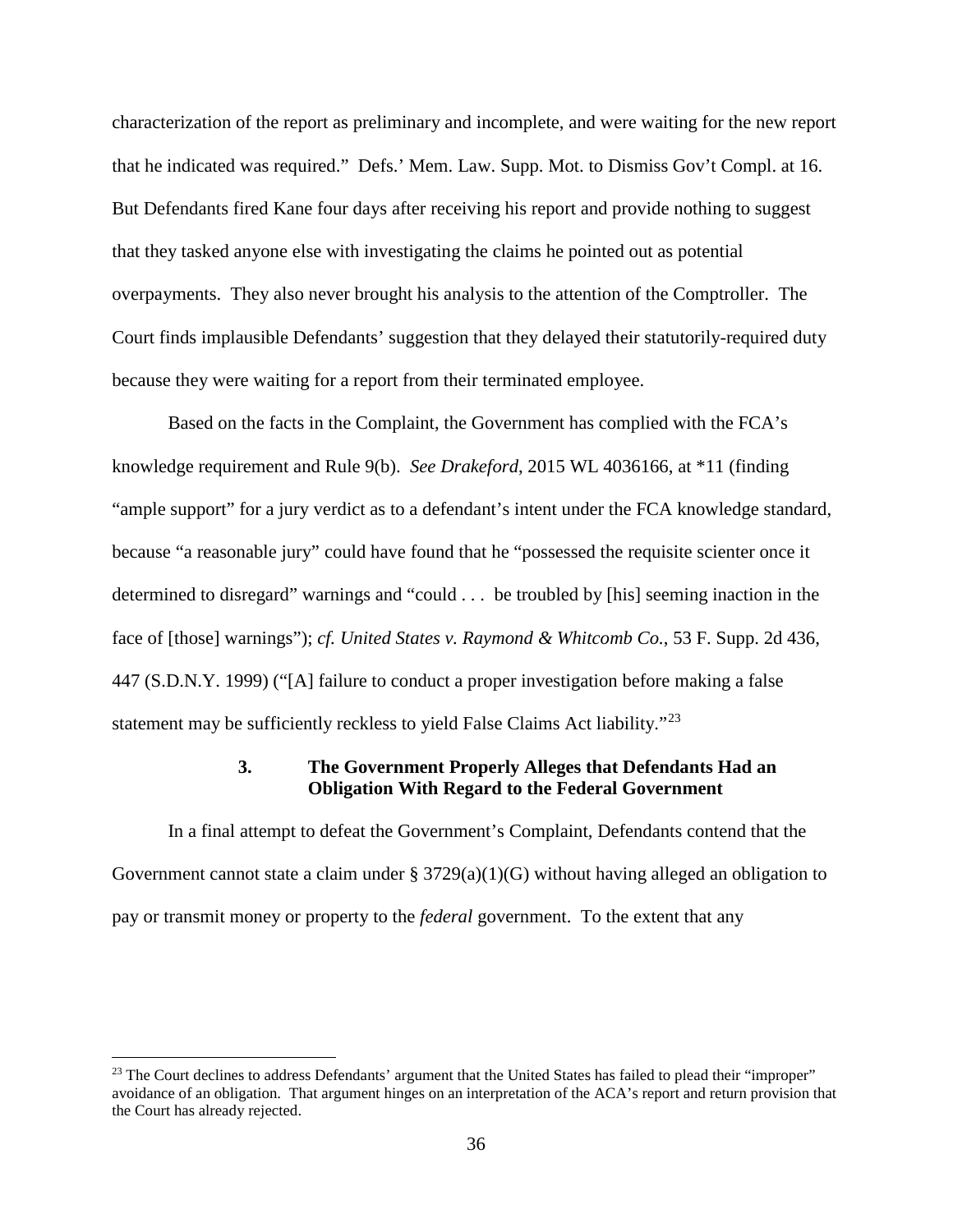"obligation" did arise in this case, they claim, it was owed not to the federal government but to the New York State Medicaid program. That is incorrect.

First, the Medicaid program is funded jointly by the federal and state governments. *See Lakeshore*, 2013 WL 1307013, at \*1 (finding that the FCA was implicated in a case involving Medicaid fraud because of this joint funding scheme). Second, Congress has repeatedly and specifically provided that claims submitted to Medicaid constitute false claims for the purposes of the FCA. When Congress enacted the 1986 FCA Amendments, the Senate Judiciary Committee Report provided that "[a]lthough the Federal involvement in the Medicaid program is less direct, claims submitted to State agencies under this program have also been held to be claims to the United States under the False Claims Act." S. Rep. 99-345, 22, 1986 U.S.C.C.A.N. 5266, 5287. Similarly, the Senate Judiciary Committee Report accompanying the FERA clearly explained that the bill clarified that "the FCA reaches all false claims submitted to State administered Medicaid programs." S. Rep. No. 111-10, at 11, reprinted at 2009 U.S.C.C.A.N. 438. Finally, in the ACA, Congress stated that funds received or retained under Medicaid would constitute overpayments for the purposes of 31 U.S.C. § 3729(a)(1)(G). *See* 42 U.S.C. § 1320a- $7k(d)(4)(B)$ . The structure of the Medicaid program and several express statements of Congress flatly contradict Defendants' argument that the Government has failed to allege an obligation with regard to the federal government.

For all of the above reasons, Defendants' motion to dismiss the Complaint of Plaintiff-Intervenor the United States is denied.

#### **B. New York's Complaint**

New York's Complaint-in-Intervention is identical to that of the United States in all respects, except that it alleges a violation of the NYFCA rather than the FCA. Defendants argue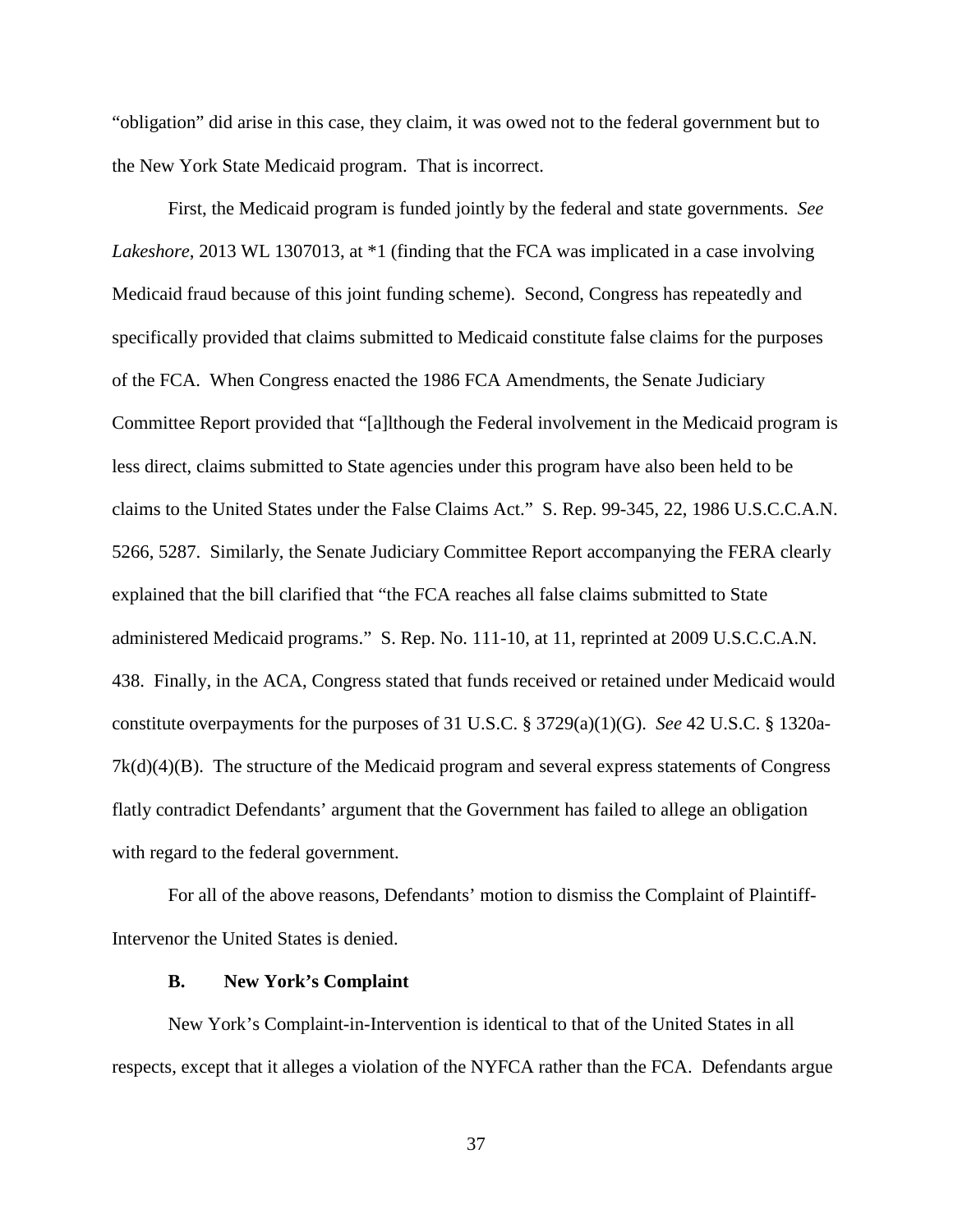that New York's Complaint must be dismissed for two reasons. First, they contend that New York fails to allege that Defendants knowingly concealed or knowingly and improperly avoided an obligation. Defs.' Mem. Law. Supp. Mot. to Dismiss New York (Doc. 53) at 2-3. This argument rests on the same reasoning as Defendants' argument in support of their motion to dismiss the United States' Complaint and, accordingly, fails. *Id.* Second, Defendants claim that New York's Complaint fails because State Finance Law § 189(1)(h) cannot be applied retroactively. As noted above, that reverse false claims provision of the NYFCA was not included in the statute as initially enacted in 2007, State Fin. Law § 189 (2007), and was added only in March 2013. *See* 2013 N.Y. Sess. Laws, Ch. 56, S. 2606, § 8 (Mar. 28, 2013).

The Supreme Court has observed an "apparent tension" between two canons of statutory construction: first, the rule that a court should "apply the law in effect at the time it renders its decision," *Landgraf v. USI Film Products*, 511 U.S. 244, 264 (1994) (citations omitted), and second, "the axiom that retroactivity is not favored in the law, and its interpretive corollary that congressional enactments and administrative rules will not be construed to have retroactive effect unless their language requires this result." *Id.* (internal quotation marks and citations omitted). When these principles conflict, "where the congressional intent is clear, it governs." *Id.* Therefore, "the first step in determining whether a statute has an impermissible retroactive effect is to ascertain whether Congress has directed with the requisite clarity that the law be applied retrospectively." *I.N.S. v. St. Cyr*, 533 U.S. 289, 316 (2001) (citing *Martin v. Hadix,* 527 U.S. 343, 352 (1999)).

In this case, the intent of the New York legislature is clear that the law should be applied retroactively. In the 2013 amendments to the State FCA that codified the "reverse false claims" scheme set forth by the FCA and FERA, the New York State Legislature provided: "[T]he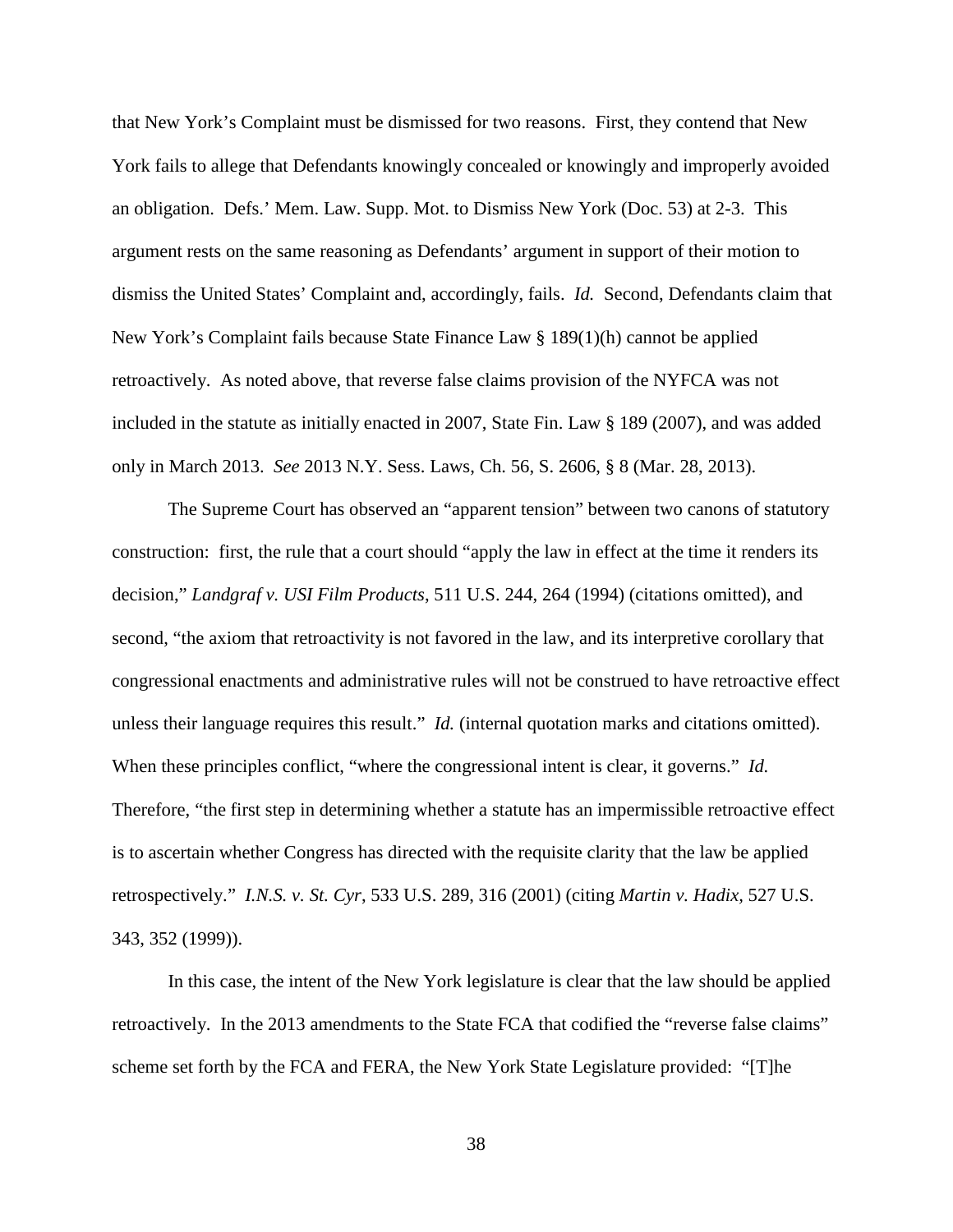provisions of this act shall apply to any pending cause of action brought pursuant to article 13 of the state finance law, and shall further apply to claims, records, statements or obligations, as defined by section 188 of the state finance law, that were made, used or existing prior to, on or after April 1, 2007." 2013 N.Y. Sess. Laws, Ch. 56, § 83(10). The Legislature included similar language when it first enacted the NYFCA in 2007, *see* 2007 Sess. Laws Ch. 58, §§ 39, 93(5), and when it amended the NYFCA in 2010. *See* 2010 Sess. Laws Ch. 379, § 13.

Based on the express directives on retroactivity in the 2007 NYFCA and 2010 amendments, courts in the Southern District and New York have concluded that both the original act and amended act were intended by the State Legislature to have retroactive effect. *See Bilotta*, 50 F. Supp. 3d at 540 ("Such language expressly provides for retroactive application of the Act.") (citing *Kuhali v. Reno,* 266 F.3d 93, 110-11 (2d Cir. 2001)); *United States v. Huron Consulting Grp., Inc.*, No. 09 Civ. 1800 (JSR), 2010 WL 3467054, at \*3 (S.D.N.Y. Aug. 25, 2010) (concluding that the NYFCA, enacted in 2007, applied retroactively to claims filed prior to that date); *United States v. NYSARC,* No. 03 Civ. 7250 (SHS) (S.D.N.Y. Mar. 20, 2009) (Tr. 16– 17) (holding that the NYFCA is explicitly retroactive, even if its "provision concerning retroactivity is not officially codified in the New York State Finance Law"); *People v. Sprint Nextel Corp.*, 114 A.D.3d 622, 622, 980, N.Y.S.2d 769 (1st Dep't 2014) (concluding that the 2010 NYFCA amendments were intended to carry retroactive effect); *New York ex rel. Colucci v. Beth Israel Med. Ctr.,* Index No. 112059/07 (N.Y. Sup. Ct. N.Y. Cty. July 23, 2009) (Tr. 44– 45) (noting a "specific very clear statement of intention that" the NYFCA should have retroactive effect). $24$  This Court agrees.

 $\overline{a}$ 

<span id="page-38-0"></span><sup>24</sup> Like the court in *United States ex rel. Bilotta v. Novartis Pharmaceuticals Corp.*, this Court finds Defendants' reliance on *U.S. ex rel. Romano v. New York-Presbyterian Hosp.*, No. 00 Civ. 8792 (LLS), 2008 WL 612691, at \*2 (S.D.N.Y. Mar. 5, 2008), unavailing. *See Bilotta*, 50 F. Supp. 3d at 541. *Romano* did not turn on its finding that the NYFCA did not carry retroactive application; the Court's statement on that point was dicta. *Id.* at 541 n. 15.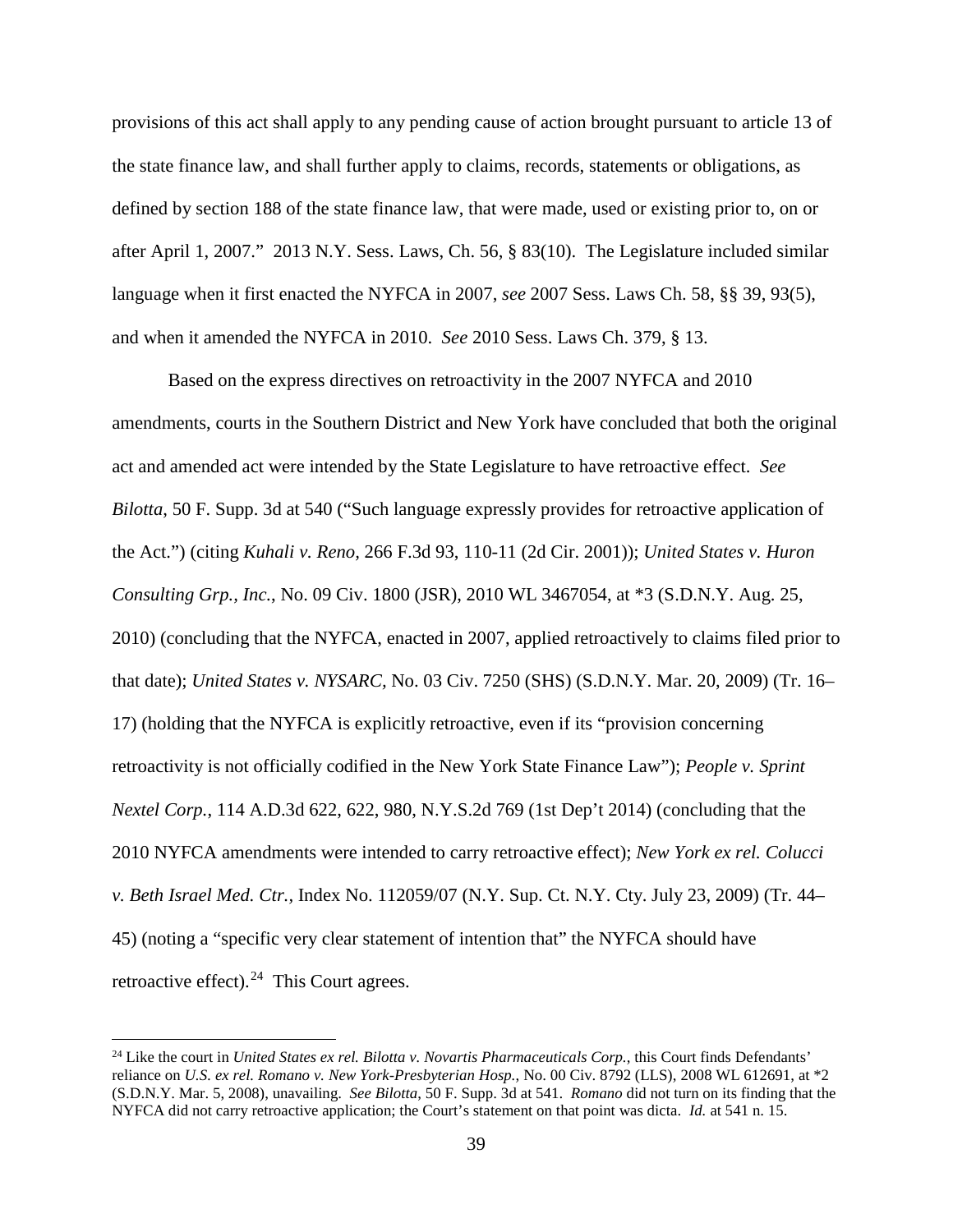Nor would retroactive application violate the *Ex Post Facto* Clause, which prohibits enforcement of a law that punishes acts that were innocent prior to the law's enactment. *Bilotta*, 50 F. Supp. 3d at 540 (quoting *Hobbs v. County of Westchester,* 397 F.3d 133, 157 (2d Cir. 2005)). The Clause only applies to criminal punishments and to civil disabilities that "disguise criminal penalties." *Id.* (quoting *U.S. ex rel. Drake v. NSI, Inc.,* 736 F. Supp. 2d 489, 498 (D. Conn. 2010)). After determining whether a law was intended to carry retrospective effect and applies to applies to pre-enactment conduct, a court must assess whether the law "disadvantages affected parties." *Id.* (citing *United States v. Kilkenny,* 493 F.3d 122, 127 (2d Cir.2007)). In the context of civil matters, the court must then:

ascertain whether the legislature meant the statute to establish "civil" proceedings. If the intention of the legislature was to impose punishment, that ends the inquiry. If, however, the intention was to enact a regulatory scheme that is civil and nonpunitive, [the court] must further examine whether the statutory scheme is so punitive either in purpose or effect as to negate the State's intention to deem it "civil." Because [courts] ordinarily defer to the legislature's stated intent, only the clearest proof will suffice to override legislative intent and transform what has been denominated a civil remedy into a criminal penalty.

*Id.* (quoting *Drake*, 736 F. Supp. 2d at 498).

 Defendants would be disadvantaged by retroactive application of the NYFCA, because such application would expose them to liability for their conduct prior to the 2013 amendments. *See id.* at 540. The Court must therefore consider whether the State legislature intended the NYFCA, as amended, to establish "civil" proceedings and, if so, whether it is "so punitive either in purpose or effect as to negate the State's intention to deem it 'civil.'" *Smith v. Doe*, 538 U.S. 84, 92 (2003) (quoting *Kansas v. Hendricks*, 521 U.S. 346, 361 (1997)).

Based on the plain text of the NYFCA, the State legislature clearly intended to create a civil penalty scheme. The Act's reverse false claims provision states than a person who "knowingly conceals or knowingly and improperly avoids or decreases an obligation to pay or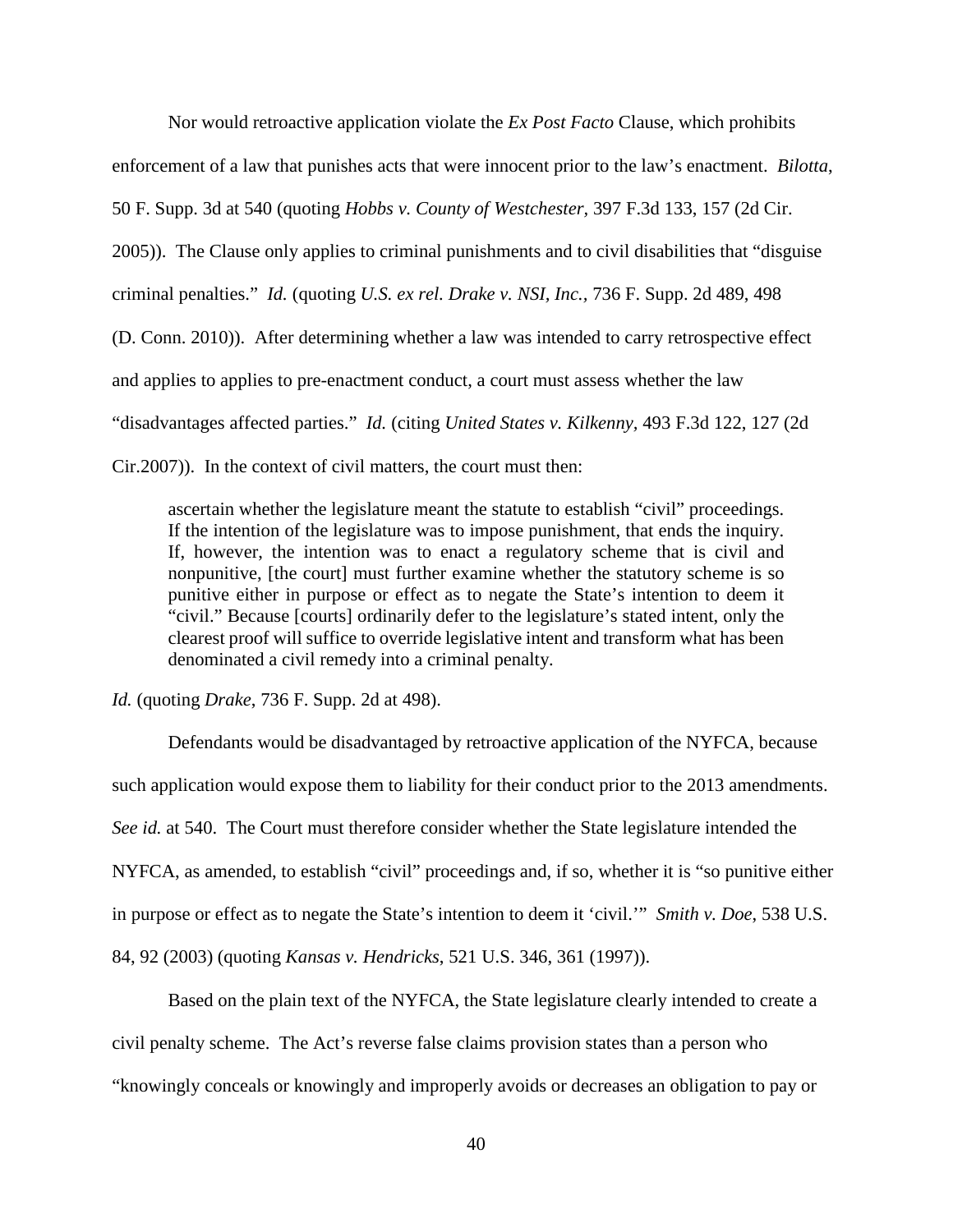transmit money or property to the state or a local government, or conspires to do the same; shall be liable to the state . . . for a *civil penalty* of not less than six thousand dollars and not more than twelve thousand dollars" plus treble damages. State Fin. Law § 189(1)(h). The Court agrees with the several other courts to have considered this issue that "[t]he express language used indicates the Legislature's preference for a civil label." *See People ex rel. Schneiderman v. Sprint Nextel Corp.*, 41 Misc. 3d 511, 521, 970 N.Y.S.2d 164, 174 (N.Y. Sup. Ct. 2013) *aff'd sub nom. People v. Sprint Nextel Corp.*, 114 A.D.3d 622, 980 N.Y.S.2d 769 (2014); *see also Bilotta*, 50 F. Supp. 3d at 542.

Moreover, the Act is not so punitive in effect as to negate the legislature's intention to create a civil penalty scheme.<sup>[25](#page-40-0)</sup> To assess the punitiveness of the NYFCA, the Court looks to seven factors highlighted by the Supreme Court to "determine whether an Act . . . is penal or regulatory in character." *See Kennedy v. Mendoza-Martinez*, 372 U.S. 144 (1963). These include: (1) "[w]hether the sanction involves an affirmative disability or restraint," (2) "whether it has historically been regarded as a punishment," (3) "whether it comes into play only on a finding of scienter," (4) "whether its operation will promote the traditional aims of punishment retribution and deterrence," (5) "whether the behavior to which it applies is already a crime,"

<u>.</u>

<span id="page-40-0"></span><sup>25</sup> Defendants cite a New York Court of Appeals decision, *State ex rel. Grupp v. DHL Express (USA), Inc.*, for the proposition that the NYFCA's "imposition of civil penalties and treble damages evinces a broader punitive goal of deterring fraudulent conduct against the State" rather than merely compensating the State for damages suffered due to violations of the statute. 19 N.Y.3d 278, 286-87 (2012). But that case did not involve an *Ex Post Facto*  challenge. Rather, in *Grupp*, the court considered whether NYFCA claims were preempted by the federal Airline Deregulation Act of 1978 and the Federal Aviation Administration Authorization Act. *See id.* at 281, 947 N.Y.S.2d 368, 970 N.E.2d 391. In resolving that question, the court considered the applicability of the "market participant doctrine exception" to federal preemption, which does not apply "when government entities seek to advance general societal goals rather than narrow proprietary interests through the use of their contracting power." *Bilotta*, 50 F. Supp. 3d at 542-43 (citing *Grupp* 19 N.Y.3d at 286-87). The Court of Appeals determined that the New York State legislature was seeking to advance "general societal goals" when it enacted the State FCA, rather than simply "compensating the State for damages caused by . . . purported fraudulent scheme[s] and addressing its narrow proprietary interests." *Id.* (quoting 19 N.Y.3d at 286-87). The court did not consider whether the NYFCA's regime of civil penalties is "so punitive" that it violates the *Ex Post Facto* Clause. Therefore, *Grupp* is not dispositive. *See Bilotta*, 50 F. Supp. 3d at 543; *see also Schneiderman,* 41 Misc.3d at 522, 970 N.Y.S.2d 164.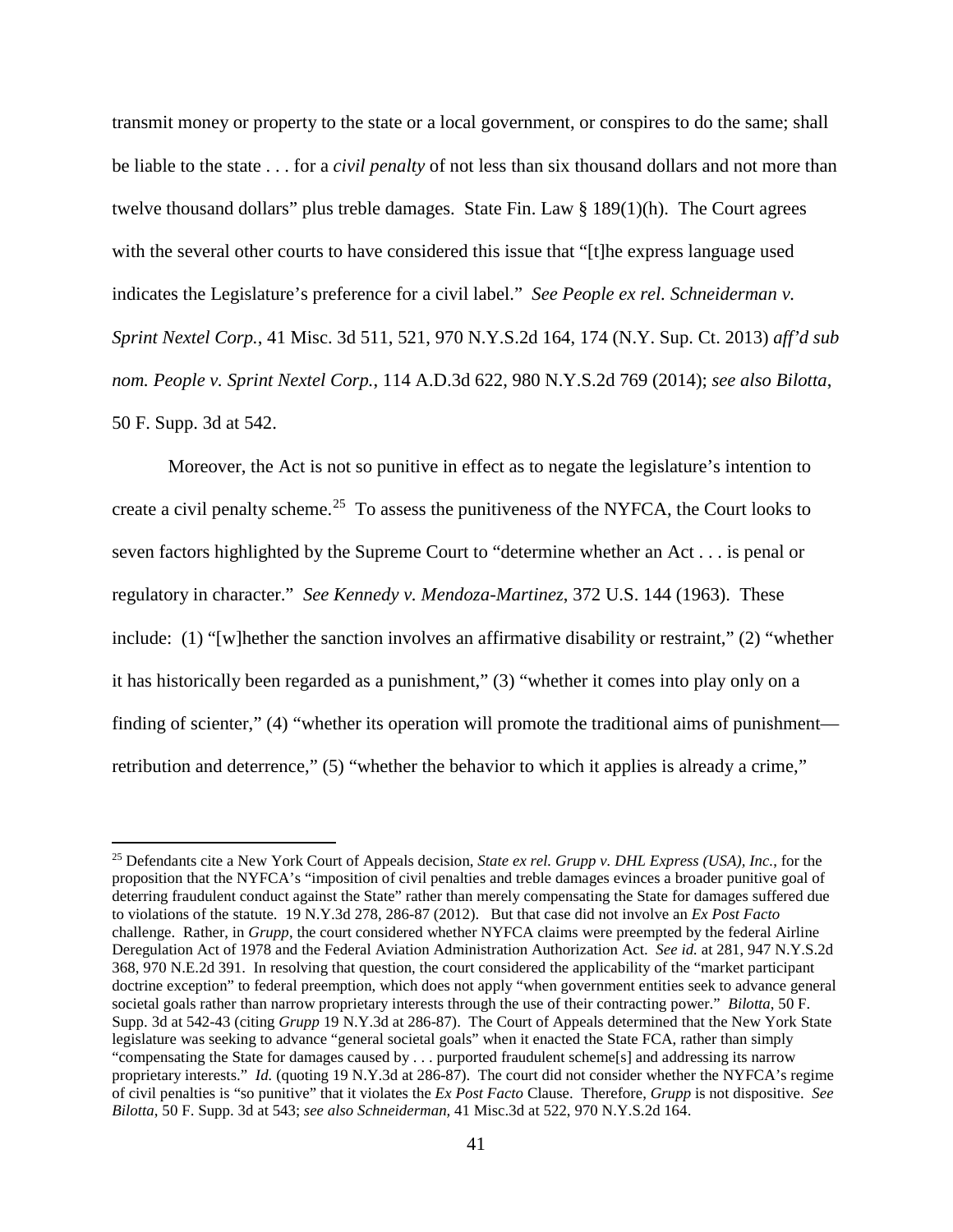(6) "whether an alternative purpose to which it may rationally be connected is assignable for it," and (7) "whether it appears excessive in relation to the alternative purpose assigned." *Id.* at 168- 69. In conducting this analysis, the Court looks to the few opinions contemplating the retroactivity of the NYFCA as well as the many federal cases contemplating the retroactivity of the federal FCA, which New York courts rely on when interpreting the state corollary. *Bilotta*, 50 F. Supp. 3d at 543 (quoting *New York Soc.*, 2014 WL 3905742, at \*11) (collecting cases).

First, the NYFCA's penalty scheme does not impose an affirmative disability or restraint. *See id.* at 544 (collecting cases); *Schneiderman*, 41 Misc. 3d at 521, 970 N.Y.S.2d 164 ("[The NYFCA] imposes no physical restraint, and so does not resemble the punishment of imprisonment, which is the paradigmatic affirmative disability or restraint."). Second, monetary penalties like those imposed by the NYFCA have not "historically been viewed as punishment." *Bilotta*, 50 F. Supp. 3d at 544 (quoting S*.E.C. v. Palmisano*, 135 F.3d 860, 866 (2d Cir. 1998)); *Schneiderman*, 41 Misc.3d at 521-22, 970 N.Y.S.2d 164; *U.S. ex rel. Bergman v. Abbot Labs.*, 995 F. Supp. 2d 357, 385 (E.D. Pa. 2014) (concluding that the penalties and damages imposed by the Wisconsin and Tennessee FCAs were not historically punitive). Third, courts have held that the NYFCA does not depend on a finding of scienter, because it can be violated "upon either a finding of *scienter* . . . or recklessness." *Bilotta*, 50 F. Supp.3d at 545 (quoting *Sanders v. Allison Engine Co.*, 703 F.3d 930, 946 (6th Cir. 2012)); *Bergman*, 995 F. Supp. 2d at 385.

The fourth factor raises greater complexity. As the New York Court of Appeals has concluded, the NYFCA's penalty and damage scheme does appear, at least in part, to serve the aims of punishment, retribution, and deterrence. *Grupp*, 19 N.Y.3d at 286-87, 947 N.Y.S.2d 368, 970 N.E.2d 391. However, numerous courts have determined that the NYFCA's and FCA's provision of treble damages carries a compensatory, remedial purpose alongside its punitive and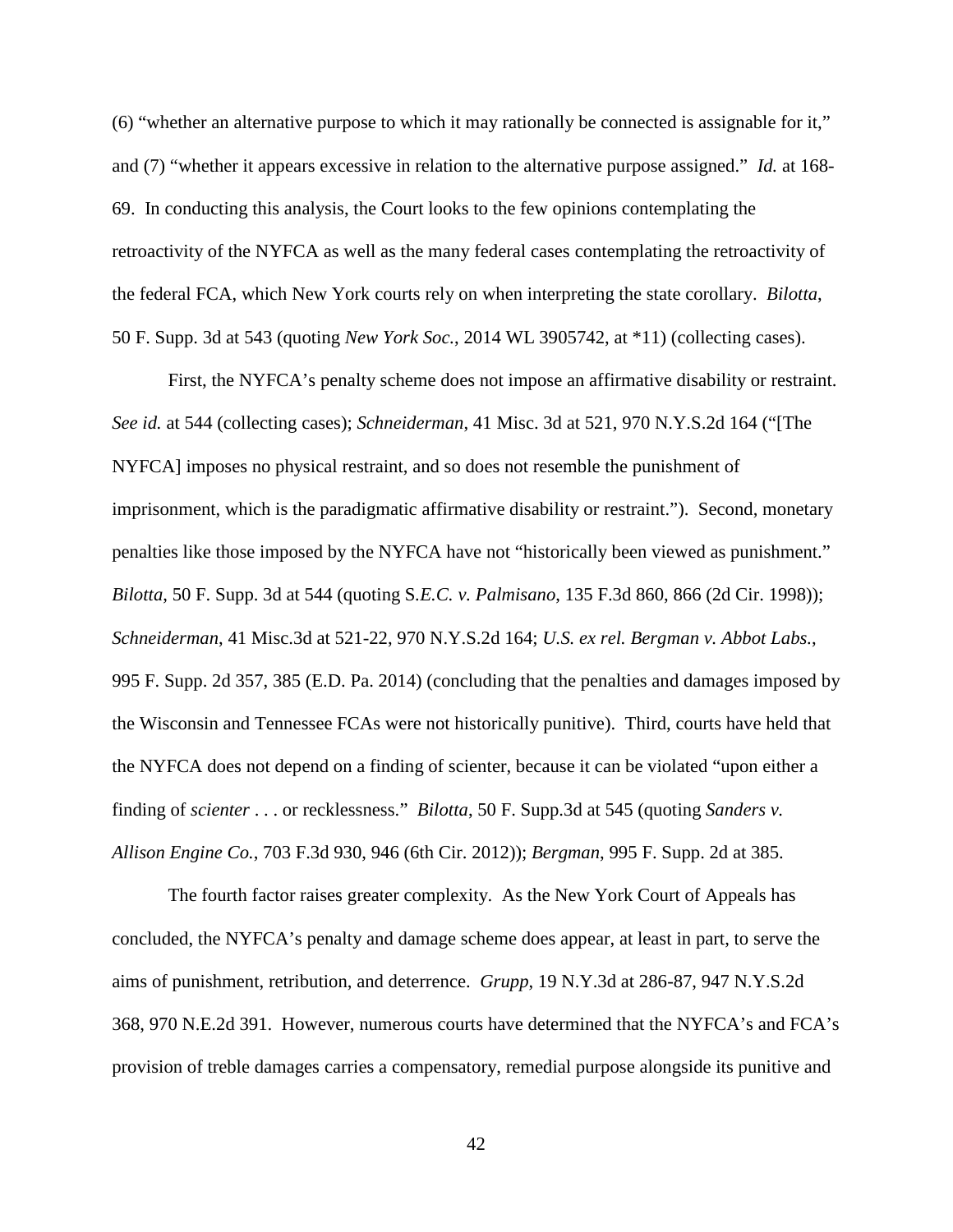deterrent goals. *See Bilotta*, 50 F. Supp. 3d at 545-46 (collecting cases). As a result, the admittedly severe penalty and damages scheme of the NYFCA "does not compel a conclusion that the statute is penal. *Id.* The fifth factor weighs easily against Defendants' argument, as the reverse false claims provision of the NYFCA does not regulate conduct that was already a crime. Sixth, the NYFCA's penalty scheme may be rationally connected to the non-punitive purposes of "compensating the 'private relator who began the action' while still allowing the Government to be made whole, and 'quicken[ing] the self-interest of some private plaintiff who can spot violations and start litigating.'" *Id.* at 547 (quoting *Cook Cnty., Ill. v. U.S. ex rel. Chandler*, 538 U.S. 119, 120 (2003)). The seventh factor, whether these penalties and damages appear "excessive in relation to the alternative purpose assigned," *Mendoza-Martinez*, 372 U.S. at 169, may "not yield a clear answer," *id.*, but the same compensatory, non-punitive aims identified under the sixth factor suggest that the penalties are not unduly excessive.

Of the seven *Mendoza-Martinez* factors, five support a finding that the NYFCA is not so punitive as to override the New York State legislature's explicit intention to create a civil rather than criminal scheme. Yet "only the 'clearest proof will suffice'" to "transform what has been denominated a civil remedy into a criminal penalty." *Smith,* 538 U.S. at 92. Here, the scant paragraph Defendants provide in support of their argument that the NYFCA is punitive does not constitute the "clearest proof," proof capable of morphing civil penalties into punitive sanctions. *See Bilotta*, 50 F. Supp. 3d at 547 (citations omitted). Therefore, the Court concludes that retroactive application of the NYFCA does not violate the *Ex Post Facto* Clause.

Accordingly, Defendants' motion to dismiss New York's claims is denied, even though those claims pre-date the 2013 NYFCA amendments.